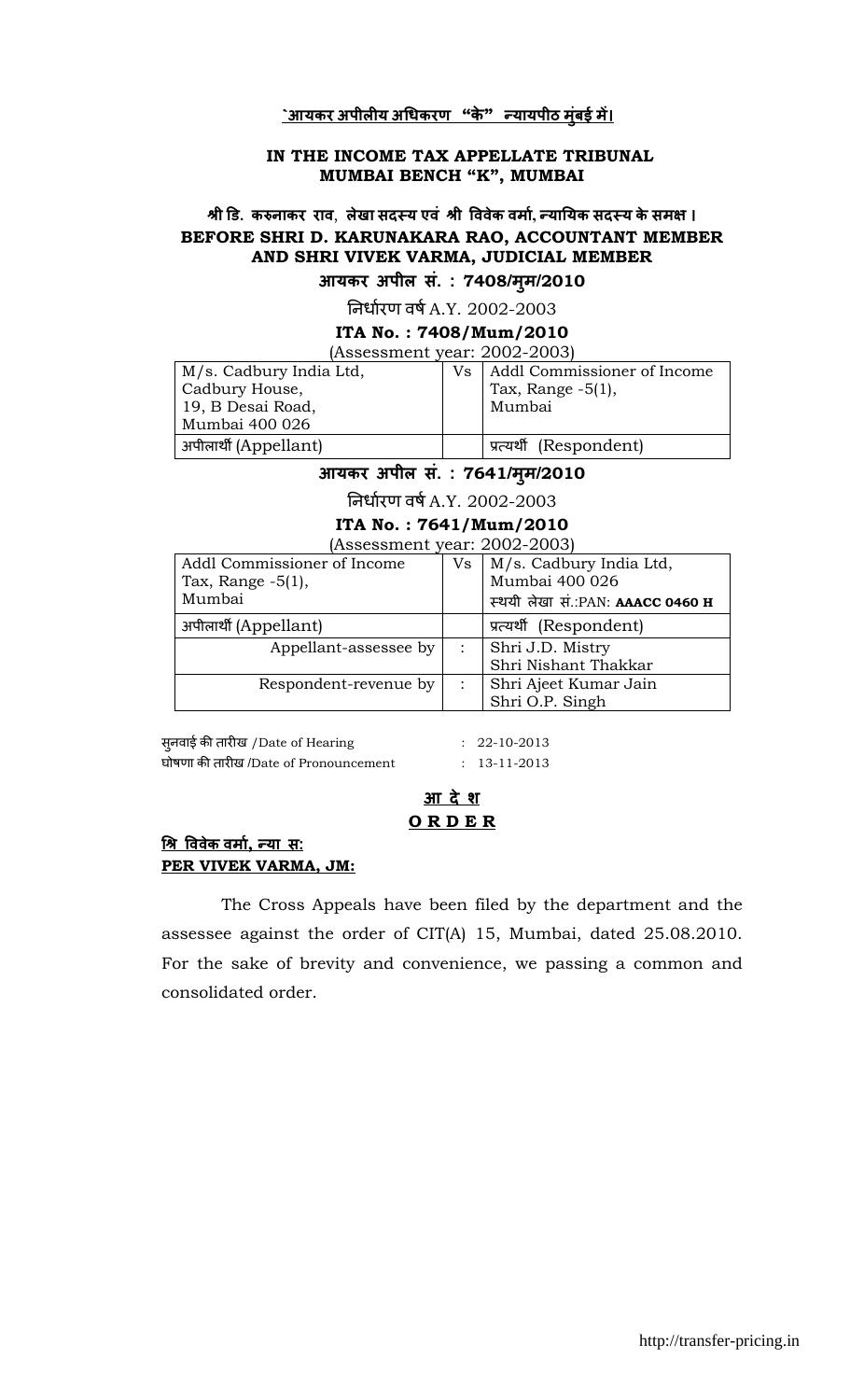## ITA No. 7641/Mum/2010: (Appeal filed by the department):

- 2. The department has raised the following grounds of appeal:
	- $"1"$ Whether on the facts and in the circumstances of the case and in Law, was the Ld. CIT(A) justified in concluding that M/s. Cadbury India Limited has received several benefits on account of payment of Technical Knowhow Royalty and whether the Ld. CIT(A) was justified in concluding that Royalty for Trademark at 1% and Technical Knowhow at 1.25% for ht entire FY 2001-02 is at Arm's Length.
	- 2. Whether on the facts and in the circumstances of the case and in Law, was the Ld. CIT(A) justified in treating 50% the expenses incurred on Architect & Interior Design amounting to Rs. 21.94 Lacs and expenses incurred on Supply & Installation of Electrical Items amounting to Rs. 14.44 Lacs as Revenue"?

3. The facts in brief are that the assessee is in the business of manufacture, distribution and marketing of malted food drinks, cocoa powder, chocolates, toffees, drinking chocolates and sugar confectionaries. The assessee, having its head office at Mumbai, is having its factories at Thane, Induri and Malanpur and marketing offices located at Delhi, Chennai, Kolkata and Mumbai.

4. The assessee is a subsidiary of M/s Cadbury Schewepps PLC, U.K. Cadbury group has presence in more then 200 countries and it enjoys the distinction of being world's third largest soft drinks company in sales volume and is among the fourth largest confectionary company in the world.

5. Cadbury India Ltd., the assessee entered into certain international transactions with its Associated Enterprises (AEs), which are as follows:

| S                           | Name of the           | Country of   | Nature of  | Description of          | Amount          |
|-----------------------------|-----------------------|--------------|------------|-------------------------|-----------------|
| No.                         | Associated            | tax          | relationsh | transaction with        | Received/receiv |
|                             | Enterprise (AEs)      | residence of | ip         | AEs                     | able            |
|                             |                       | AEs          |            |                         | paid/payable    |
|                             |                       |              |            |                         | as per books of |
|                             |                       |              |            |                         | accounts (Rs)   |
| (1)                         | (2)                   | (3)          | (4)        | (5)                     | (6)             |
| $\mathbf{1}$                | M/s<br>Cadbury        | U.K.         | 92A(2)(b)  | (i) Purchase of CDM     | 277,238         |
|                             | International Limited |              |            | Flavor oils             |                 |
|                             |                       |              |            | buying<br>Cocoa<br>(ii) | 3,460,441       |
|                             |                       |              |            | service charges         |                 |
|                             |                       |              |            |                         |                 |
| $\mathcal{D}_{\mathcal{L}}$ | M/s<br>Cadbury        | Australia    | 92A(2)(b)  | Purchase of Cocoa       | 1,243,244       |
|                             | Schweppes<br>Ptu      |              |            | beans                   |                 |
|                             | Limited, Australia    |              |            |                         |                 |
| 3                           | M/s<br>Cadbury        | Malaysia     | 92A(2)(b)  | Purchase<br>of          | 10,110,412      |
|                             | confectionery,        |              |            | chocolates              |                 |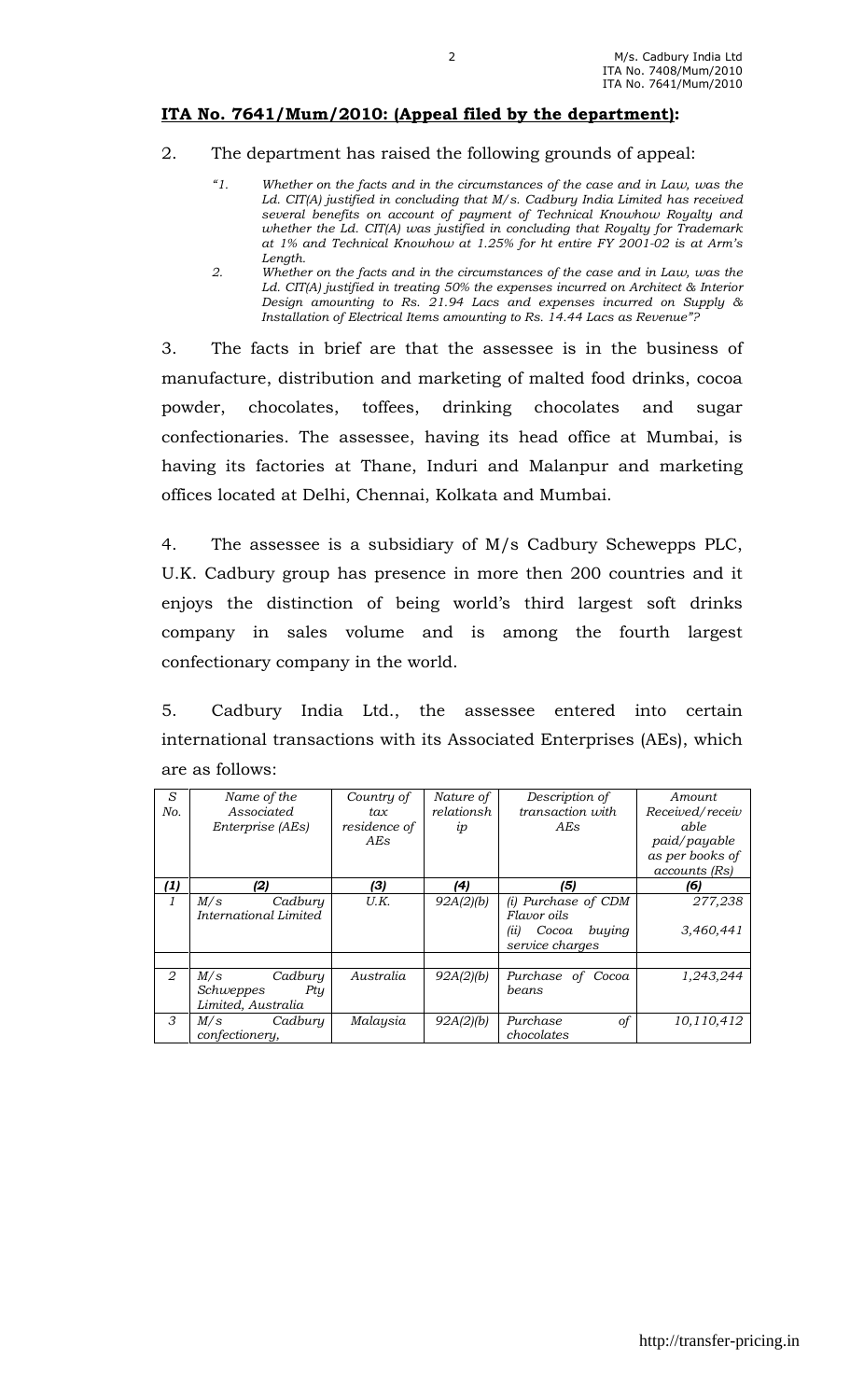|                | Malaysis Sdn. Bhd,<br>Malaysia |              |           |                          |            |
|----------------|--------------------------------|--------------|-----------|--------------------------|------------|
| $\overline{4}$ | M/s Cadbury (Pty)              | South Africa | 92A(2)(b) | Purchase<br>οf           | 1,047,364  |
|                | Limited, South Africa          |              |           | Chocolates               |            |
| 5              | M/s Cadbury Middle             | United Arab  | 92A(2)(b) | Sale of Chocolates       | 4,343,153  |
|                | East FZE, Dubai,               | Emirates     |           | and malted food          |            |
|                | United<br>Arab                 |              |           | drinks                   |            |
|                | Emirates                       |              |           |                          |            |
| 6              | M/s<br>Cadbury                 | U.K.         | 92A(2)(a) | Royalty for the<br>(i)   | 63,668,247 |
|                | Schweppes                      |              |           | use of Trade Mark        |            |
|                | Limited.<br>Overseas           |              |           | (ii)<br>Royalty<br>for   | 56,624,003 |
|                | UK                             |              |           | technical know-how       |            |
| $\overline{7}$ | Cadbury<br>M/s                 | U.K.         | 92A(1)(a) | <b>ERP</b><br>Payment of | 3.601.240  |
|                | Schweppes Plc., UK             |              |           | license<br>and           |            |
|                |                                |              |           | maintenance fees         |            |

The issue of ALP was referred to the TPO u/s 92CA with regard to transactions relating to Royalty for the use of trademarks at Rs. 6,36,68,247/- and Royalty for technical knowhow at Rs. 5,66,24,003/-

6. With regard to Royalty on technical knowhow, it was found that the assessee had entered into an agreement with its parent AE on 09.03.1993, with the approval(s) of SIA, Government of India, which were granted at various points of time.

7. According to the agreement, the assessee shall pay Royalty at 1.25% of internal sales and exports (Net sales), against which the parent AE shall supply and disclose and make available to CIL (Indian Co.) all knowhow, advice and assistance at all such time that may be mutually agreed between the parties.

8. The TPO, gathering information from other Cadbury units across the globe required the assessee to submit a reply, as to why 1% of gross sales be not taken to be at arm's length instead of 1.25% taken by the assessee in the case of technical knowhow.

9. Looking into the facts of the case, the TPO found out that the assessee has used TNMM for computing ALP of the International transactions by comparing the net margin of the company at entity level, with that of companies engaged in food products, beverages and tobacco business. According to the TPO transactions pertaining to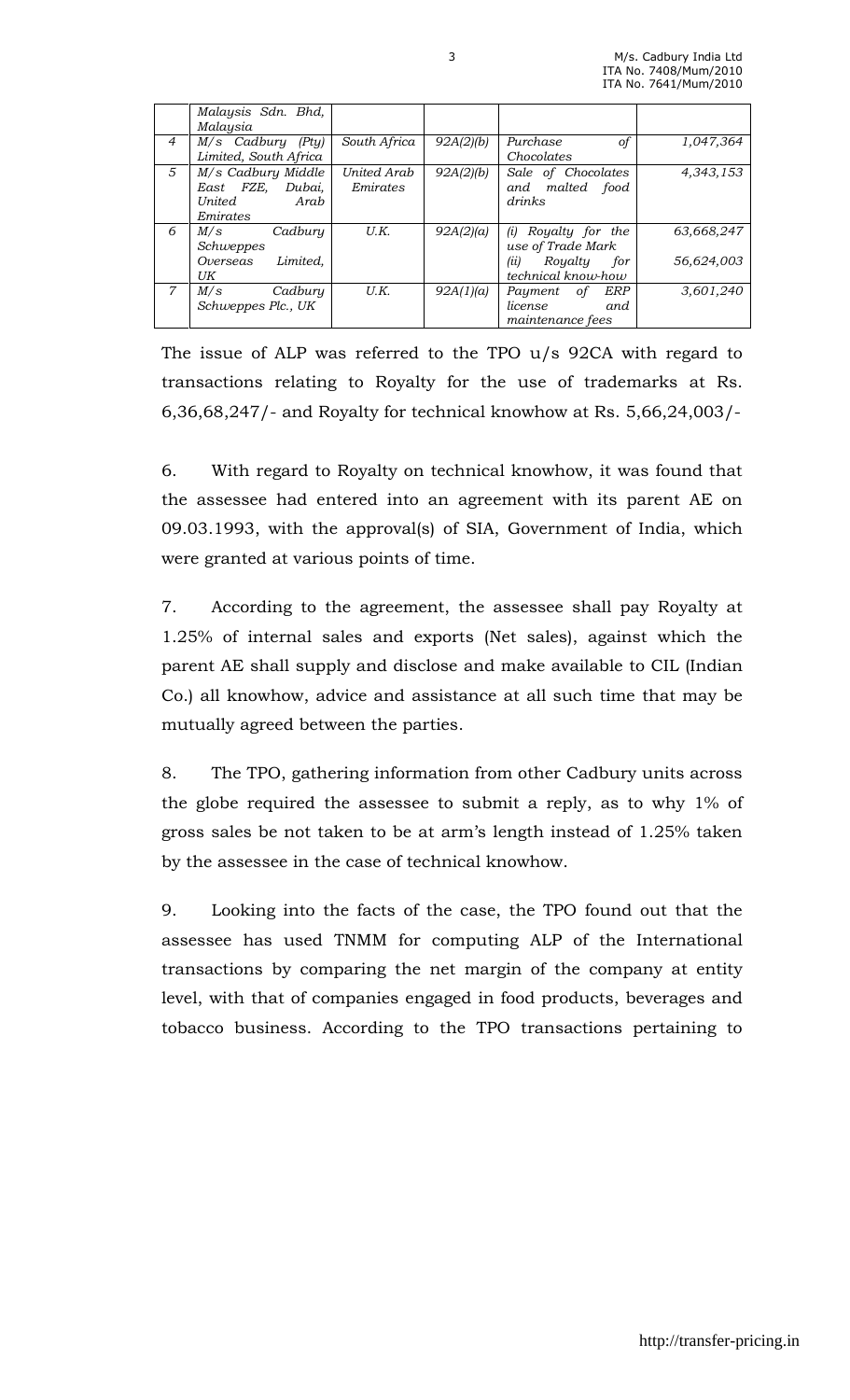payment of Royalty is not separately and independently benchmarked. He further noted that companies identified by the assessee company i.e. DFM Foods Ltd., Bakeman Industries Ltd., Modern Food Industries (India) Ltd., Parrys Confectionary Ltd and Ravalgaon Sugar Farm Ltd., did not pay any technical fee/royalty. According to him, these companies could not be used in the analysis for benchmarking the royalty payments. Since the total sales of the company is at Rs. 645 crores and international transactions pertaining to this segment is only 14.50 crores, being only 2.24% would not effect the profitability, if the ALP is to be determined at TNMM at entity level. According to the TPO, the most appropriate method, therefore, would be CUP because all other comparables, as supplied by the assessee, either developed their own technology, or they had acquired the technology long back and are no more paying for the transfer of technology. This, in the case of the assessee is not the case, because, the assessee company, i.e. Cadbury India Ltd., is required to pay royalty to its parent AE, CSDL, for the continuous upgradation of technology.

10. The TPO, therefore, concluded that in the case of royalty on technical knowhow the ALP should be computed at 1% of sales, which comes to Rs. 4,52,99,207/- against 1.25% taken by the assessee at Rs. 5,66,24,003/-.

11. Similarly, the TPO computed royalty paid on trademarks, at Rs. 5,03,31,678/- in place of Rs. 6,36,68,247/- taken by the assessee.

12. Before the TPO, it was submitted this was the first year for the payment of royalty on trademark use, because, earlier, the payment was banned under FERA Rules.

13. After the prohibition was lifted, the assessee in the Board meeting held on 24.04.2001 authorized the company to pay the royalty on use of trademark at 1% of the net sales value, w.e. from April 2001.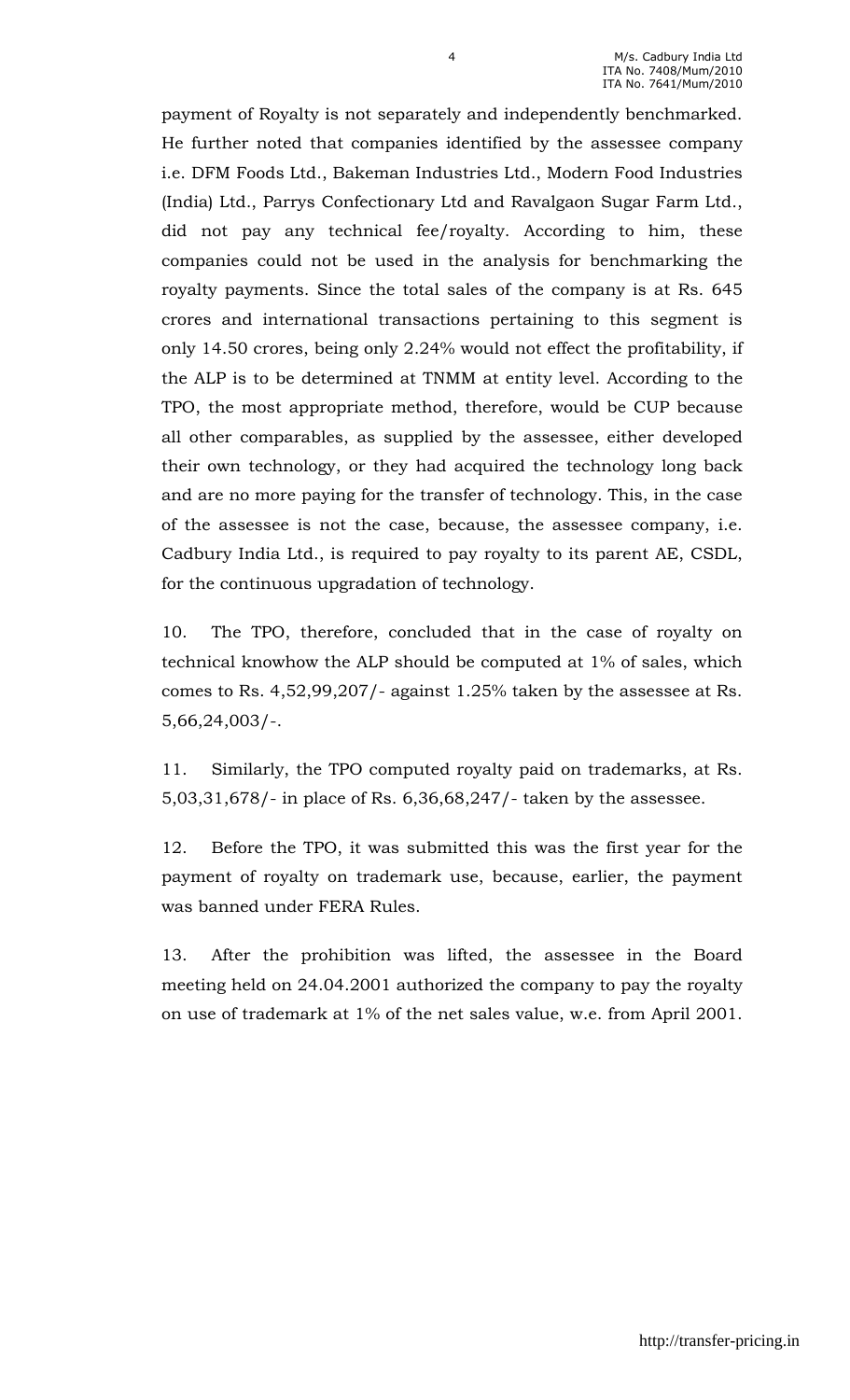After getting the approval from the Reserve Bank of India (RBI) an agreement was entered into between Cadbury Limited, Trebor Bassett Limited, Cadbury Scheweppes Overseas Ltd. and Cadbury India Ltd., on 12.02.2002, according to which Cadbury and Trebor granted Cadbury overseas the exclusive rights to distribute its products and use the trademarks and technical information throughout the territory. The said agreement provided "that Cadbury Overseas hereby grants to company and the Company hereby accepts the exclusive non transferable licence to manufacture, market and sell the products under the Cadbury Trade Marks and Trebor Trade Marks in the territory in accordance with the technical information and specifications". Herein territory meant India, Nepal, Bangladesh, Bhutan and Sri Lanka.

14. According to the TPO, the agreements seemed to be overlapping, therefore, he asked the assessee to submit the information regarding payments received by CSOL from all group companies. The company vide its letter dated 04.02.2005 submitted the copy of email sent to it from CSOL, which is as under:

| S<br>No.       | Overseas Company                          | Territory                                                       | Royalty rate/<br>Fee Net Basis | Type of Agreement                                                                                          |
|----------------|-------------------------------------------|-----------------------------------------------------------------|--------------------------------|------------------------------------------------------------------------------------------------------------|
| (1)            | (2)                                       | (3)                                                             | (4)                            | (5)                                                                                                        |
| 1              | Adams<br>Cadbury<br>Canada Inc.           | Canada & Export<br>Territory                                    | 2.50%                          | Trade mark licence-<br>Exclusive & transferable                                                            |
| 2              | Cadbury Food Co. Ltd.,<br>China           | Not specified but<br>excludes exports                           | 3.5%                           | Trademark licence sole<br>non-transferable rights                                                          |
| 3              | Cadbury Egypt S.A.E.                      | Republic of Egypt<br>Export territories<br>listed               | 2%                             | Trade mark licence<br>exclusive                                                                            |
| $\overline{4}$ | Cadbury France                            | France and such<br>other territories                            | 2.00%                          | Trade mark licence                                                                                         |
| 5              | Ghana<br>Cadbury<br><b>Limited</b>        | Ghana                                                           | 2.00%                          | Combined technical<br>services & trademark user<br>agreement                                               |
| 6              | PT<br>Rasa<br>Cipta<br>Primatama          | The Republic of<br><i>Indonesia</i>                             | 2.50%                          | Trade mark licence –<br>Exclusive & non-<br>transferable                                                   |
| $\overline{7}$ | Kenya<br>Cadbury<br>Limited               | Kenya, Uganda and<br>Tanzania and any<br>other territories      | 2.00%                          | Trade mark licence                                                                                         |
| 8              | Cadbury Confectionery<br>Malaysia SDN BHD | East & West<br>Malaysia & Brunei<br>& such other<br>territories | 2.00%                          | Royalty technical<br>information and trade<br>mark licence agreement -<br>exclusive & non-<br>transferable |
| 9              | Cadbury Nigeria plc                       | Nigeria                                                         | 2.00%                          | Trade mark licence                                                                                         |
| (1)            |                                           | (3)                                                             | (4)                            |                                                                                                            |
| 10             | Cadbury Poland Sp zo.o                    | Poland                                                          | 2.5%                           | Trademark licence-                                                                                         |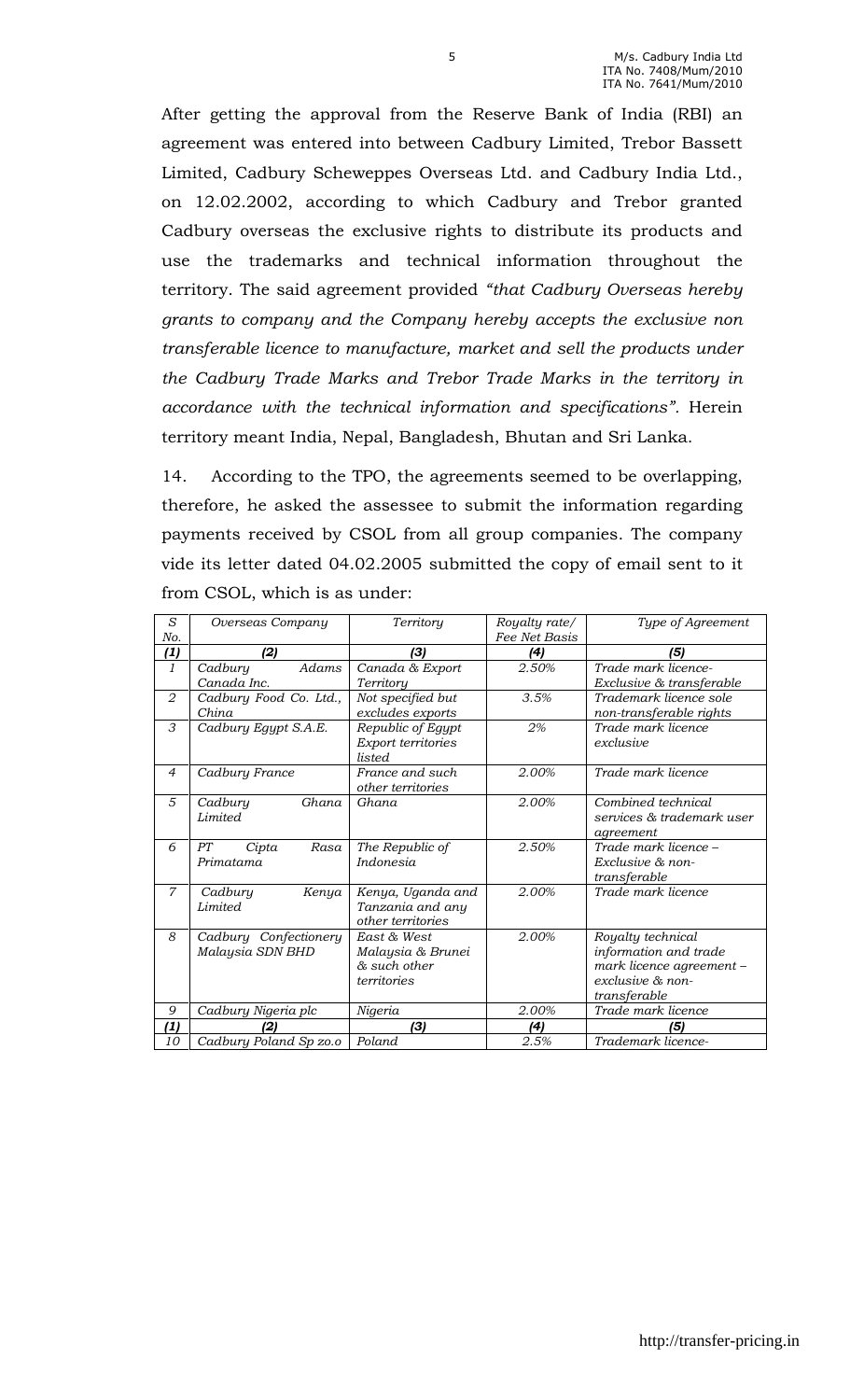|    |                                       |                                         |                                           | exclusive and non-<br>transferable                        |
|----|---------------------------------------|-----------------------------------------|-------------------------------------------|-----------------------------------------------------------|
| 11 | Dlrol Cadbury LLC                     | Russia plus named<br>export territories | $3%$ for<br>confectionery<br>$\star\star$ | Trade mark licence<br>exclusive and non-<br>transferable  |
| 12 | Cadbury Dulciora SA                   | Spain and such<br>other countries       | 3.00%                                     | Trademark licence and<br>non-transferable                 |
| 13 | (PVT)<br>Crystal<br>Candy<br>Limited. | Zimbawe and such<br>other territories   | 2.00%                                     | Trade mark licence<br>$exclusive \& non-$<br>transferable |
| 14 | Cadbury Nigeria plc                   | Nigeria                                 | 2.00%                                     | <b>Technical Service</b><br>Agreement                     |

15. From the chart, the TPO inferred that royalty on trademarks usage is 2% but the assessee company is paying the royalty between 1 to 2.5% and the average on the above comes to 2.32%. The issue was put to the assessee who replied,

> "The company contended that, "Technical Assistance and Royalty Agreement was approved by Govt. of India, Ministry of Industry, vide letter dated 14.09.2000. The rate of royalty payable as per approval letter was authorized at 1.25%. The comparability of international transaction of payment towards technical assistance can also be judged with reference to the laws and government orders In force [Rule 10B(2)(d)]. Accordingly, under the facts of the case, the payment towards technical assistance to SQL can be said to comply with the Arm's Length Princiole."

> The company submitted the copy of application dated 30.04.2001. addressed to the General Manager, Reserve Bank of India, Exchange Control Department, Regional Office, Mumbai, for automatic approval for payment of royalty towards trademarks to Cadbury Schweppes Overseas Limited, U.K. In the application, it is mentioned that "the trademarks belonging to Cadbury Schweppes Overseas Limited, U.K. In the application, it is mentioned that "the trademarks CADBURY and several other trademarks belonging to CSOL are used by us on our chocolate, drinking chocolate, malted foods and sugar confectionery products which are being manufactured and sold by our company in India and certain other countries. It requested to issue the automatic approval effective 01.04.2001". The Reserve Bank of India, Exchange Control Department, vide letter dated 25.06.2001, has given the approval to enter into Technical Collaboration for manufacture/use of trademarks. The Press Note No.9 (2000 series), of the Government of India, Ministry of Commerce & Industry, Department of Industrial Policy & Promotion (SIA) allowed payment of royalty upto 2% for exports and 1% for domestic sales under automatic route on use of trademarks and brand name of the foreign collaborator without technology transfer.

> From the above, it is seen that the approval was sought by the company and granted by the Reserve Bank of India, under the Exchange Control Policy of the Government of India. The branding fee payment, as a general rule is allowed by a Press Note No.9 issued by Ministry of Commerce and Industry. This approval indicates that such payments are not prevented or blocked by the Government, considering the present Exchange Control Policy. There is no intervention from the Government for such payments considering the Exchange Control Policy, but such transaction satisfies the principles of Arm's Length or not is not the concern or within the jurisdiction of the Reserve Bank of India. This requires to be decided as per the provisions of Income Tax Act, 1961. The payment should satisfy the provisions of the Act, separately and independently, irrespective of the allowability of payment as per Exchange Control Policy. Similar is the view of Tax Administration of most of the countries. The Guidelines of Tax Administration of France, on the issue, refers to "please note, finally, that, although the authorization given by the Ministry of Industries or by any other technical department, with respect to the rate of a royalty or of the amount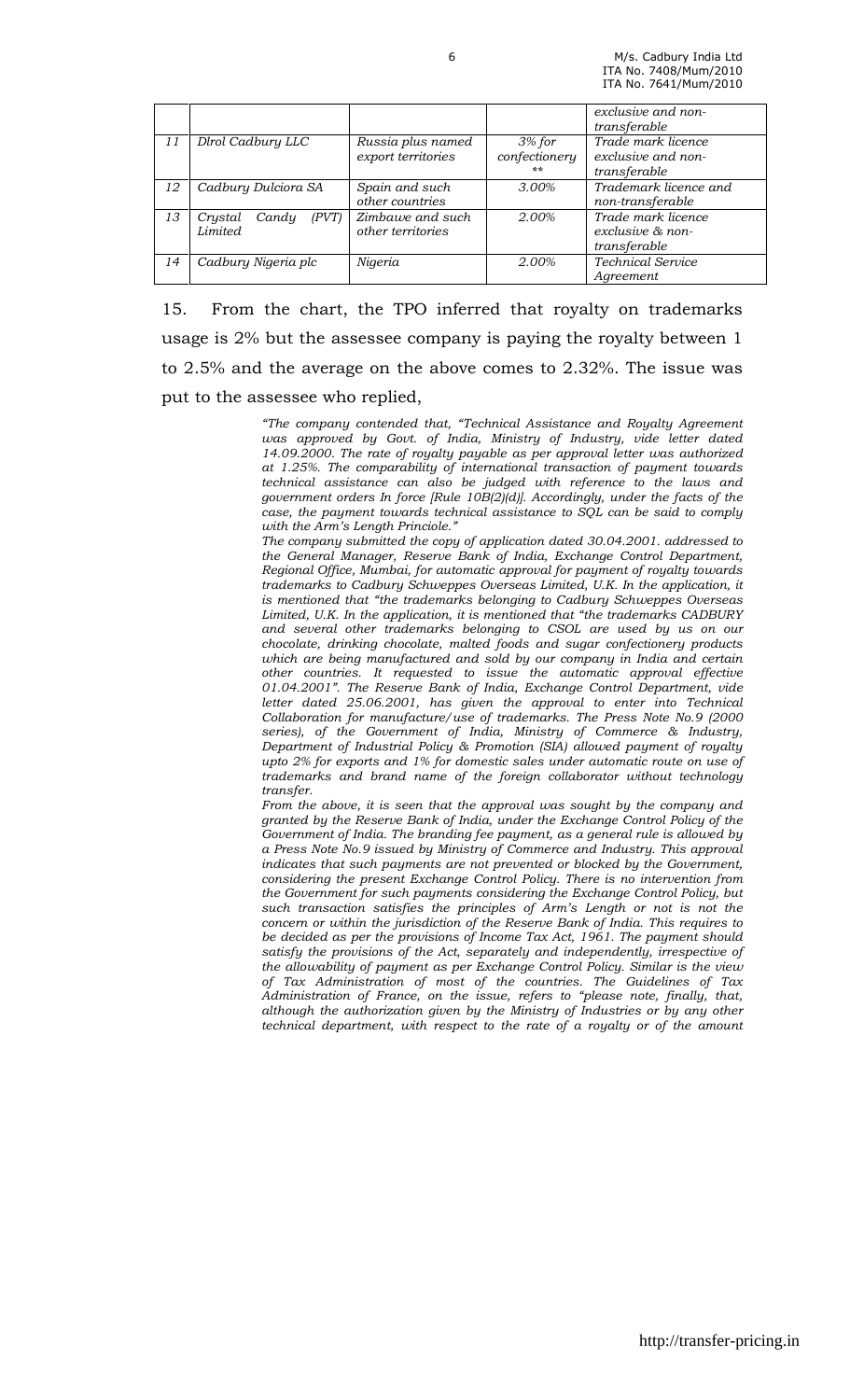which may be transferred abroad, is not binding on the tax administration, the Inspector, nevertheless have regard to it (source IBFD Publications)'

The company also cited CBDT Circular No.6-P, dated 06.07.1968 and the decision of Pune ITAT, in the case of Kinetic Honda Motor Limited vs. Jt. CIT [77 ITD 396), in support of Its contentions. The Board's Circular and the decision are gone through. The circular as well as the decision of ITAT, Pune, deals with payments covered u/s.40A(2)(b) of the I.T. Rules, 1962 Hon'ble Tribunal referred to the Circular No.6-P, dated 06.07.1968 and observed that, when payments are approved by one wing of the Government, there is no question of such payments being treated s excessive or unreasonable having regard to legitimate business needs. The Tribunal's decision deals with the remuneration of director of a company approved by Company Law Board. In the present case, as discussed above, the approval by the Reserve Bank of India cannot be considered as an approval for making payments at Arm's Length. The approvals from the Foreign Investment Promotion Board/SIA/RBI, are for the purpose of satisfying the requirements of Foreign Exchange Regulations. In all the applications, the companies were required to justify the payments in Foreign Exchange, by indicating, how the country will be benefiting by the Net Foreign Exchange earning in the arrangements. These approvals are for checking the effect of agreements on the Foreign Exchange Reserve of the country.

Due to this, the contention of the company that, the agreement is approved by the Reserve Bank of India, on its own, does not support the Arm's Length nature of the payment, accordingly, rejected.

(ii) It further contended that, "The Transfer Pricing Regulations introduced in India requires complying with Arm's Length Principle by testing the controlled transactions with that of comparable uncontrolled transactions. In other words, it is respectfully submitted that transactions entered into inter-se between associated enterprises-controlled transactions cannot be applied to test the compliance with Arm's Length principle".

16. The TPO rejected the reply of the assessee, observing that controlled transactions cannot be used for computing ALP, as per OECD guidelines in para 1.70, which classified,

> "… that evidence from enterprises engaged in controlled transactions with associated enterprise may be useful in understanding the transactions with associated enterprise may be useful in understanding the transaction under review or as a pointer to further investigation. The dealings between associated enterprises, for comparison, can also be used in the cases of last resort where:

> (i) There is sufficient data available to demonstrate their reliability. (ii) Related party comparable data provides the most reliable available

> data upon which to determine or estimate an Arm's Length outcome.

(iii) In the FMCG Sector, most of the big companies in India, are part of Multi-National Enterprises, and their transactions would certainly be the controlled transactions. There would be very few companies, in the FMCG Sector other than MNCs, wherein, any royalty is paid by them to unrelated parties. The details regarding any such company could not be<br>found on the website of SIA/RBI on the website "www.siadipp.nic.in/publicat/newsltr" meaning thereby in FMCG

sector, such royalty payments are not approved". Considering the above and as the information regarding payment of royalty by the Cadbury Group entities to CSOL is available, the same is used as a bench mark to decide the Arm's Length rate of royalty and the contention of the company is rejected".

"The company, itself, vide letter dated 20.01.2005 submitted the meaning of the term "Trademark" in the commercial parlance, the same is reproduced below

"a market place device by which consumers identify good and services and their source. In the context of trademark nomenclature, it is that the consumers will make future purchase of the same goods and services."

"Trademark recognition develops from years of customer service, consistent packaging, and quality control. Depending on the strength of a trademark, the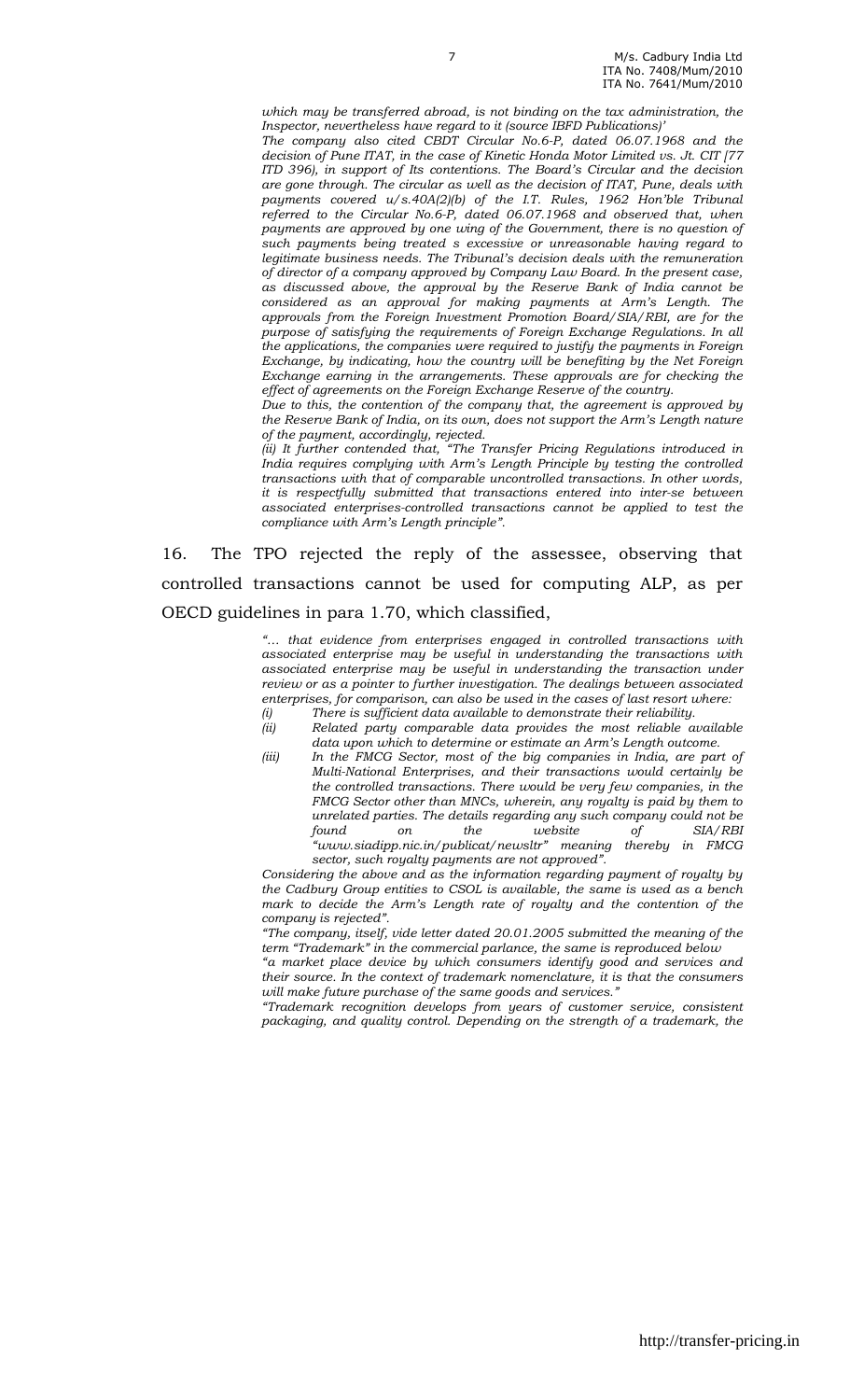maintenance of the desired consumer awareness level generally requires significant, continuing advertising investment."

In the case of company, Cadbury India is investing huge amounts in Advertising Campaigns; therefore, It is Cadbury India, who is building the brand value, without commensurate compensation from CSOL. Due to these reasons, it would be more appropriate, to club the payments made for two agreements and compare the same with the payments made by other affiliated companies.

(iv) Cadbury India argued that, "the company in conformity with the regulations and the guidelines, benchmarked the payment of brand fees by application of TNMM. The TNMM method was applied by comparing the margin earned by comparables independent enterprises. As per the said analysis, the net profit margin of the company is within the range of the margins earned by comparable companies. Accordingly, under the facts of the case, the payment towards technical assistance can be said to comply with the Arm's Length Principles/'

The assessee has used Transactional Net Margin Method for computing the Arm's Length Price of the International Transactions by comparing the Net Profit Margin of the company :at entity level with that of other companies engaged in Food Products1 Beverages and Tobacco Business. The transaction pertaining to payment of Royalty is not separately and independently benchmarked. The company has identified DFM Foods Ltd., Bakemans Industries Ltd., Modern Food Inds. (India) Ltd., Parrys Confectionery Ltd. and Ravalgaon Sugar Farm Ltd. From the Prowess/Capitaline Database, it is seen that none of these companies are paying any technical fees/royalty. Therefore, these companies cannot be used in the analysis for benchmarking the royalty payments. The total sales of Cadbury India Ltd. is nearly Rs.645 crores and all international transactions, are of value of 14.50 crores, which is only 2.24% of the turnover. The use of Transactional Net Margin Method, at entity level, for benchmarking such a small transaction, will not be the most appropriate method, because, such a transaction does not in a big way affect the profitability of the company. In the present case, the data regarding comparable, though controlled transactions are available, and therefore, Comparable Uncontrolled Price method is the most appropriate method".

"The total royalty worked out by the company is Rs.63,668,246/-. The company was asked to submit the working of royalty as per Press Note No.1 (2002 Series), issued by Secretariat for Industrial Assistance, Government of India. As per this Press Note, the formula for calculation of royalty for the use of trademark and brand name is:

"Royalty on brand name/trade mark shall be paid as a percentage of net sales, viz., gross sales less agents/dealers' commission, transport cost, including ocean freight, insurance, duties, taxes and other charges, and cost of raw materials, parts, components imports from the foreign I/censor or its subsidiary/affiliated company."

The company submitted the working for the same in Annexure 4 of the letter dated 11.02.2005. The revised royalty payment works out to Rs.61,840,438/- Tax Deduction:

The chronological events leading to payments of this royalty are

(i) Date : 26.04.2001 - Cadbury Board passes the resolution for payment of royalty w.e.f. 01.04.200 1.

(ii) Date : 30.04.2001 - Application made to RBI for approval of royalty payment. (iii) Date : 25.06.2001 - Date of approval of Exchange Control Department of Reserve Bank of India, providing approval to enter into technical collaboration, for use of trademarks. As per the approval, the duration of agreement will be 10 years from the date of agreement or 7 years from the date of commencement of commercial production whichever is earlier.

(iv) Date : 12.02.2002 - Trademark License Agreement made, though commencement date Is mentioned at 01.04.2001.

The royalty could not have been paid without the approval of RBI, therefore, the company was asked to submit objection to the intention of this office to compute the royalty for Tax Deduction purpose, for the period of 25.06.2001 to 31.03.2002 only. The company submitted that, the Reserve Bank of India, after considering the application of the company, approved payment of trademark royalty from 01.04.2001. The application of the company made to RB! is gone through, wherein, the company requested to issue automatic approval effective 01.04.2001 so that the payment can commence from that date. The approval of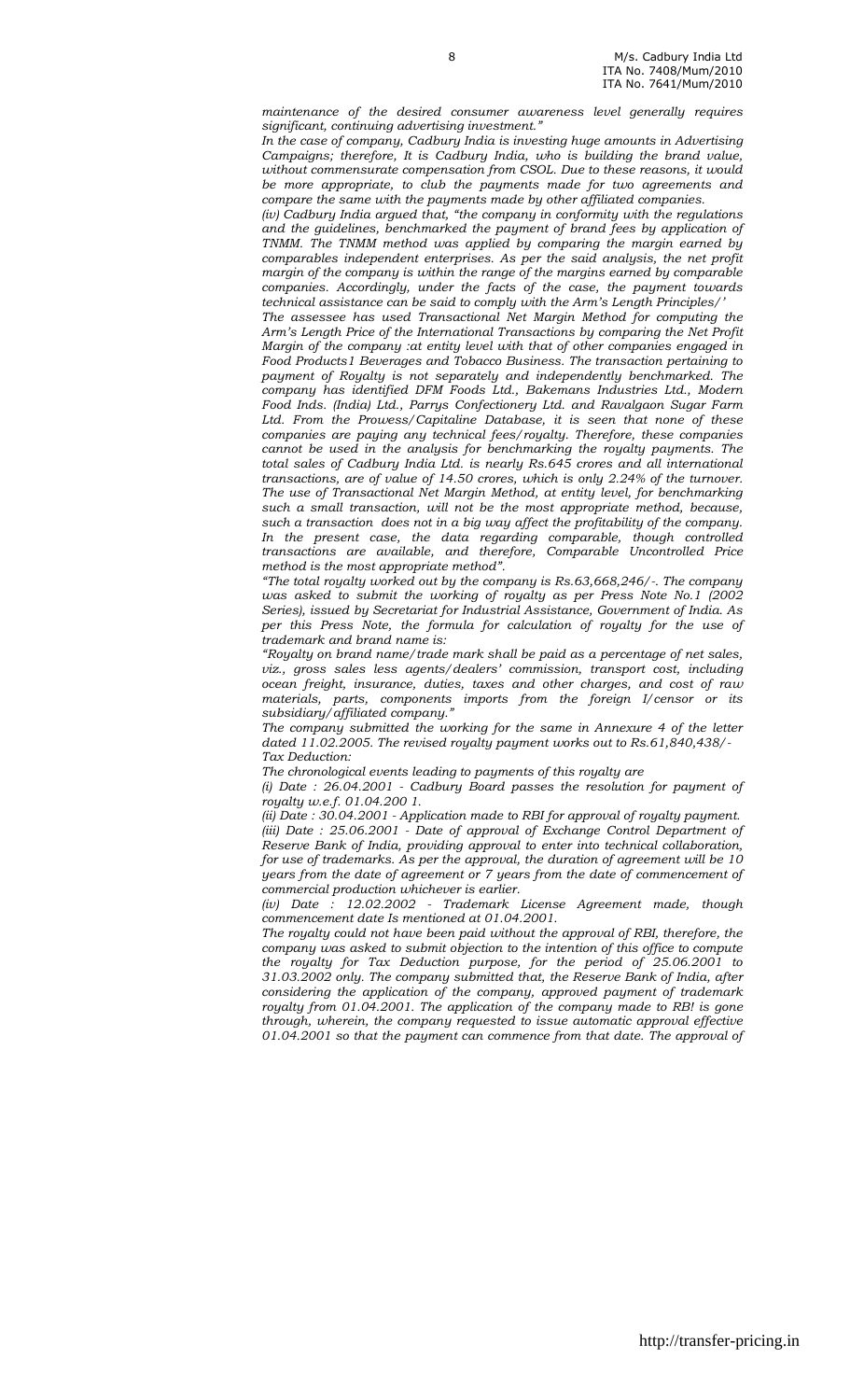RBI, does not refer to effective date of payment, therefore, the royalty for the period of July, 2001 to March, 2002 only, is allowable as Tax Deduction for the year. For these months, the Brand Royalty is computed at Rs. 51,819,324/ and the same worked out as per the computation provided in Press Note No.1 amounts to Rs. 5O,331,678/-".

He, therefore, computed the royalty payment on trademark usage at Rs. 5,03,31,678/-.

17. The TPO, therefore, suggested a net adjustment of Rs. 2,46,61,370/- on payment of both kinds of royalties, i.e. royalty on technical knowhow and royalty on trademarks as:

| S.<br>No. | <b>Transaction</b>       | As per books | ALP as per<br><b>TPO</b> | <b>Difference</b> |
|-----------|--------------------------|--------------|--------------------------|-------------------|
| 1.        | Royalty on tech. knowhow | 5,66,24,003  | 4,52,99,202              | 1,13,24,801       |
|           | Royalty on trade marks   | 6,36,68,247  | 50,33,678                | 1,33,36,569       |
|           | Total                    | 12,02,92,250 | 9,56,30,880              | 2,46,61,370       |

18. The AO, in accordance with the above, made addition to the tune of Rs. 2,46,61,370/- to the income of the assessee.

19. The assessee approached the CIT(A), before whom the assessee reiterated its submissions made before the TPO/AO. The CIT(A) on examining the submissions, made proposal for enhancement for disallowing the entire payment of royalty on trademark usage technical knowhow at 1.25%, as the same were not wholly and exclusively incurred for the purpose of the appellant's business.

20. On receipt of the show cause notice for enhancement, the assessee gave a detailed reply with regard to the genuineness and correctness of royalty payments on both counts. The CIT(A), on receipt of the detailed submission from the assessee held,

> "Based on the submissions filed on record, explanations provided from time to time, documents evidencing provision of technical know-how, I am satisfied that the Appellant has received several benefits on account of payment of technical know-how royalty and the same have been evidenced by supporting documents"

21. On observations with regard to brand ownership, the CIT(A) held,

> "5.7 The Appellant, has submitted that the Overseas AEs have merely granted the Appellant, the rights to use the trademarks and all the rights with regard to decision making on licensing / exploitation / sa1e of trademarks,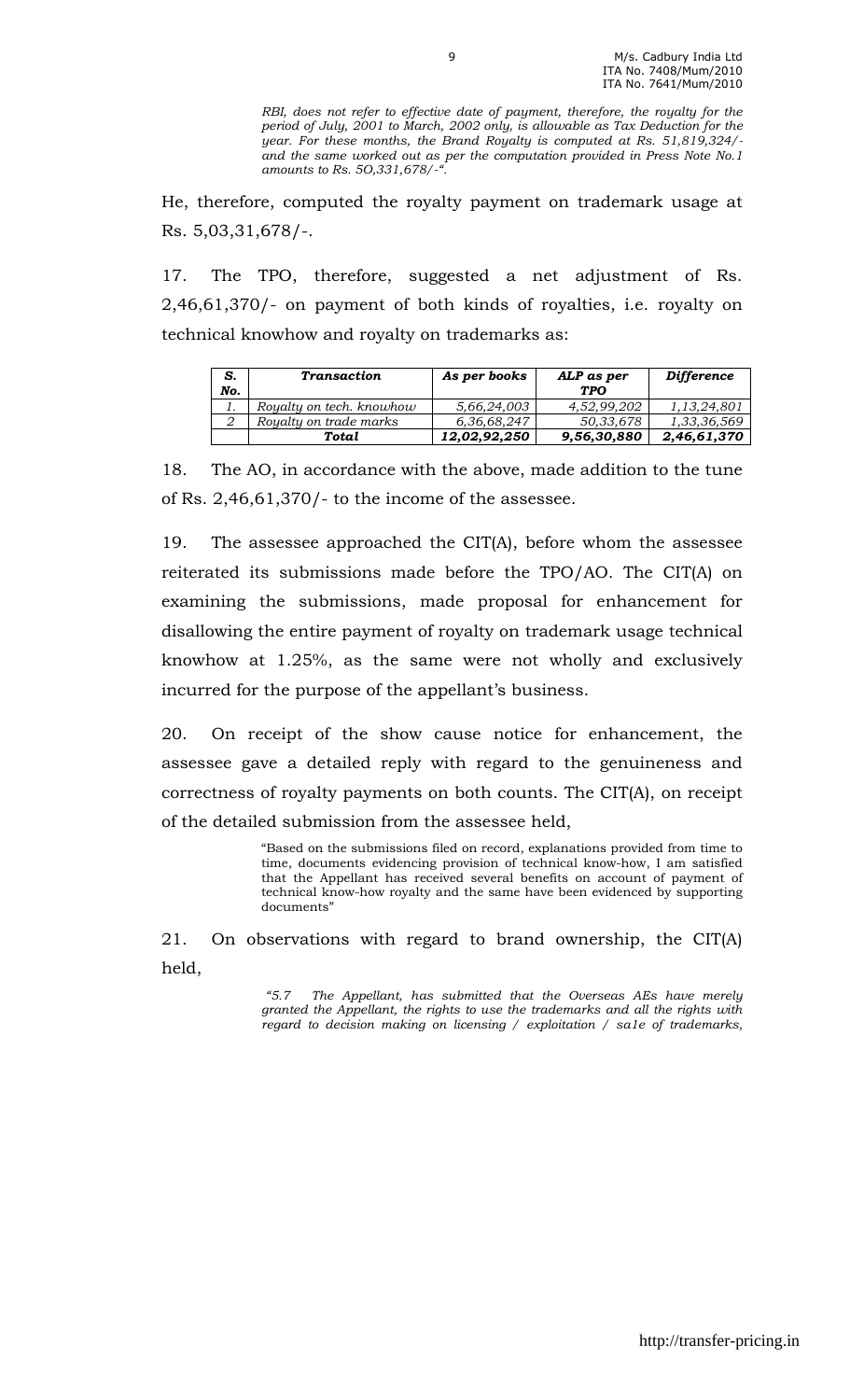maintaining the trademarks, protecting the trademarks etc continues to lie with the Overseas AEs.

Extracts from The Report on the Attribution of Profits to Permanent Establishments dated 17 July 2008 issued by the OECD were brought to my attention that defines, economic ownership' in the context of Article 7, as under: "The economic ownership over an intangible asset relates to the ongoing contribution and investment in the property to maintain the development and value of the intangible. This is generally evidenced by marketing expenditure but is not limited to this. It also relates to the exertion of practical control over the intellectual property and hence decision making with respect to the use and exploitation of the asset. In respect of trademarks for example, while expenditure for promotions and advertising may be contributing to the value of the asset through promotion of the brand this may not be sufficient of itself to demonstrate economic ownership of the asset."

In this regard, the Appellant submitted that the economic ownership over an intangible asset could relate to the ongoing significant contribution and investment in the intellectual property to maintain and .develop the value of .the intangible. Thus, the economic owner must have the rights to use and exploit the asset in the first instance. Thereafter the extent to which the exploitation and economic control over the intellectual property is possible subject to the legal contractual relationship between the two parties which governs the terms and conditions.

The Appellant explained that Overseas AE is the intellectual property owner of the trademarks and without access to this trademarks, the Appellant would be unable to exploit the intellectual property in the Indian market. With respect to the exploitation of the intellectual property, it was submitted that the Appellant has merely been granted the right to use the trademarks on the licensed products manufactured in accordance with the prescribed specifications. The Appellant thereafter undertakes marketing and selling of the products using the brand "Cadbury".

It was further explained that economic and commercial value of, a 'brand' is typically driven by the income-stream it generates. However, the Appellant has merely contributed approximately 1% of the total sales of CSOL over the years from 2001-2008. This clearly indicates the Appellant has hardly contributed to the total group turnover and hence it cannot be termed as the economic owner of the 'Cadbury' brand. In fact, it is because of the global brand that it represents that the Appellant has been able to capture approximately 75% of the market share. It was also stated that while Cadbury has been in India from 1948, the brand per-se has been in existence since 1824 and it was a well developed brand even before it was introduced in India.

Advertisement expenses incurred by the Appellant

With respect to the advertisement expenditure incurred by the Appellant, it was submitted that marketing expenditure in itself is insufficient for a claim to economic ownership over an asset.

The Appellant has contended that it is in the business of manufacturing and distribution of chocolates, sugar confectionery and malted food drinks in India based on the technology licensed by Overseas AEs, and in this regard, it incurs various business related expenses inter-alia for undertaking advertisements for the creation of "product" awareness of new products and recall value of existing product portfolio in the minds of its customers.

It was further stated the advertising expenditure is typically incurred by the Appellant for the purposes of;

- a) Increasing sales of existing products by continuously reminding the customers of its products especially in case of a end in sales or when competitors launches new products / advertisement campaigns such as Kit Kat, Munch, Eclairs etc
- b) Counte ring competition / acting as entry barriers for new players eg. Lindt, Mars etc
- c) Informing consumers of its new product launches such as Bournville, Cadbury Silk, etc
- d) Creating awareness of discounts offered on various products at a particular point of time
- e) Creating a recall value of chocolates (as an alternative to Indian sweets) on festive occasions such as Diwali, New Year, Holi etc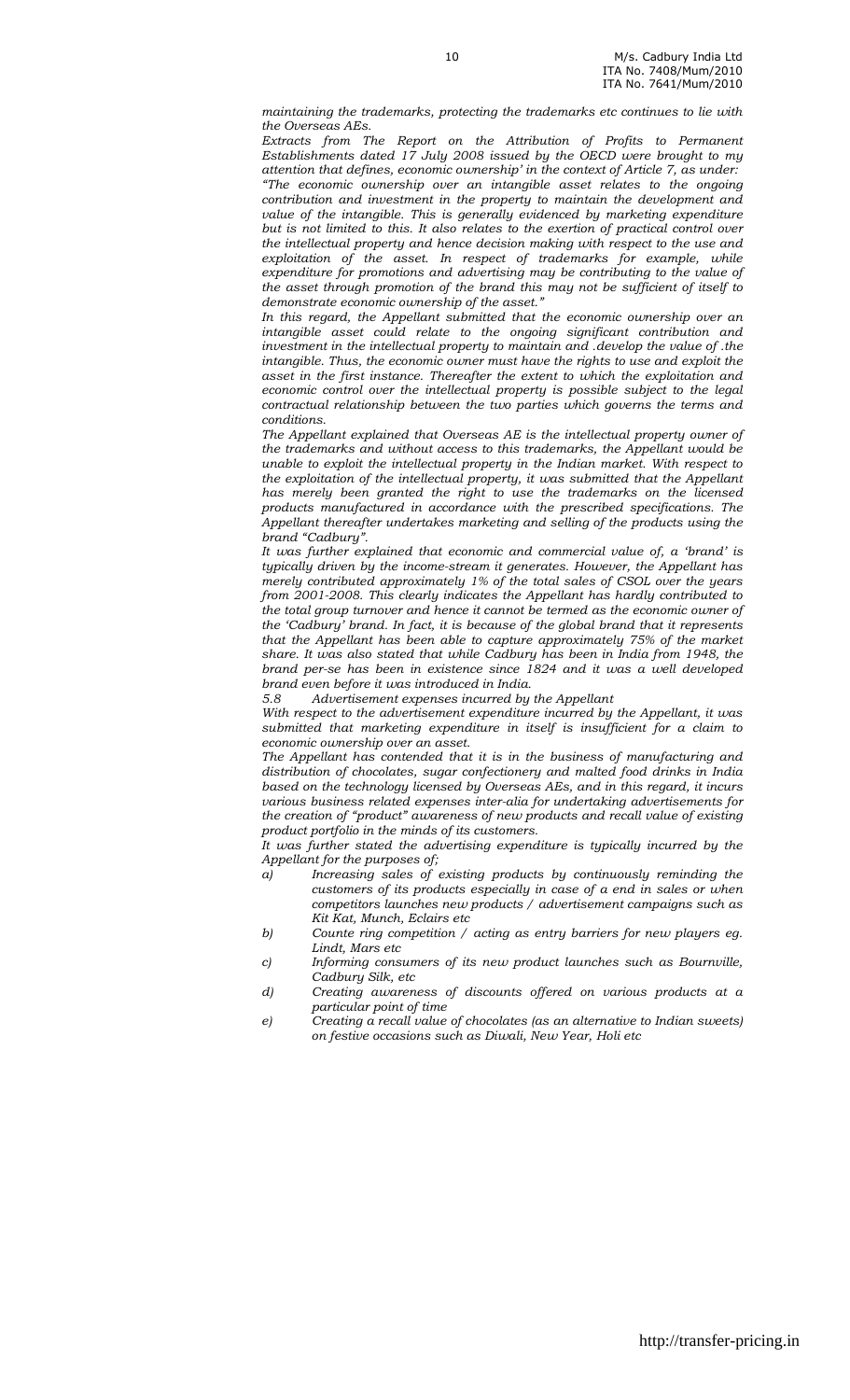f) Reaching out to rural markets for its low cost products

11

g) Marketing its health drinks/nutraceutical products (Bournvita) The Appellant has also placed on record sample copies of the advertisement mandates provided to the advertising agencies which evidence the objective and desired outcome of the advertising to be achieved.

It has been contended that advertisements are largely undertaken to create "product recall", "popularize products in the market" "counter competition" etc. It was reemphasized based on the advertising mandated filed by the Appellant, that creating "brand" awareness was not the objective of the advertisements since "Cadbury" brand is already well known respected in India.

It has been submitted that the Overseas AEs provide strict brand guidelines so as to ensure that the overall strategy and vision associated with the brand is adhered to by the Appellant in India. The appellant has also submitted the copy of branding guidelines before me to corroborate the above.

It has also been highlighted by the Appellant that while the increased sales may have benefited the. Overseas AEs by way of increased royalty at 1% on the incremental sales, the same is insignificant as compared to the incremental quantum of profits earned by the Appellant on the increased sales and the taxes paid thereon to the Indian Government Treasury.

The Appellant has contended that the correct way of looking at royalty payment is to see the turnover achieved by the Appellant as a result of the license. It has been contended that the payment of Rs 635.68 lakhs to achieve a turnover of Rs 63,606.53 lakhs and to realize the net profit of Rs 8,892.88 lakhs is certainly reasonable and at arm's length.

Further the Appellant has also highlighted that that the advertisement and marketing efforts undertaken by the Appellant, for promoting the sales of its products in India, does not benefit the Overseas AEs directly, as they are not involved in the business of manufacture/trading of such products in India either on its own or through any of its other subsidiaries. Hence, the entire advertisement and marketing expenses incurred are purely for its own, benefit and no direct benefit accrues to Overseas AEs as such.

5.9. With respect to points raised by me during the appellate proceedings on the ruling of the AAR in case of Fosters Australia Ltd, the Appellant submitted that even the AAR and the Revenue department, in the case of Fosters Australia Limited had accepted that the owner of the trademark and the technology was Fosters Australia, overseas company and that the Indian company was only licensed the trademark and technology for its usage. Accordingly, it is submitted that considering the decision of the AAR in the case of Fosters Australia, the Appellant cannot be considered as the economic owner of the trademark Cadbury".

22. The CIT(A) also took into consideration the AA Ruling in the case of Fosters Australia Ltd., where Fosters Australia was the owner of the trademark and technology and the Indian company was the licensed user. In the decision, it was held that the applicant cannot be considered as the economic user of the trademark. Before the CIT(A) the assessee also relied on certain third party agreements and other group companies, wherein terms and conditions, assigned in the agreements were similar. The assessee placed the copy of agreement with Harshey Food Corp. US, who had been given right to produce, market, advertise, promote, sell and distribute Cadbury licensed products under the trademark of Cadbury UK. It was also argued that the group companies and third parties to whom license has been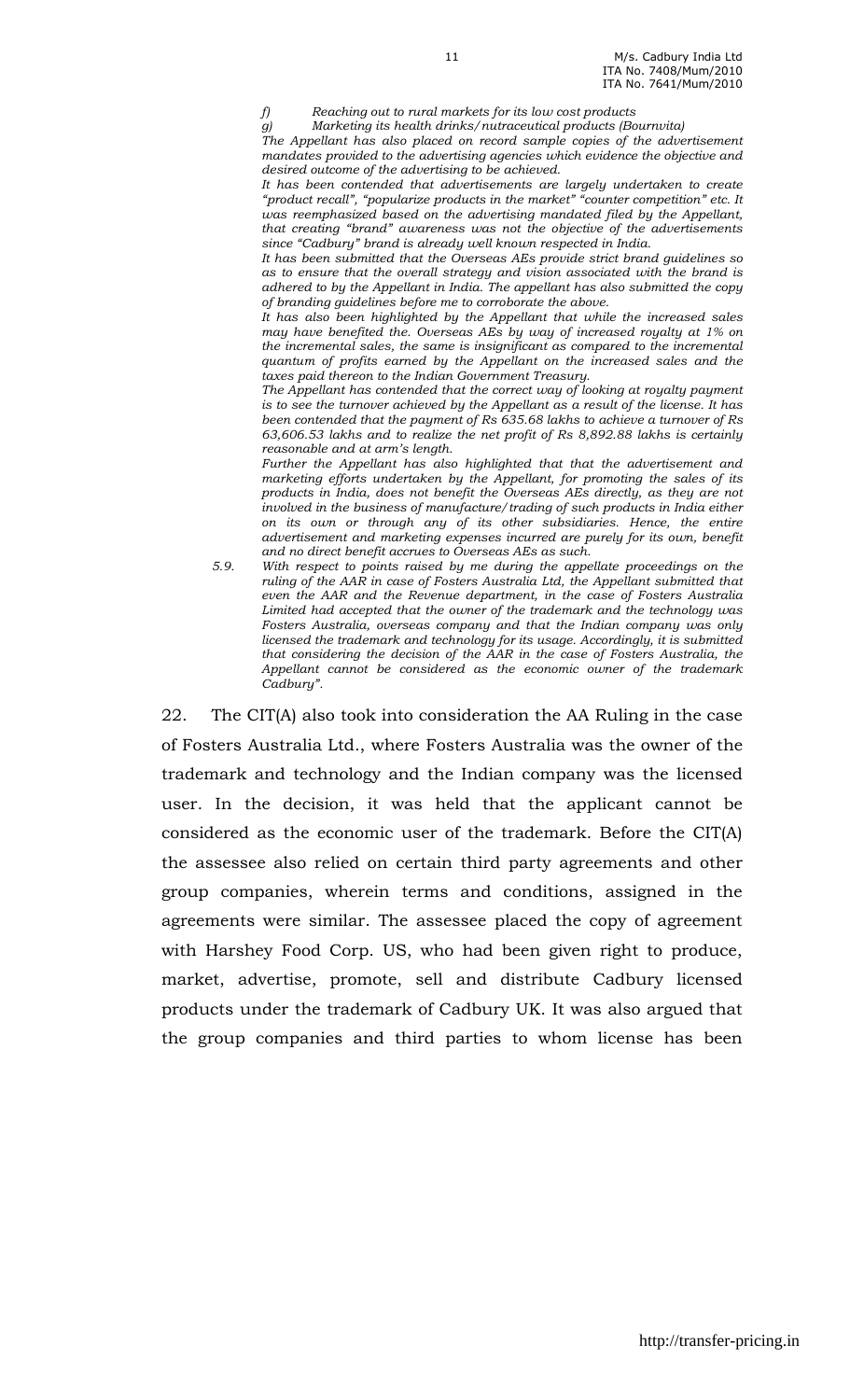granted are legally obliged to incur marketing/advertising expenditure while paying Royalty to the licensor and none of these partners' had faced any TP adjustment on the issue of royalty payment to the overseas AE, while undergoing TP audits.

#### 23. The CIT(A), while examining the detailed arguments held,

- 6.5. The appellant had benchmarked its Royalty for trade mark and technical know how under the TNMM. Its operating margin on operating revenue came to 13.28% whereas those of its comparables in confectionary industry came to 2.17% only. TNMM is a profit based method. A royalty rate for the related party is determined indirectly by selecting a royalty rate that would give the licensee post royalty operating profits that are similar to what an unrelated party would earn by using the intangibles. The theoretical basis of the TNMM takes the stance that, if intangible property is contributing to an entity nature, the entity will earn profits in excess of what could be observed in the absence of such intangible property. Applied to the facts of this case, the appellants 13.28% margin vis a vis average margin of comparables at 2.17% clearly establishes that the intangible property (Trademark and Technical Know How) has contributed to its excess profits. The TPO has no objection to the selection of comparable companies for benchmarking but has taken the stand that since they (comparables) are not paying trademark royalty and technical know how fees, hence cannot be used for benchmarking this transaction lacks force. In fact what distinguishes the appellant (Cadbury) from its competitors in the chocolate & confectionary market is its valuable brand name backed by the high quality products and it is this crucial factor that gives it a tremendous competitive advantage translating into an operating margin of 13.28% despite huge turnover. In the absence of such intangible property the comparables average is languishing at 2.17% only. This huge gap justifies the 2.25% payment by the appellant to its AE. There is a direct co-relation between Cadbury's "intangible capital" and its performance.
- 6.6. As regard the issue of period of royalty payment based on the submissions filed before me and the explanations provided, and reviewing the chain of events, I am of considered view that the Appellant always intended to pay brandname royalty from 1 April 2001 and the same was accordingly stated in its application to the RBI. The payment of brandname royalty was approved by the RBI and RBI has not raised any question on the effective date of royalty payments. It is merely that the Appellant received the RBI approval at a subsequent date. This would however not change the effective date of payment, approved by the RBI and hence the same is allowed.
- 6.7. To sum up the appellant has demonstrated that the royalty payment for trade mark and know how meets the Arms Length test under TNMM. It has backed it with CUP method including third party comparables like HERSHEY, unrelated third parties in Asia to whom license has been granted. It also demonstrated that its advertisement, marketing and promotion expenses are at par with other in the same line of business. Hence, for reasons recorded as aforesaid and after taking into account all facts and circumstances the royalty for trademark at 1% and technical knowhow 1.25% for the entire F.Y. 2001-02 is considered to be at Arms Length. The consequent addition of Rs. 11,13,24,801/- for technical know how and Rs. 1,33,36,564/- for Trade marks so made is deleted".

24. The CIT(A), not only dropped the enhancement proceedings, he deleted the addition made on account of TP adjustment.

25. Against this decision, the department has filed the appeal before the ITAT.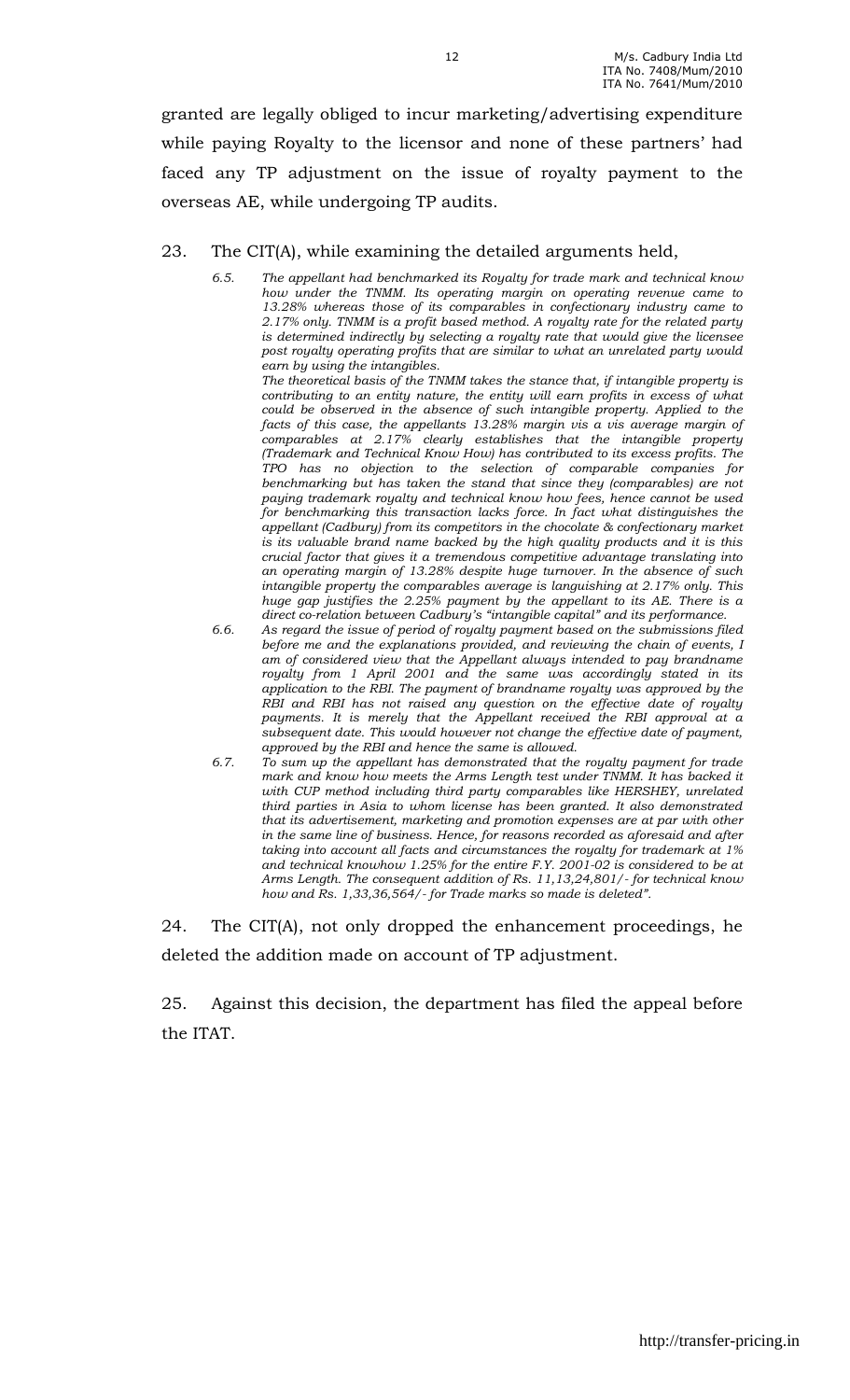26. Before us, the DR submitted that the revenue authorities picked up two of the other international transactions, which really pertained to Royalty payment for technical knowhow and use of trademarks. It has been submitted that royalty on technical knowhow was being paid by the assessee company to its parent AE since the signing of the agreement dated 19.03.1993 which was valid upto 08.03.2000, which was extended by SIA vide approval upto 08.03.2000, which was extended by SIA vide approval upto 14.09.2000. He further submitted that since agreement dated 20.12.2000 upto present date, the assessee company has been paying royalty on technical knowhow at the rate of 1.25%. This is being in accordance with the agreements signed on various dates.

27. He further submitted that the assessee started to pay royalty on use of trademark after taking approval of the Board of Directors on 26.04.2001 and consequential approval by the RBI. It was submitted that the assessee had been paying royalty from 12.02.2002 to its parent AE.

28. The DR, advancing the objection made by the TPO submitted that the agreements entered into by group companies in other parts of the world had been paying composite royalty, which came to 2%, whereas, the assessee had been paying royalty ranging between 1% to 1.25% and that the agreements entered into by the assessee company and its parent AE have overlapping clauses, pertaining to the payment of royalty on technical knowhow and trademark usage.

29. Besides this objection, the DR submitted that in the course of proceedings before TPO, the TPO raised the issue of payment of AMP, which had been left without any comments, in respect of computation of ALP.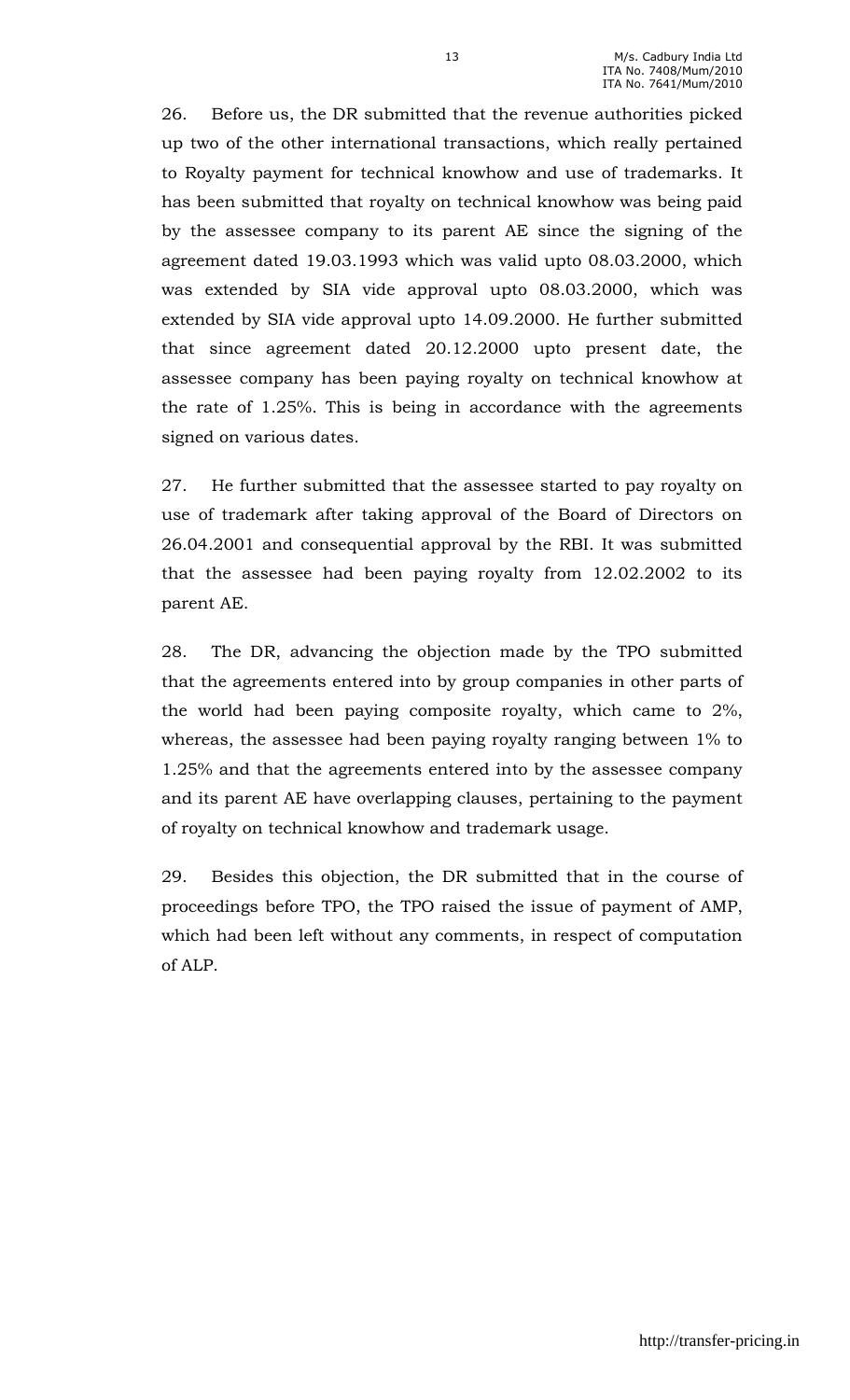30. The DR also submitted that CUP method would be most suitable method, as there are no segment wise data available. The DR further submitted that the assessee brought on record fresh agreements, which have not been seen by the AO/TPO along with AMP issue and for this reason, the issue deserves to be restored to the AO who shall reexamine the issue afresh.

31. The Senior Counsel appearing on behalf of the assessee responded that in so far as the royalty on technical knowhow is concerned, 2% has been accepted in the case of the assessee over the years. He further pointed out that as per the data placed before the TPO and then before the CIT(A) the average royalty received by the parent AE from global entities is coming to 2.32% (as recorded by the revenue authorities in their orders). According to the Senior Counsel, even the guidelines issued by OECD is at a higher percentage at 2.25%, therefore, the royalty paid to the parent AE is well within the prescribed limits and therefore, no AL adjustment is called for. Similarly, the royalty payment on trademark usage, at 1% is well within the arms length and has been continued from the preceding year.

32. On the issue of AMP issue, the Senior Counsel submitted that since the issue was never before the TPO, the enhancement proceedings as initiated by the CIT(A) were dropped, after being fully satisfied.

33. The Senior Counsel placed reliance on the decision of Lumax Industries Ltd. vs ACIT, in ITA No. 4456/Del/2012, wherein the coordinate Bench at Delhi has accepted TNMM on royalty payments. He submitted that the case law relied upon by the DR, wherein the ITAT rejected TNMM and restored the issue to the file of the AO, does not have any relevance, when a definite finding from the coordinate Bench is there.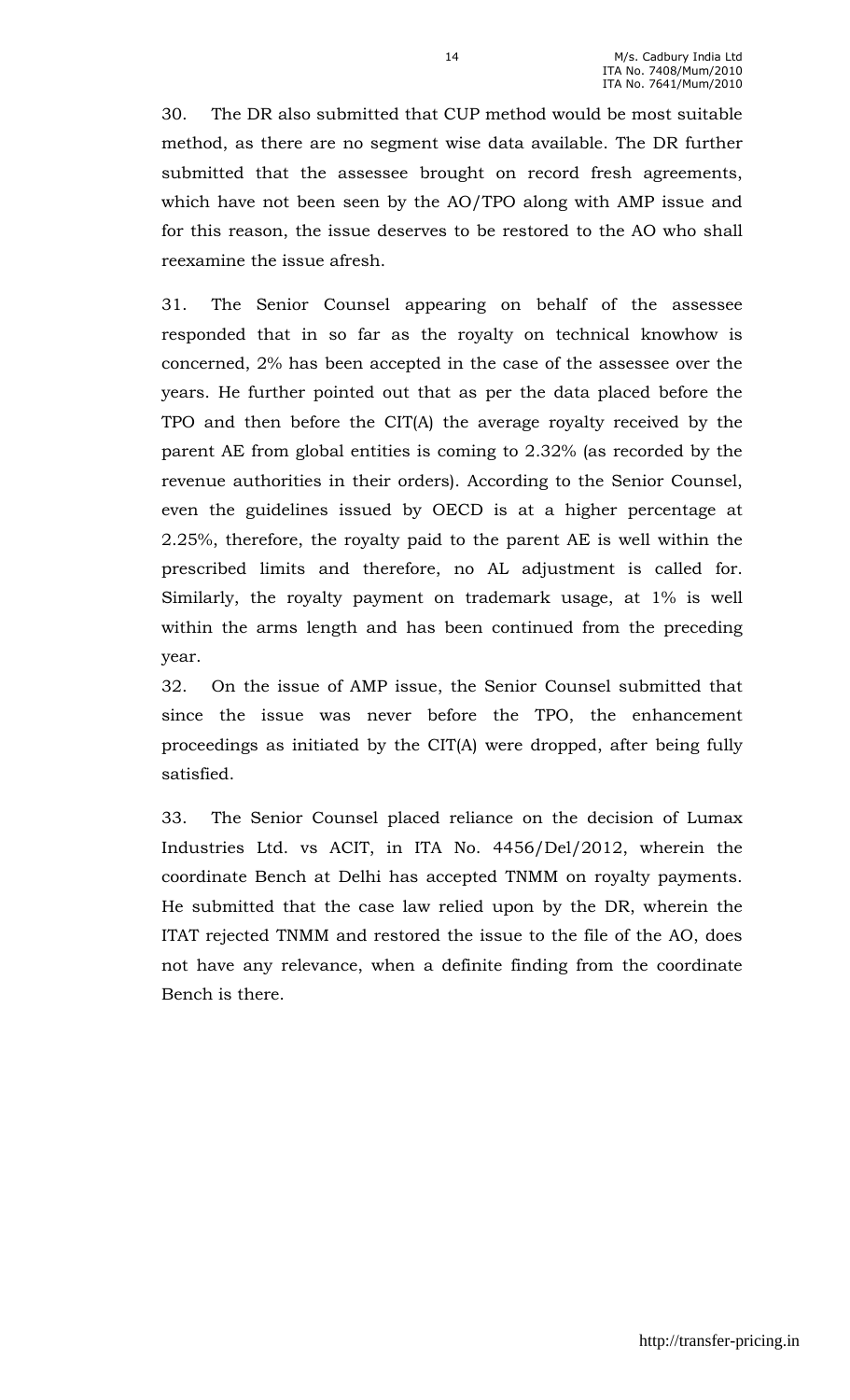34. He further relied on the decision in the case of ITO vs Industrial Roadways, reported in 112 ITD 293, wherein the coordinate Bench at Mumbai held, "that if additional evidence furnished by the assessee before the first appellate authority is in nature of a clinching evidence, leaving no further room for doubt or controversy, in such a case no useful purpose would be served by following evidence/material to AO to obtain report and in such exceptional circumstances, said requirement may be dispensed with". He therefore, submitted that there is no occasion for restoring the TP issue to the file of the AO to look into the issue of AMP, which is not impugned before us.

35. The Senior Counsel, therefore, submitted that the CIT(A) was correct in holding that the payments made under both the types of royalties were at arms length and no adjustment addition needs to be made.

36. The DR in the rejoinder submitted that the in the interests of justice the issue needs to be restored to the file of the TPO.

37. We have heard the detailed arguments from both the sides. The basic issue is the correctness of ALP on the royalty payments made by the assessee company to its parent AE on account of technical knowhow and trademark usage.

38. From the arguments of the DR, made on behalf of the TPO, the agreement for paying royalty on technical know how at 1.25% and trademark usage at 1.25%, were overlapping and thus, TNMM method used by the assessee was incorrect. According to the TPO, the best method to ascertain ALP in the interest case was CUP, as the transactions were controlled. This was reasonable, as no data was available from independent source to benchmark the transactions.

39. On going through the records and the orders of the revenue authorities, we find that in so far as the payment of royalty on technical knowhow concerned, the assessee has been paying to its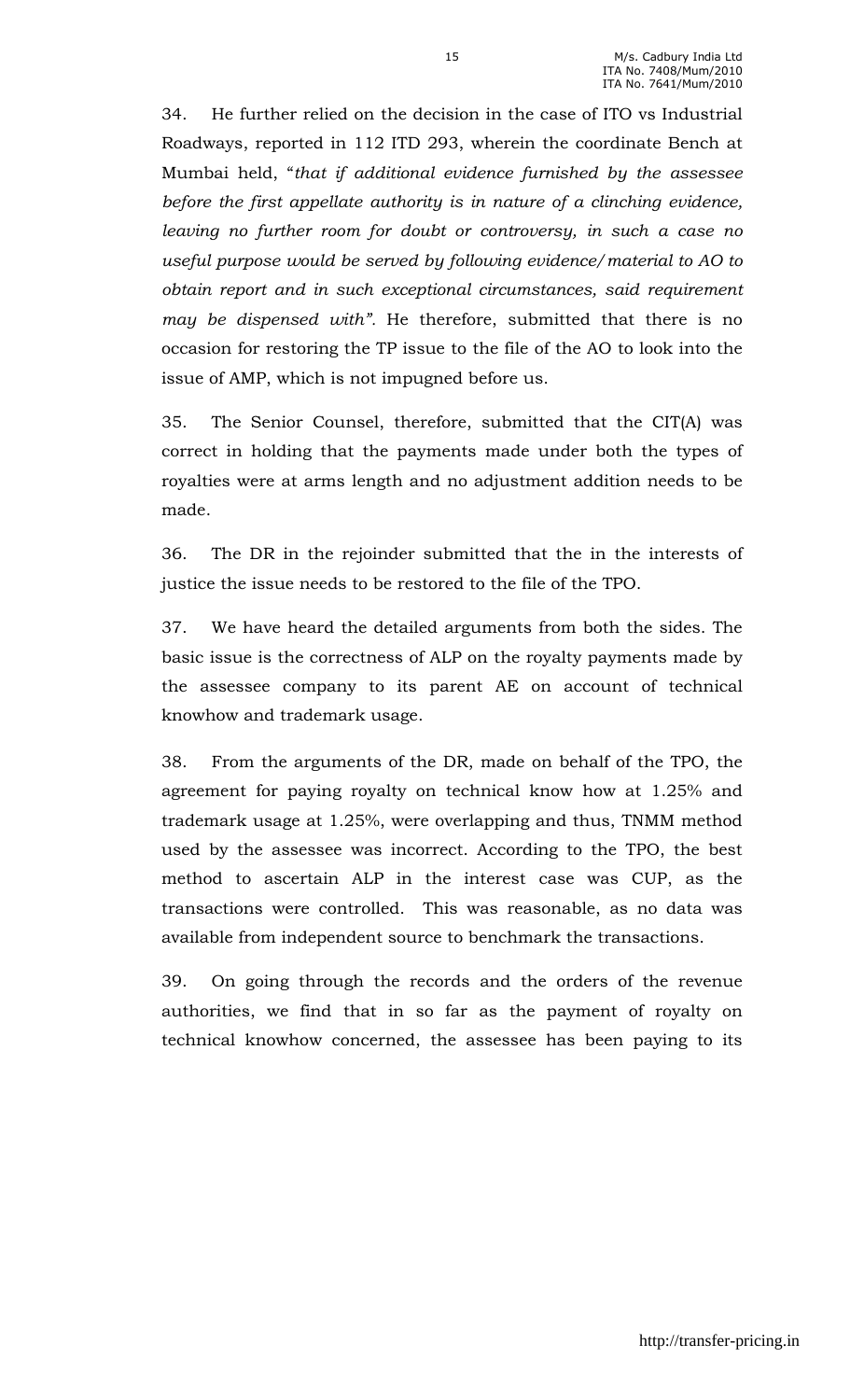parent AE right from 1993, as, other group companies are paying across the globe. It has been accepted by the TPO that the payment does not effect the profitability of the assessee, if we are to examine the issue from that angle as well. In any case the payment of royalty on technical knowhow is at par with the similar payments from the group companies in other countries & region. Besides this, the payment is made as per the approval given by the RBI and SIA, Government of India. Hence there cannot be any scope of doubt that the royalty payment on technical knowhow is not at arms length.

40. Coming to the issue of royalty payment on trademark usage, we find that the assessee, in fact is paying a lesser amount, if the payments are compared with the payments towards trademark usage, by the other group companies using the Brand Cadbury in other parts of the world. On the other hand, if we examine the argument taken by the TPO with regard to OECD guidelines. On this point the assessee's payment is coming to a lesser figure, as discussed in detail by the CIT(A).

41. We are not going into the arguments advanced by the DR/TPO on geographical differences, and payments made to Harshey, as these arguments gets merged in the interpretation and details available in the table supplied by the assessee and taken note of by the TPO and the CIT(A).

42. We are also not referring to the case of Maruti Suzuki Ltd. as we find that in so far as the instant case is concerned, there is really no relevance.

43. On the basis of the above observations, we are of the opinion that the royalty payment on trademark usage is within the arms' length and does not call for any adjustment.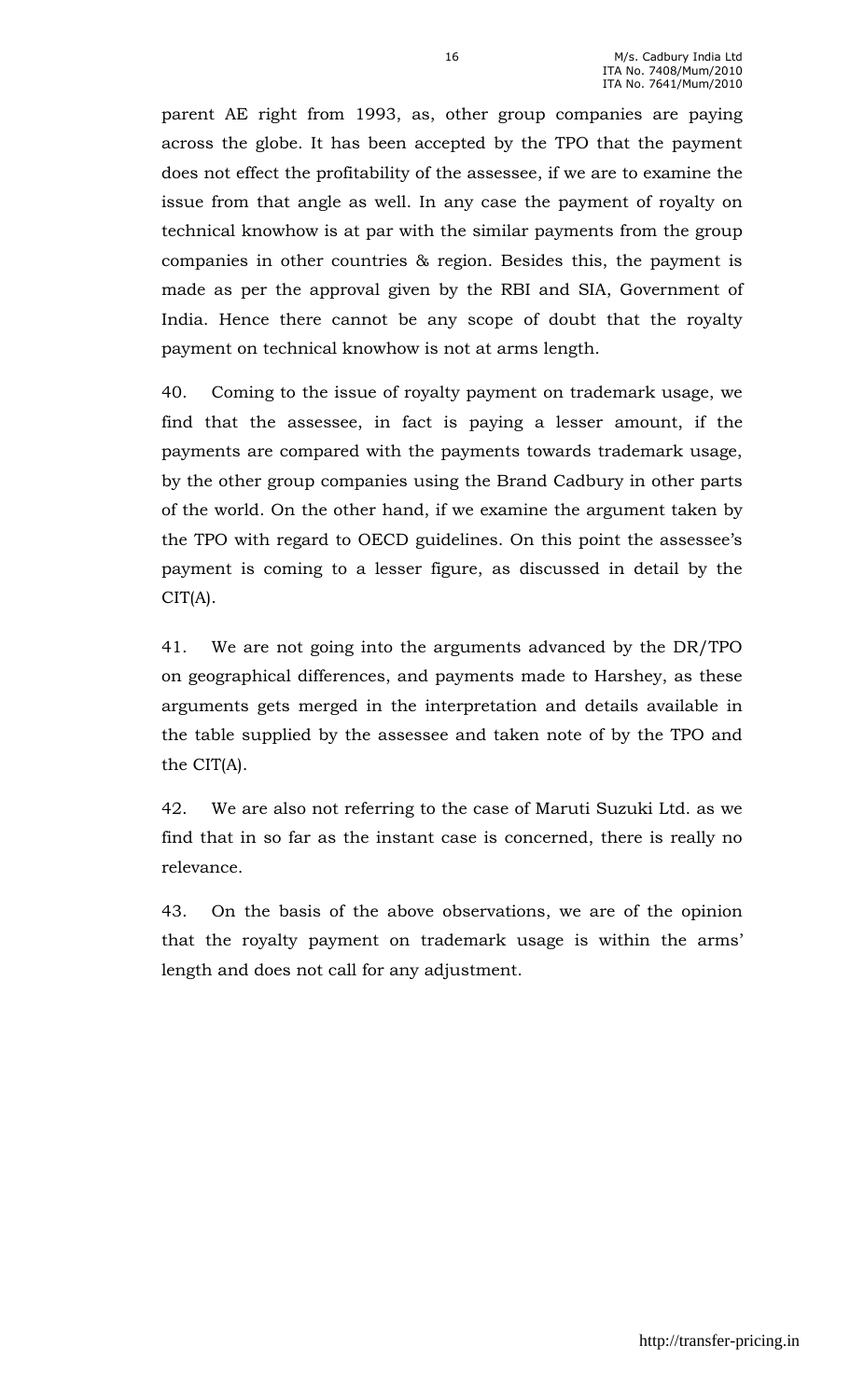44. We, therefore, sustain the order of the CIT(A) and reject the grounds as claimed by the department.

45. Ground no. 1 as raised by the department is rejected.

46. Ground no. 2 pertains to domestic issue, wherein the CIT(A) allowed the 50% of expenses incurred on renovation of office complex and other expenses pertaining to electric installation, treating the same to be revenue.

47. The facts are that the assessee undertook refurbishing of the Cadbury House and claimed an aggregate expense of Rs. 2,39,38,000/-, which is as under:

| <b>Party Name</b>            | <b>Description</b>                                                              | Amount (Rs.) |
|------------------------------|---------------------------------------------------------------------------------|--------------|
| <b>Dalal Consultants</b>     | <b>Upgradation of Cadbury House</b>                                             | 21,73,793    |
| <b>Dalal Consultants</b>     | <b>Upgradation of Cadbury House</b>                                             | 5,73,924     |
| Nitin Parulekar Architects   | Architects, interior design work                                                | 88,860       |
| Hitesh Shah & Associates     | Plumbing/removing window frams/debris, etc.                                     | 30,160       |
| Hitesh Shah & Associates     | Plumbing/removing window frams/debris, etc.                                     | 30,160       |
| Hitesh Shah & Associates     | Fixing Ms Steel support/bamboo scaffolding                                      | 29,040       |
| Roshan Electrical Contractor | Supply & Installation of electrical items                                       | 14,44,694    |
| Interscape                   | Civil, Exterior and Plumbing works                                              | 1,60,63,652  |
| S.R. Network                 | UTP CAT 5 cable/connectors/cords/cabling<br><i>work</i>                         | 10,45,103    |
| Geeta Network                | Repairing with upholstery work Board rooms<br>chairs                            | 34.240       |
| Geeta Network                | Repairing with upholstery work / Dir<br>Chairs/Meeting room chairs/staff chairs | 99,720       |
| <b>Neutron Electronics</b>   | Reinstallation charges NEC-M-100                                                | 50,000       |
|                              | <b>TOTAL</b>                                                                    | 2,39,38,000  |

48. The assessee in its submissions before the AO claimed that in fact the repairs, renovation, refurbishing, plumbing expenses and architects fee was much higher and much more. The assessee had suo moto capitalized all the expenses, which were in the nature of capital.

49. The AO disallowed the entire expenditure, claimed as revenue by the assessee. The AO observed in the assessment order that "the whole exercise has resulted into the additional utilizable space and long term increase in the value and strength of the building. The items claimed as revenue expenditure are part and parcel of the total expenses incurred on renovation and therefore, only a part cannot be said as capital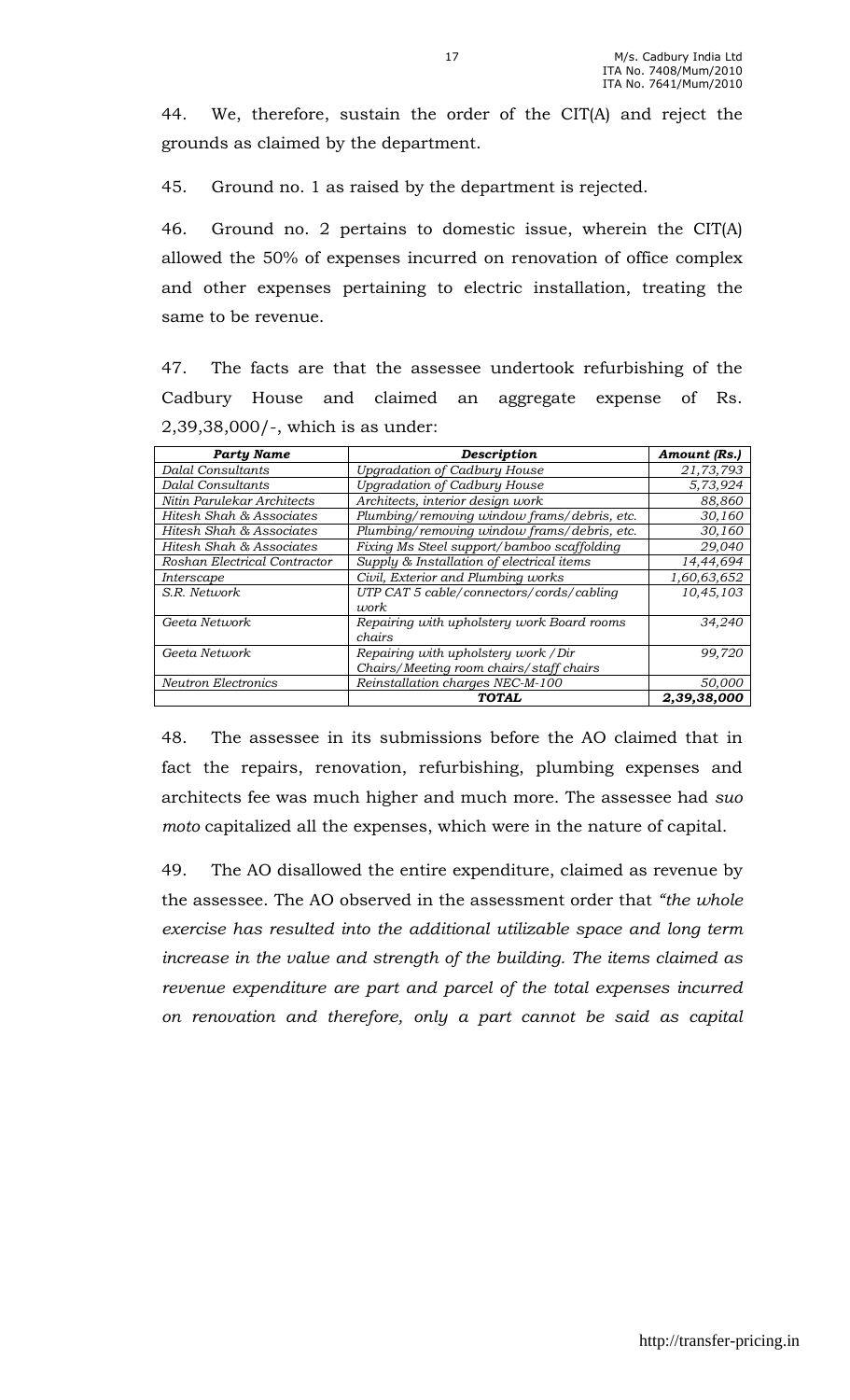expenses and remaining as revenue expenditure, therefore, the entire expenditure is disallowed as capital expenditure and 10% depreciation is allowed". He, therefore, added back Rs. 2,15,44,200/- (Rs. 2,39,38,000 0 Rs. 23,93,800/-).

50. The assessee approached the CIT(A), before whom the assessee reiterated its submissions. The CIT(A) taking into consideration the submissions placed before him, along with the evidence and details, pertaining to the issues of various renovation jobs, allowed benefit to the extent of 50% on the interior designs work at Rs. 21,94,800/- and supply and installation of electrical items at Rs. 14,44,694/-.

51. Against these allowances, the department is in appeal before the ITAT.

52. Before us, the DR submitted that the view taken by the AO was correct because the nature of renovation work is of enduring benefit and falls squarely within the capital field. On the basis of these arguments, the DR submitted that even the allowance of 50% by the CIT(A) was unjustified.

53. The AR on the other hand pleaded that the expenses incurred by the assessee are purely in the nature of repairs and maintenance and are allowable as revenue.

54. We have heard the arguments of the parties before us and area of dispute for our consideration is very limited, i.e. 50% allowance on the payment made to Nitin Parulekar Architects for interior design works at Rs. 21,984,800/- and payment made to Roshan Electric Contractors at Rs. 14,44,694/-.

55. The CIT(A) has allowed only 50%, though, on adhoc basis, the impugned expense, which according to us are quite reasonable.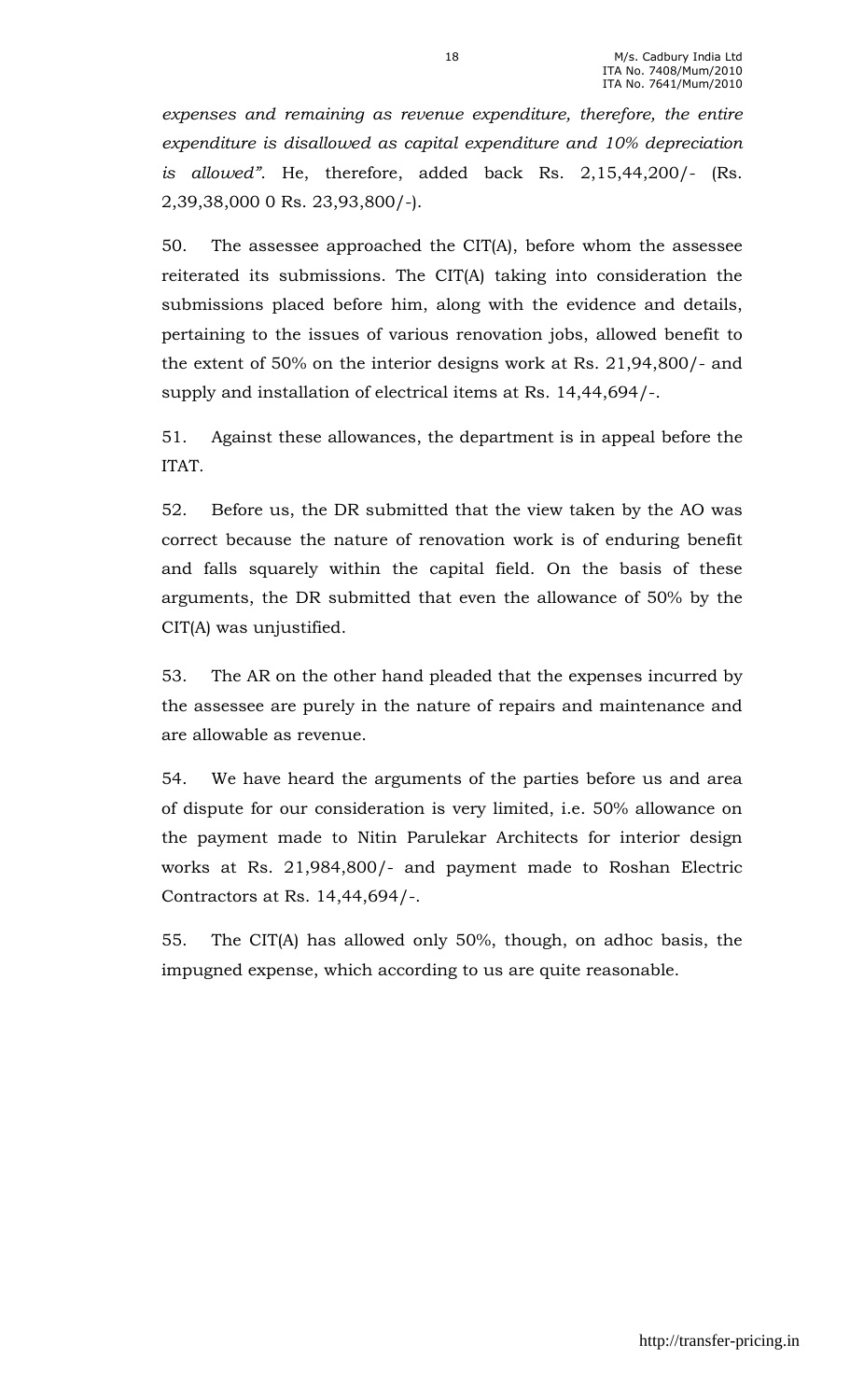56. We, therefore, sustain the order of the CIT(A) and reject the ground of appeal, as filed by the department.

- 57. Ground no. 2 is therefore, rejected.
- 58. In the result, appeal filed by the department is dismissed.

#### ITA No. 7408/Mum/2010: (Assessee appeal):

- 59. The following grounds have been raised:
	- "GROUND NO. 1- Expenditure incurred on rural development Rs. 1,07,891/-.

On the facts and in the circumstances of the case and in law, the CIT(A) erred in confirming the action of the Additional Commissioner of Income Tax, Range 5(1), Mumbai ("the AO") of disallowing Rs. 1,07,891/-, being expenditure incurred on rural development in villages near the Appellant's factory, on the alleged ground that the said expenditure has no nexus with the business carried out by the Appellant without considering the fact that such expenditure incurred out of commercial expediency, it enhances the corporate image of the Appellant Company and also promote its business.

GROUND NO. 2: 8OHHC - Miscellaneous Income and Trade Discount Rs. 9944,920/ and Rs. 5,13,72,467/-

On the facts and in the circumstances of the case and in law, the CIT(A) erred in confirming the action of the AO of treating miscellaneous income and trade discount as part of the total turnover for the purpose of computing deduction u/s. 8OHHC of the Act.

GROND NO. 3 : 8OHHC — Interest Rs. 6,47,94,044/-

On the facts and in the circumstances of the case and in law, the CIT(A) erred in confirming the action of the AO of reducing 90% of the gross interest received while computing deduction u/s. 8OHHC of the Act on the alleged ground that there is no nexus between the two without netting off the same against interest paid.

GROUND NO. 4: Payment to Third Party Manufacturer Rs. 22,64,396/-

On the facts and in the circumstances of the case and in law the CIT(A) erred in not considering and directing the AO to allow the deduction of Rs 22,64,396/ being actual payment made to the Third Party Manufacturer on account of contractual obligation

GROUND NO.5: General The Appellant craves leave to add, to alter and/or amend all or any of the foregoing grounds of appeal.

60. Ground no. 1 pertains to disallowance of Rs. 1,07,891/- on account of rural development.

61. The CIT(A) sustained the disallowance, following the order of his predecessor in the preceding year(s). We also find that the addition has been sustained by the coordinate Bench in the assessee's own case in assessment year 2001-02 in ITA No. 975/Mum/2005.

62. In the impugned order, we find that the assessee has placed reliance on the decision of CIT vs Madras Refineries Ltd., reported in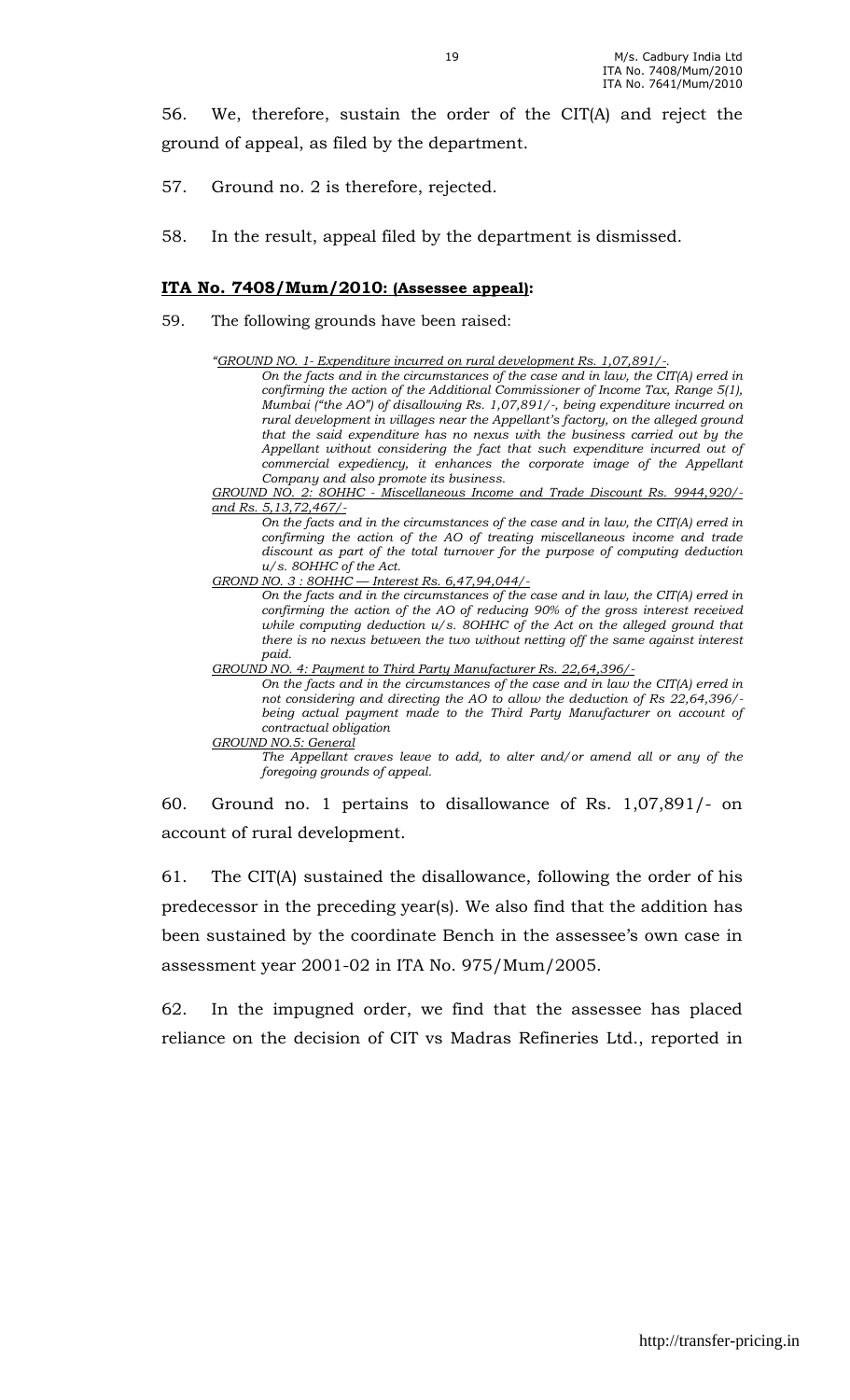266 ITR 170 (Mad). This case has not been considered by the CIT(A), rather, the CIT(A) followed his predecessor's order. As a correct judicial propriety, the issue should be held against the assessee, following the order of the coordinate Bench in the preceding year, but the fact that the assessee factory is located in the village belts at Induri, near Mumbai and Malana, in Madhya Pradesh. The upliftment of these areas, though not directly relatable to the business of the assessee but is certainly a matter of good corporate governance through corporate citizen, which is encouraged by the government. This is what has been held in the case of Madras Refineries Ltd. (supra). It may not be out of place to mention, that in the case of Indian Rayon & Industries Ltd. (now known as Aditya Birla Nuvo Ltd.), (where one of us was a party to the decision), in ITA No. 5421/Mum/2005 have allowed a similar expense.

63. In these circumstances, in the interest of justice and the current need for being a better corporate citizen, the issue is restored to the file of the AO, who shall reexamine the nature of expense in the light of Madras Refineries Ltd. (supra) and Aditya Birla Nuvo Ltd. ITA No. 5421/Mum/2005 (supra) and allow the expense, if the assessee has incurred expenditure for upliftment of local village community, as a good corporate citizen.

64. Issues raised in Grounds No. 2 to 4 are dealt with and are covered by the various orders of the coordinate Benches of the ITAT, in the case of the assessee. Since the grounds are covered on identical issues, we for the sake of brevity are not deviating from the inferences drawn by the coordinate Benches.

65. Ground no. 2 pertains to Miscellaneous income and trade discounts amounting to Rs. 99,44,920/- and Rs. 5,13,72,467/-.

66. At the time of hearing, the AR pointed out that the issue is covered by the order of the coordinate Bench in ITA No.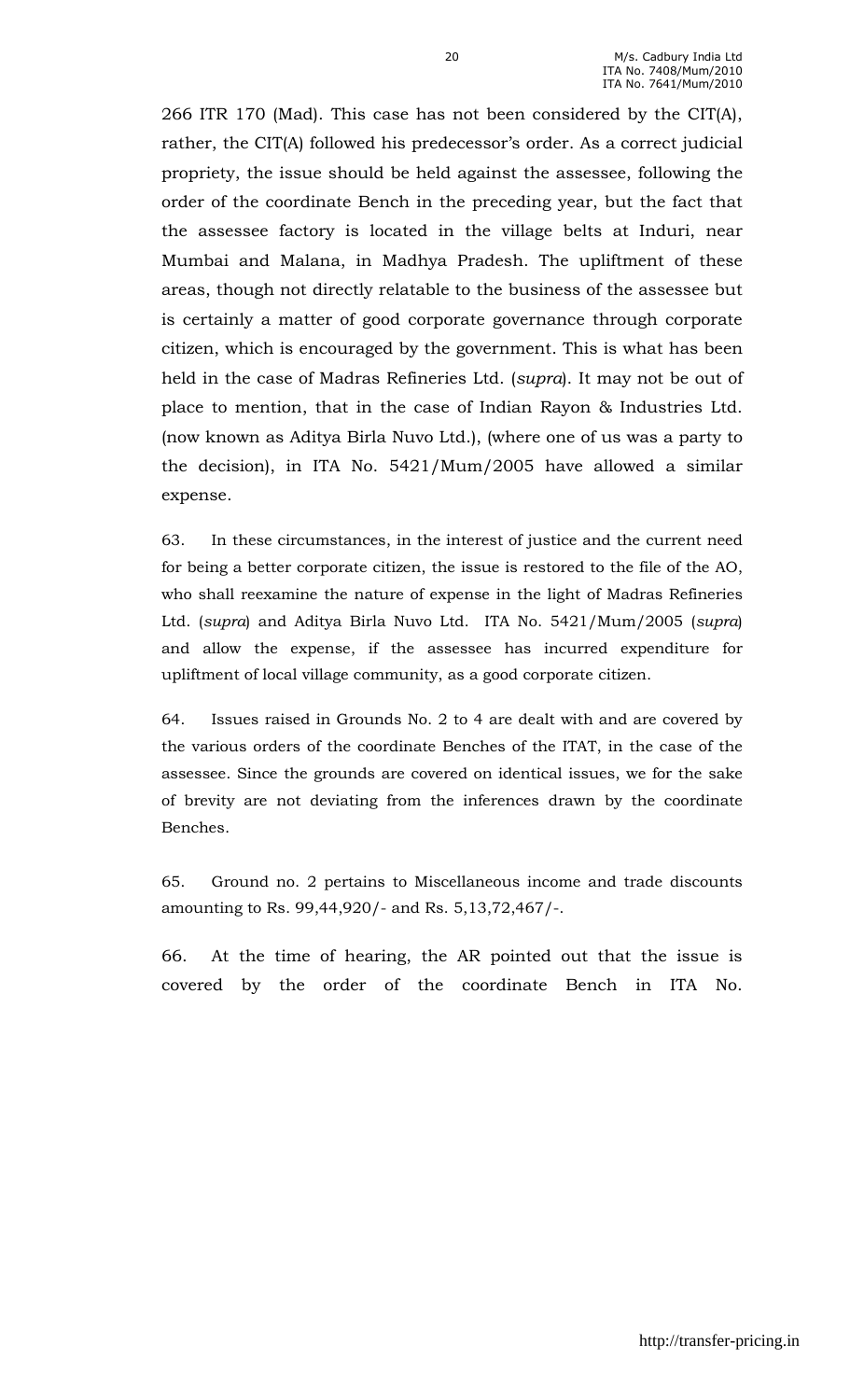# 957/Mum/2005 in assessment year 2001-02 in assessee's own case, wherein in para 6.1, it has been held,

- "6.1 After hearing both parties, we find that this issue is covered by the decision of the Tribunal in assessee's own case in assessment year 1995-96 in ITA No.1641/M/2003 dated 8.10.2010. The Tribunal in the said year noted that the miscellaneous income which included trade discounts, miscellaneous sales, sales tax, excise duty etc. had to be included in the total turnover except the sales tax and excise duty which did not contain an element of turnover in view of the judgment of the Hon'ble Supreme Court in the case of CIT vs. Lakshmi Machine Works (290 ITR 667). The facts this year are identical. Therefore, we confirm the order of CIT(A) except in relation to sales tax and excise duty which will be excluded from the total turnover.
- 7. The sixth dispute is regarding reduction of 90% of interest from profit of business as per Explanation (baa) while computing deduction under section 80 HHC. Assessee had received interest on FDRs, ICDs and others aggregating to Rs.5,21,04,545/-. The AO excluded 90% of the same from the profit of the business while computing deduction under section 80 HHC which in appeal was confirmed by CIT(A). Assessee has disputed the decision of authorities below to exclude 90% of the gross interest and not net interest income.
- 7.1 We have heard both the parties, perused the records and considered the matter carefully. Earlier the Hon'ble High Court of Bombay in case of CIT vs. Asian Star Co. Ltd. (326 ITR 56) had held that 90% of gross interest has to be reduced from the profit of business as per Explanation (baa). However the said decision of the Hon'ble High Court has not been up held by the Hon'ble Supreme Court who in the case of ACG Associated Capsules Ltd. (343 ITR 89), have recently held that 90% of net receipts have to be reduced as per Explanation (baa). We, therefore, set aside the order of CIT(A) and hold that 90% of net interest income is required to be reduced after deducting expenses incurred having nexus with earning of interest income. The issue is thus restored to AO for working out 90% of net interest income after allowing opportunity of hearing to the assessee".
- 67. The DR placed reliance on the orders of the revenue authorities.

68. We have gone through the orders of the revenue authorities and have also perused the order in ITA No. 975/Mum/2005 (supra). We find the issue is covered and we do not find any reason to deviate from the order in the assessee's own case. We hold accordingly.

69. Ground no. 2 is therefore allowed.

70. Ground no. 3 pertains to reduction of gross interest from the computation of deduction u/s 80HHC.

71. At the time of hearing, the AR pointed out that the issue is covered by the order in ITA No. 975/Mum/2005 in paras no. 7 and 7.1, which reads as under

7. The sixth dispute is regarding reduction of 90% of interest from profit of business as per Explanation (baa) while computing deduction under section 80 HHC. Assessee had received interest on FDRs, ICDs and others aggregating to Rs.5,21,04,545/-. The AO excluded 90% of the same from the profit of the business while computing deduction under section 80 HHC which in appeal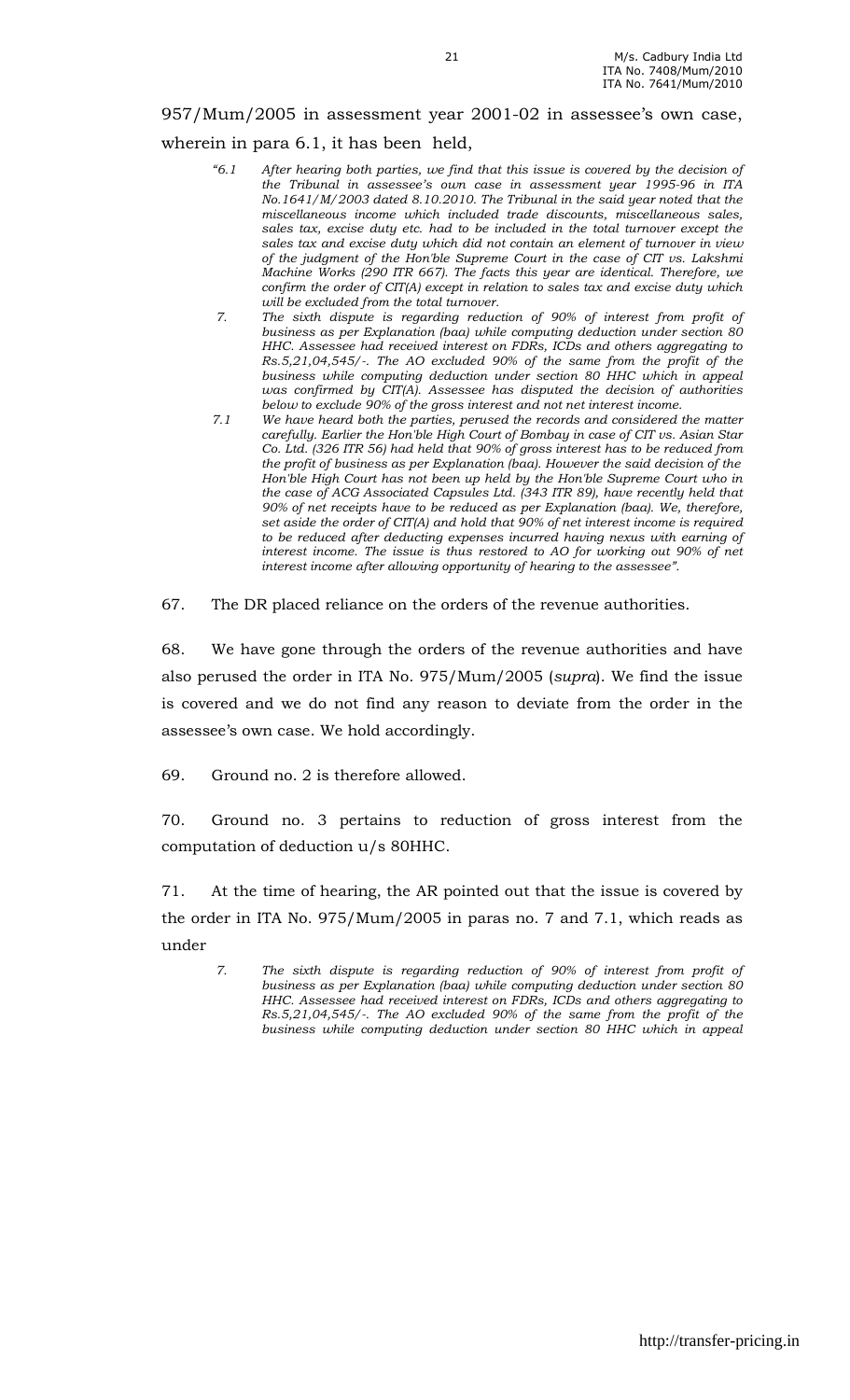was confirmed by CIT(A). Assessee has disputed the decision of authorities below to exclude 90% of the gross interest and not net interest income.

7.1 We have heard both the parties, perused the records and considered the matter carefully. Earlier the Hon'ble High Court of Bombay in case of CIT vs. Asian Star Co. Ltd. (326 ITR 56) had held that 90% of gross interest has to be reduced from the profit of business as per Explanation (baa). However the said decision of the Hon'ble High Court has not been up held by the Hon'ble Supreme Court who in the case of ACG Associated Capsules Ltd. (343 ITR 89), have recently held that 90% of net receipts have to be reduced as per Explanation (baa). We, therefore, set aside the order of CIT(A) and hold that 90% of net interest income is required to be reduced after deducting expenses incurred having nexus with earning of interest income. The issue is thus restored to AO for working out 90% of net interest income after allowing opportunity of hearing to the assessee".

72. On going through the order of the revenue authorities and the order of the Coordinate Bench in assessee's own case in assessment year 2001-02, we are of the opinion that for the sake of continuity and consistency the issue be restored to the file of the AO.

73. Ground no. 3 is allowed for statistical purposes.

74. Ground no. 4 pertains to payments of Rs. 22,64,396/- made to third party manufacturers.

75. The CIT(A) has followed the decision taken by his predecessor. In the order of the ITAT in ITA No. 975/Mum/2005, in the preceding year, the addition has been sustained, wherein it has been held in paras no. 3 and 3.1,

> "3. The second dispute is regarding disallowance of provision for contractual liability towards 3rd party manufacturers/ convertors in relation to excise duty payable amounting to Rs.61,44,628/-. The assessee was is engaged in the business of manufacturing and sale of malted foods, cocoa based products including confectionary which were being manufactured at its own factory as well as under agreement with third party manufacturers/converters at their factories. In respect of products manufactured at company's own factory, excise duty is paid on the basis of company's wholesale trade price less permissible deductions in the nature of post manufacturing expenses (PME) incurred by the company on freight, octroi, additional sales tax etc. The third party manufacturers converters were initially paying excise duty on the products manufactured for Cadbury on the basis of cost of raw material, packing material and conversion charges which included third party manufacturers/converters' margin of profit. However, the excise authorities disputed the said basis of valuation and claimed that excise<br>duty on products manufactured by third party duty on products manufactured by third party manufacturers/converters is payable on the basis of Cadbury's whole sale trade price less PME. Accordingly, the excise department issued a show cause cum demand notice and directed the manufacturers/converters to pay excise duty on the basis of normal price worked out from the prices charged by the assessee company to their wholesale dealers. The said third party manufacturers/converters disputed the basis adopted by the Excise authorities for levy of excise duty and the said dispute became the subject matter of appeal before the Excise Duty Appellate Authorities. Although the primary liability to<br>pay the excise duty was that of the third party pay the excise duty was that of the third party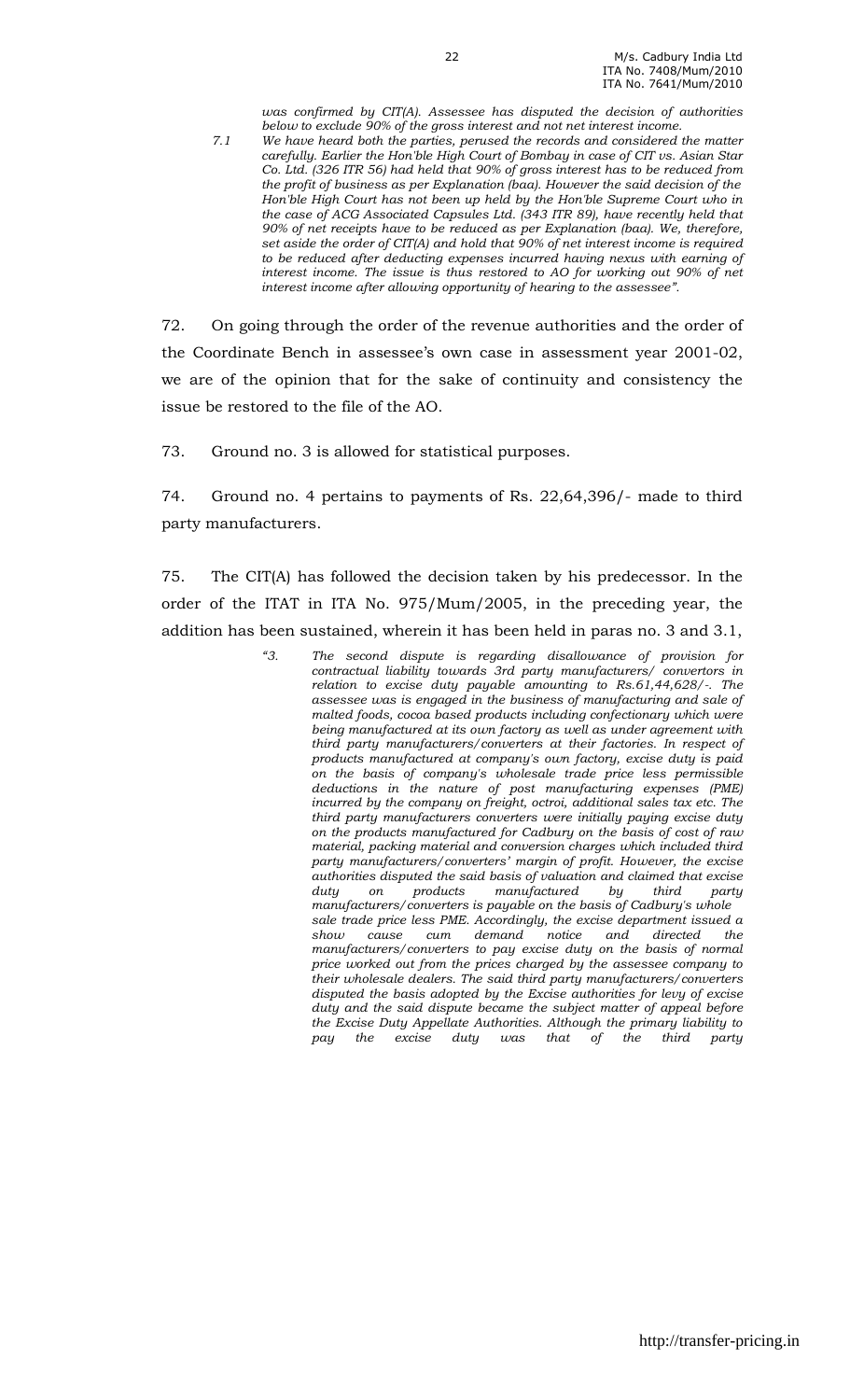manufacturers/converters, the said excise duty liability was to be paid by the assessee company as per the agreements as and when was payable. Since the said dispute was not settled in the year under consideration, the assessee company retained the liability in respect of the disputed amount to the extent of Rs.61,44,628/- in view of its contractual obligations towards the third party manufacturers/ converters by reducing its sales to that extent and crediting the accounts of the third party manufacturers/converters. In the result, the sales were shown less to that extent in the Profit & Loss Account and in effect, deduction was claimed on account of provision for liability towards contractual obligation to the third party manufacturers/ converters in computing the total income which was disallowed by the AO following decision in earlier year. In appeal the CIT(A) has confirmed the disallowance following the appellate order in the earlier year, aggrieved by which the assessee is in appeal before the Tribunal. 3.1 After hearing both the parties, we find that this issue had been adjudicated by the Tribunal in assessment year 1994-95 in ITA No.282/M/00. In the said year, the Tribunal noted that the assessee was following mercantile system of accounting as per which contractual liability accrued on the date of its ascertainment and was allowable in the year of ascertainment. In this case, the liability was pending in dispute and therefore, the same had not been incurred during the year. Facts this year are identical and, therefore, respectfully following the decision of the Tribunal in the year 1994-95 (supra), we confirm the order of CIT(A)disallowing the claim".

76. As the facts are identical and the reasoning given by the ITAT is one the similar basis, we, therefore, following the order of the coordinate Bench in the preceding assessment year, confirm the disallowance.

77. Ground no. 4 is rejected.

In the result, appeal filed by the assessee is partly allowed. To sum up:

Assessee's appeal in ITA 7408 of 2010 stands partly allowed Revenue's appeal in ITA 7641 of 2010 stands dismissed. Order pronounced in the open Court on 13th November, 2013.

 $Sd$ - $Sd$ - (ड. कनाकर राव) (%ववेक वमा&) लेखा सदस्य याईक सदस्य व्याईक सदस्य (D. KARUNAKARA RAO) (VIVEK VARMA) ACCOUNTANT MEMBER JUDICIAL MEMBER

मूमबई Mumbai, दिनाक Date: 13th November, 2013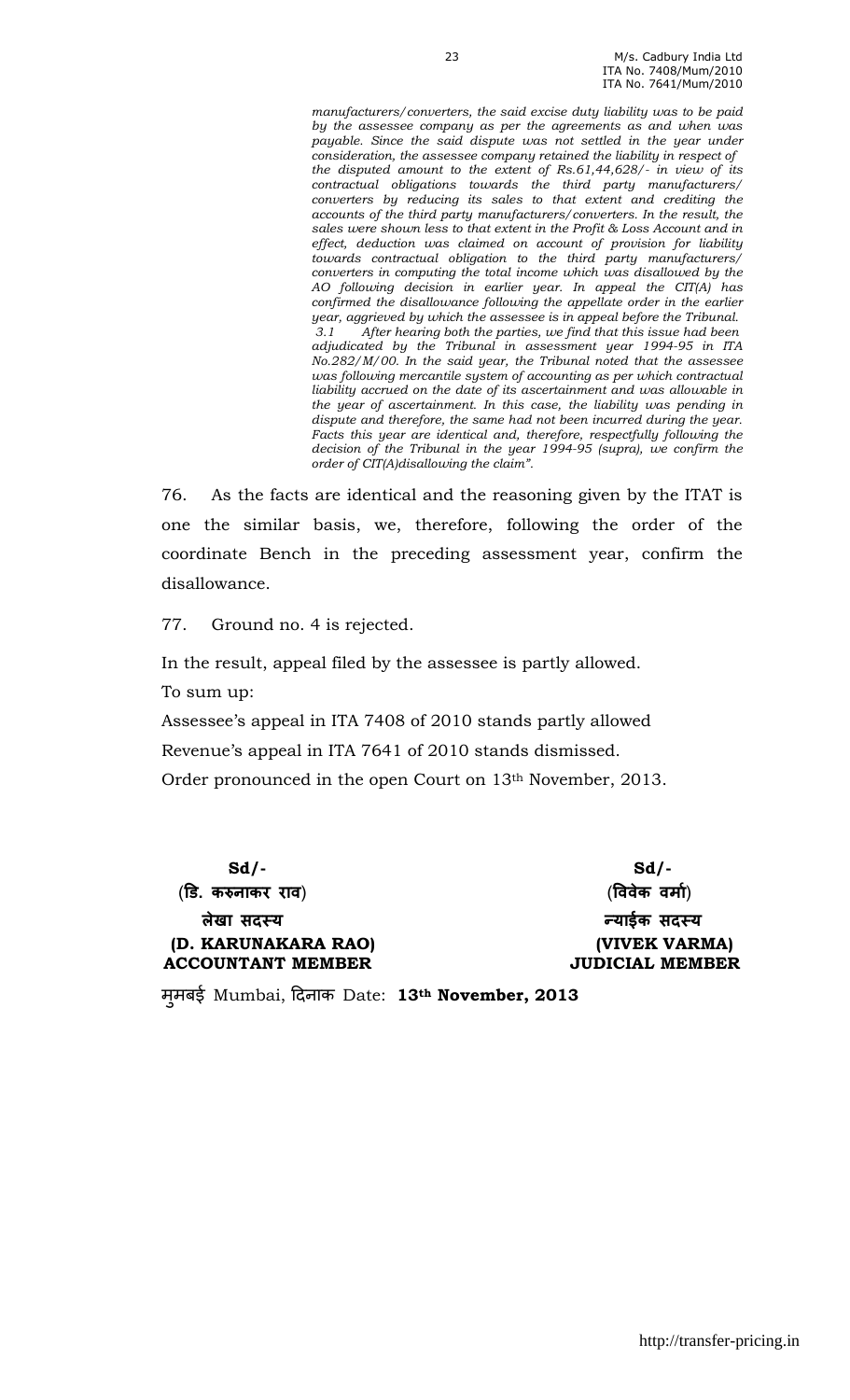प्रति/Copy to:-

- 1) अपीलार्थी /The Appellant.
- 2) प्रत्यर्थी/The Respondent.
- 3) आयकर आयुक्त(अपील) -15, Mumbai / The CIT (A)-15, Mumbai.
- 4) The CIT-5,/Concerned \_\_\_\_\_, Mumbai,
- $5)$  विभागीय प्रतिनिधि "के" , आयकर अपीलीय अधिकरण, मुंबई/ The D.R. "K" Bench, Mumbai.
- 6) गार्ड फाईल Copy to Guard File.

आदेशानसार ु **/**By Order

/ / True Copy / /

उप/सहायक पंजीकार

आयकर अपीलीय अधिकरण, मुंबई Dy./Asstt. Registrar I.T.A.T., Mumbai

\*च9हान व.न.स \*Chavan, Sr. PS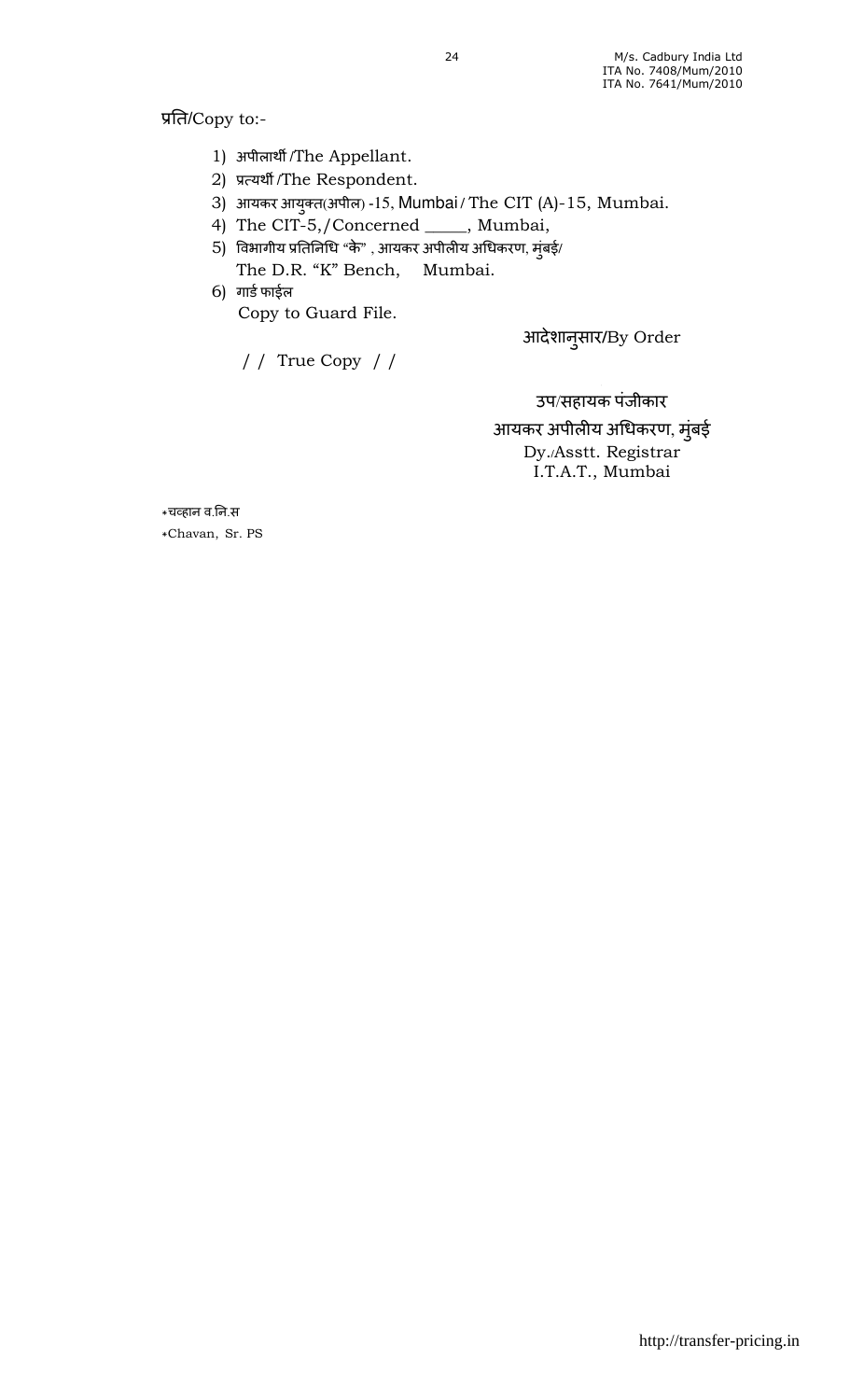#### IN THE INCOME TAX APPELLATE TRIBUNAL DELHI BENCH : I : NEW DELHI

BEFORE SHRI G.D. AGRAWAL, HON'BLE VICE PRESIDENT AND SHRI A.D. JAIN, JUDICIAL MEMBER

> ITA No.4456/Del/2012 Assessment Year : 2008-09

| Lumax Industrues Ltd.,    | Vs. ACIT,        |
|---------------------------|------------------|
| B-85/86,                  | Circle- $4(1)$ , |
| Mayapuri Industrial Area, | New Delhi.       |
| Phase-I,                  |                  |
| New Delhi.                |                  |

PAN : AAACL1126D

| (Appellant) | (Respondent)                                                        |
|-------------|---------------------------------------------------------------------|
| Assessee by | : Shri Pradeep Dinodia, Shri R.K.<br>Kapoor and Ms Pallavi Dinodia. |
| Revenue by  | : Shri Peeyush Jain, Sr. DR                                         |

#### ORDER

#### PER A.D. JAIN, JUDICIAL MEMBER

 This is Assessee's appeal for Assessment Year 2008-09 against the order dated 17.07.2012 passed by the Assessing Officer, taking the following grounds:-

"1. That the learned Assessing Officer has erred in law and on facts in making an addition of Rs.8,03,58,167/- on wholly illegal, erroneous and untenable grounds.

2. The order of assessment is bad in law.

3. That the ld. A.O. has erred in law, on facts and in the circumstances of the case in making addition on account of arm's length price under section 92CA(3) of the Income Tax Act amounting to Rs.5,32,07,016/- on wholly illegal, erroneous and untenable grounds.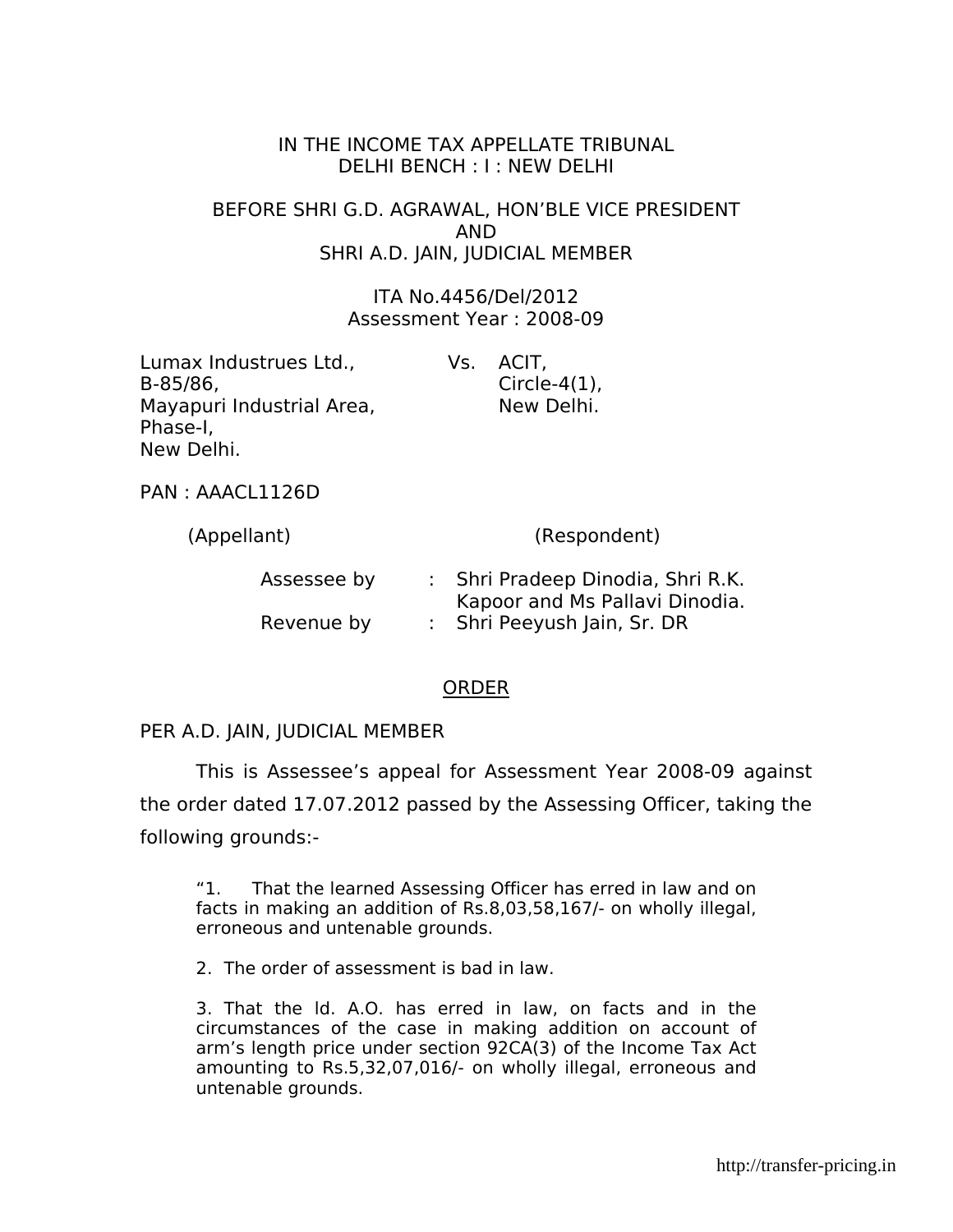4. The learned A.O's order based on the findings of the learned Transfer Pricing Officer and the directions of the learned Dispute Resolution Panel u/s 144C(5) of the Income-tax, is erroneous, untenable in law and on facts for the various reasons and not limited to the following:-

- a) The TPO as well as the DRP and consequently the A.O. has passed in law and on facts and in the circumstances of the case in erroneously determining the ALP of the transaction on account of payment of royalty to the AE of the appellant as NIL.
- b) The TPO as well as the DRP and consequently the A.O. has erred in law and on facts and in the circumstances of the case in erroneously holding that the appellant has not been able to show that it derived economic benefit from the know how received from the AE.
- c) The TPO and DRP and consequently the A.O failed to appreciate that royalty was one of the two elements of cost and sales and could have been evaluated under same overall method as had been correctly done by the assessee under TNMM method and royalty payment is not independent of sales and could not be examined on stand alone basis.
- d) The TPO as well as the DRP and consequently the A.O. has erred in law and on facts and in the circumstances of the case in erroneously exceeding their jurisdiction by judging the royalty payments made by the assessee through a benefit test, which is not based on not any of the method prescribed as per Section 92C of the IT Act.

5. The DRP as well as the A.O. has erred in law and facts and circumstances of case and made additions amounting to Rs.84,48,000/- on account of disallowance of provisions for warranty u/s 37(1) of the IT Act.

6. The DRP as well as A.O. has erred in law and facts and circumstances of the case and made additions amounting to Rs.1,75,26,309/- on account of disallowance of provisions for leave encashment u/s 43B of the IT Act.

7. The DRP and consequently A.O. has erred in law and facts and circumstances of the case and made additions amounting to Rs.11,26,737/- on account of disallowance u/s 14A of the IT Act r.w. Rule 8D of I Tax Rules.

8. That the adjustment made by the A.O. of Rs.50,105/- to the total income of the assessee on the ground of disallowance of depreciation on computer's peripherals @ 60% were erroneous,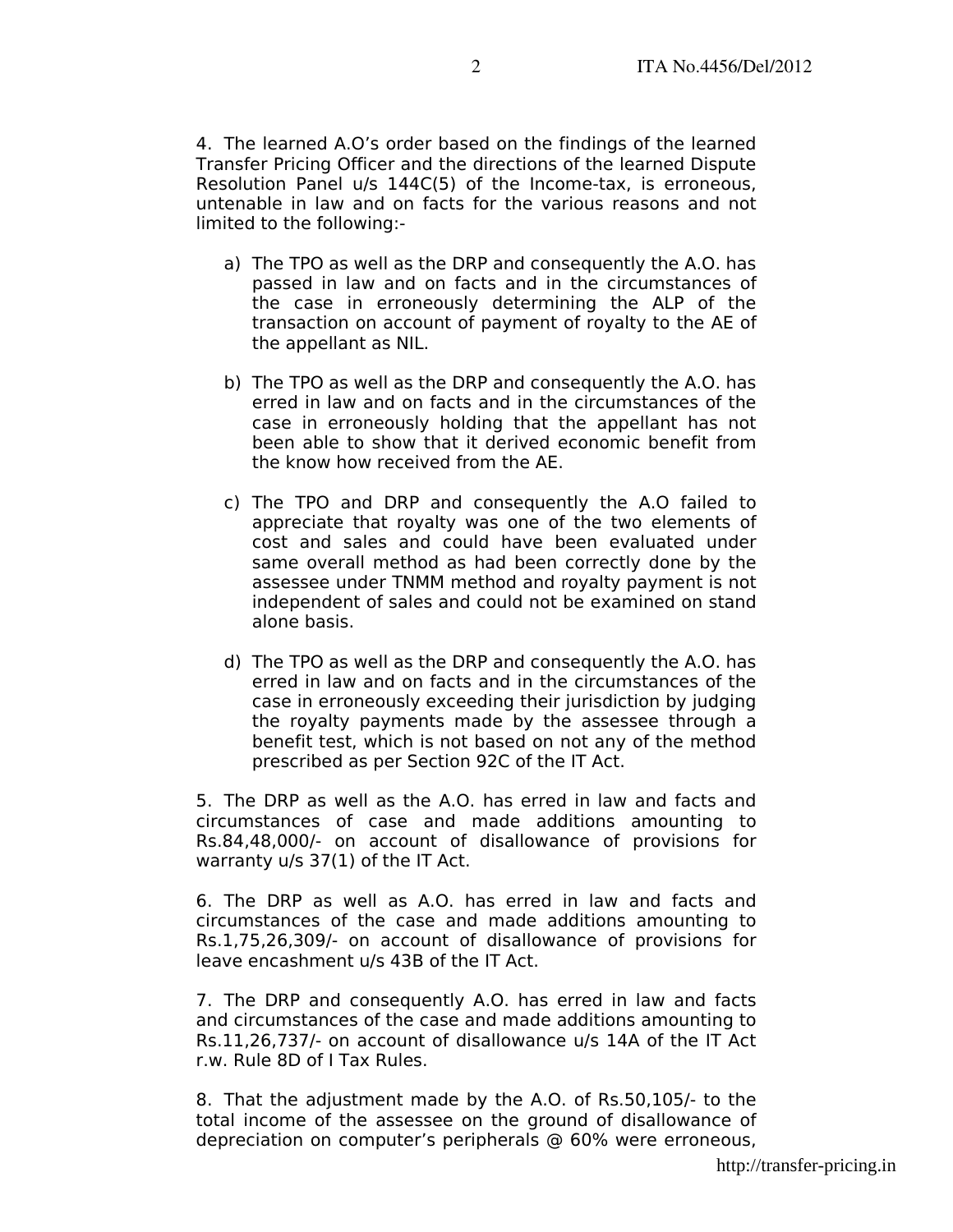factually incorrect, and not maintainable in law and is prayed not to be confirmed.

9. The DRP and consequently the A.O. have erred in law, on the facts and in the circumstances of the case in charging interest under section 234-B of Rs.1,30,70,415/- of the Income Tax Act, 1961 on wholly erroneous, illegal and untenable grounds.

10.The DRP and consequently the A.O. have erred in law, on the facts and in the circumstances of the case in charging interest under section 234C of Rs.13,68,438/- of the Income Tax Act, 1961 on wholly erroneous, illegal and untenable grounds.

11.The DRP and consequently the A.O. have erred in law, on the facts and in the circumstances of the case in charging interest under section 234D of Rs.1,08,400/- of the Income Tax Act, 1961 on wholly erroneous, illegal and untenable grounds."

2. As per the record, the business profile of the assessee company is as follows:-

"The appellant is a Public Limited and a listed Company incorporated under the Companies Act. The appellant had been engaged in the business of manufacturing and trading of lighting products for the automotive industries. The business of the appellant was set up in 1945 and expanded in 1957. Initially it was a partnership firm which was converted into a Pvt. Ltd. company in 1981 by the name of Lumax Industries Pvt. Ltd. The company was later on converted into a Public Ltd. company when it went public in 1984 and is now listed on both the NSE & BSE.

In 1984, the appellant entered into a technical collaboration agreement with Stanley Electric Co. of Japan, a global market leader in the same industry. The appellant had been manufacturing some of its products under the brand name of STANLEY for which it had been paying royalty after seeking necessary approval from SIA & RBI as was required at the relevant point of time. The approval accorded by RBI is continuing and is being renewed by RBI on a year to year basis. The royalty was initially being paid  $@$  4% on the sale of some of the products produced under the brand name of Stanley which later on was reduced to 3%.

Sometime in 1994, Stanley, Japan, acquired small equity stake in the appellant company and in the financial year 2003-04 (relevant to Asstt. Year 2004-05) this stake amounted to 19.41% of the total paid up capital of the appellant company. Stanley Japan also appointed an Executive Director on the Governing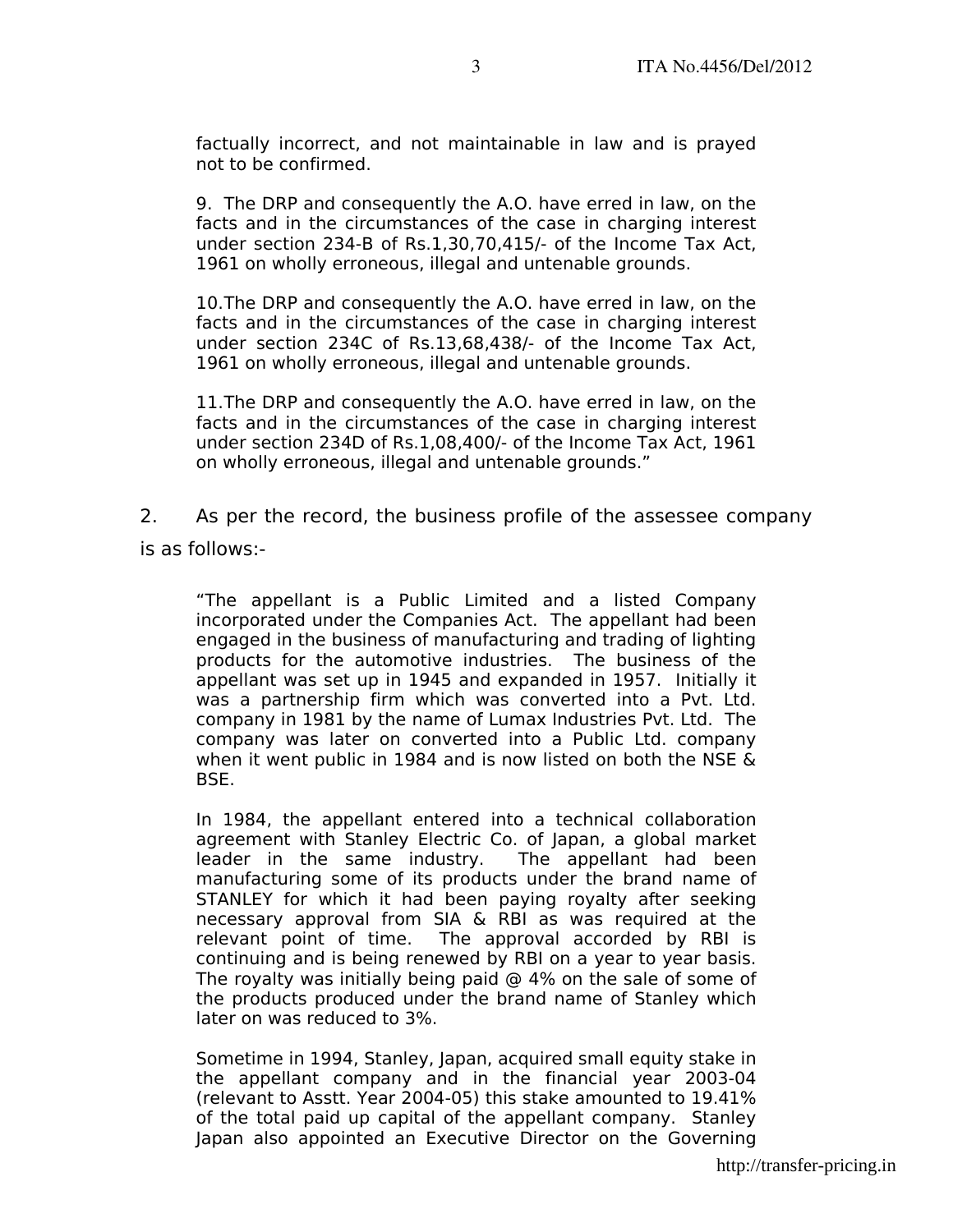Board of appellant and therefore by virtue of Section 92A (2) (e), it became an AE of the appellant. Similarly, the other 100% subsidiaries of Stanley Japan also became AE's of the appellant as per the definition of "associate enterprise" as contained in Section 92A (2) read with its various clauses."

3. Ground Nos.1 and 2 are general.

4. Apropos Ground No.3, the facts are that the assessee company filed its return for the year under consideration, declaring income of  $\bar{\tau}$ 17,81,88,750/-. This return was processed u/s 143 (1), on 12.09.2009. A draft assessment order u/s 144C of the IT Act was served on the assessee. The assessee filed its objections before the DRP on 26.12.2011. The said objections were disposed of by the DRP vide Order dated 14.06.2012. The final assessment order was passed on 17.07.2012. The present appeal has been preferred thereagainst.

5. The TPO, vide Order dated 30.10.2011, passed u/s 92CA (3) of the Act, suggested upward assessment of assessee's income by `5,32,07,016/-, observing as follows:-

" In the present case the taxpayer has benchmarked the transaction related to payment of royalty under CUP. Hence, the CUP taken by the taxpayer is not acceptable for the reasons discussed above. But as discussed in the preceding paras, the taxpayer has failed to furnish certain vital information like how the royalty rate was determined along with basis thereof, what cost benefit analysis was done, what is the royalty rate paid by other AEs or independent persons, what is the industry rate, what is the cost incurred by the AE for developing the intangible, what was the expected benefit from the use of the intangible, etc. Such information was essential to benchmark the transaction. As held by the ITAT in the case of Aztech Software (supra) it is the duty of taxpayer to furnish complete information not only about the transactions entered into by it with the AE, but also about the comparable cases, as the assessee is in that field and has knowledge about the comparables also. The ITAT further held that if the taxpayer does not furnish such information, the TPO would be justified in determining the arm's length price on the basis of the information available with him. For some of the questions, the taxpayer has simply stated that it is not privy to the information related to the AE. As held by the ITAT, Mumbai in the case of UCB India (2009-TII-02-ITAT-Mum-TP), it is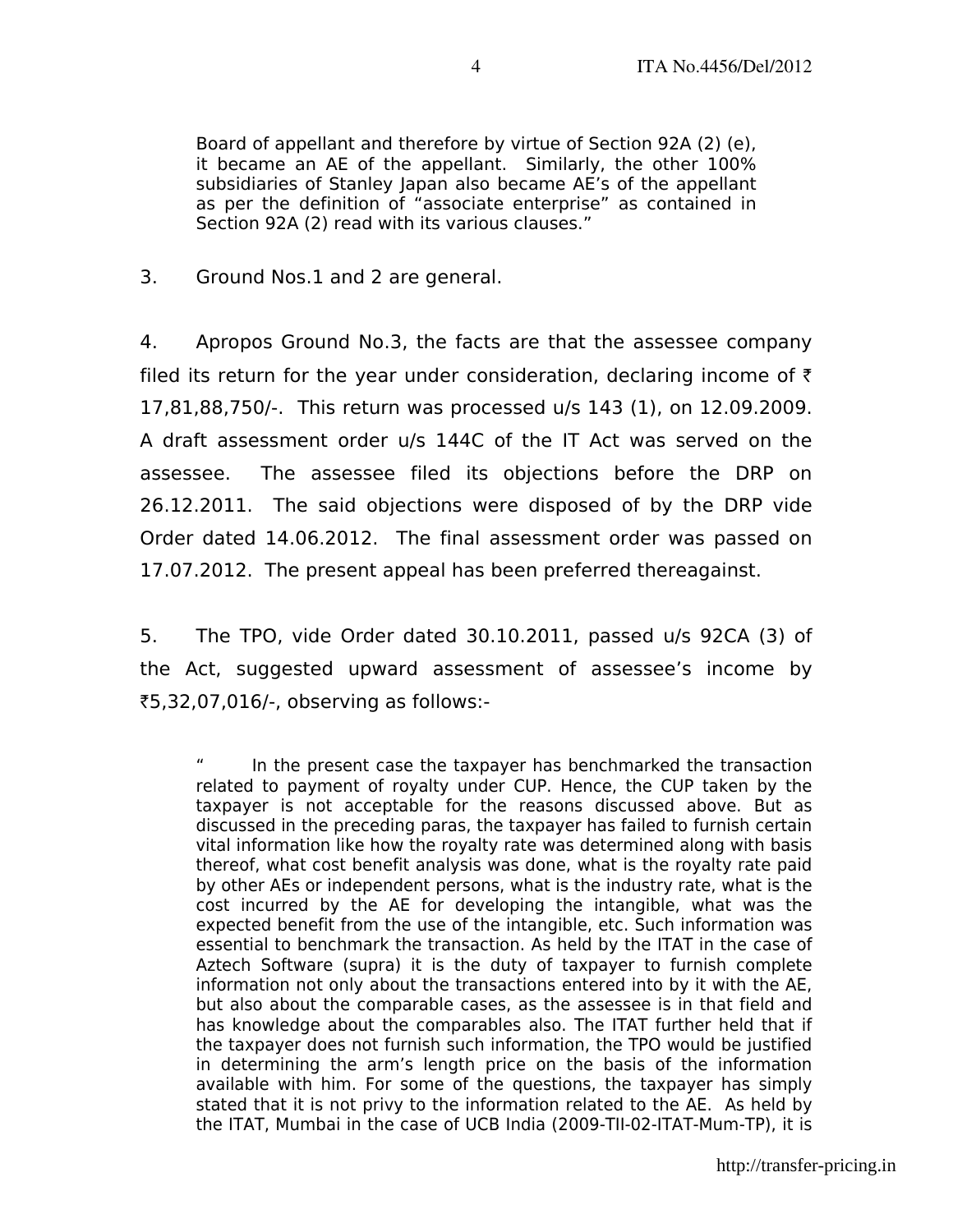the duty of the AE to furnish requisite information to the taxpayer, if it wants to help the assessee in its tax matters. If the AE does not provide the relevant information, then it is not for the revenue to conclude in the subsidiary's favour. On the question of benefit derived from the use of the intangible, the taxpayer could have at least done the analysis by following the income approach viz. discounted cash flow method to show as to what was the excepted benefit from the use of the intangible. The taxpayer has not taken pains to do the aforesaid.

 I am therefore, left with no other alternative but to benchmark the transaction by applying the 'benefit test' which is an internationally accepted method. Under this test it is to be seen as to whether the taxpayer has received any tangible benefit from the use of the intangible which would help it in earning greater economic benefit. In arm's length situation a person would pay royalty only if the use of the technology will give him greater economic benefit. In the present case, as discussed above, despite the use of the intangible the margin of the assessee is lower than the comparables. This clearly shows that the technology has not provided any benefit to the assessee. No independent person in such a situation will pay any royalty. This view is also supported by the ITAT, Delhi's decision in the case of Abhishek Auto (2010-TII-54-ITAT-DEL-TP) wherein the ITAT held as under:-

"If the tested party without the use of imported technology and imported raw material can make additional margins, then it would be case the international transactions have demonstratively boosted the profits of the appellant."

 In view of the above discussion and particularly keeping in view of the fact that the assessee has neither benchmarked this transaction property by applying the most appropriate method and nor has it furnished the requisite information I am constrained to determine the arm's length price of this transaction at NIL under CUP method. No independent person in similar circumstances would pay any such royalty.

 I am aware of the ITAT, Delhi's decision in the case of Ekla Appliances (2011-TII-37-ITAT-DEL-TP). However, the aforesaid decision is not applicable as in that case it was found that the technology had helped the taxpayer in reducing its losses significantly. It was also found that there were peculiar reasons for incurring the losses. Thus, the aforesaid decision is of no help. Similarly, the decision of ITAT, Hyderabad in the case of LG Polymers is of no help as in that case the transaction was treated as sham and the matter was restored to the file of the AO/TPO for fresh determination of the ALP.

Thus, the arm's length price of royalty is determined at Rs. NIL.

| a. Payment of Royalty           | Rs.5,32,07,016/- |
|---------------------------------|------------------|
| b. Arm's length price under CUP | Rs.NIL           |
| c. Adjustment u/s 92CA          | Rs.5,32,07,016/- |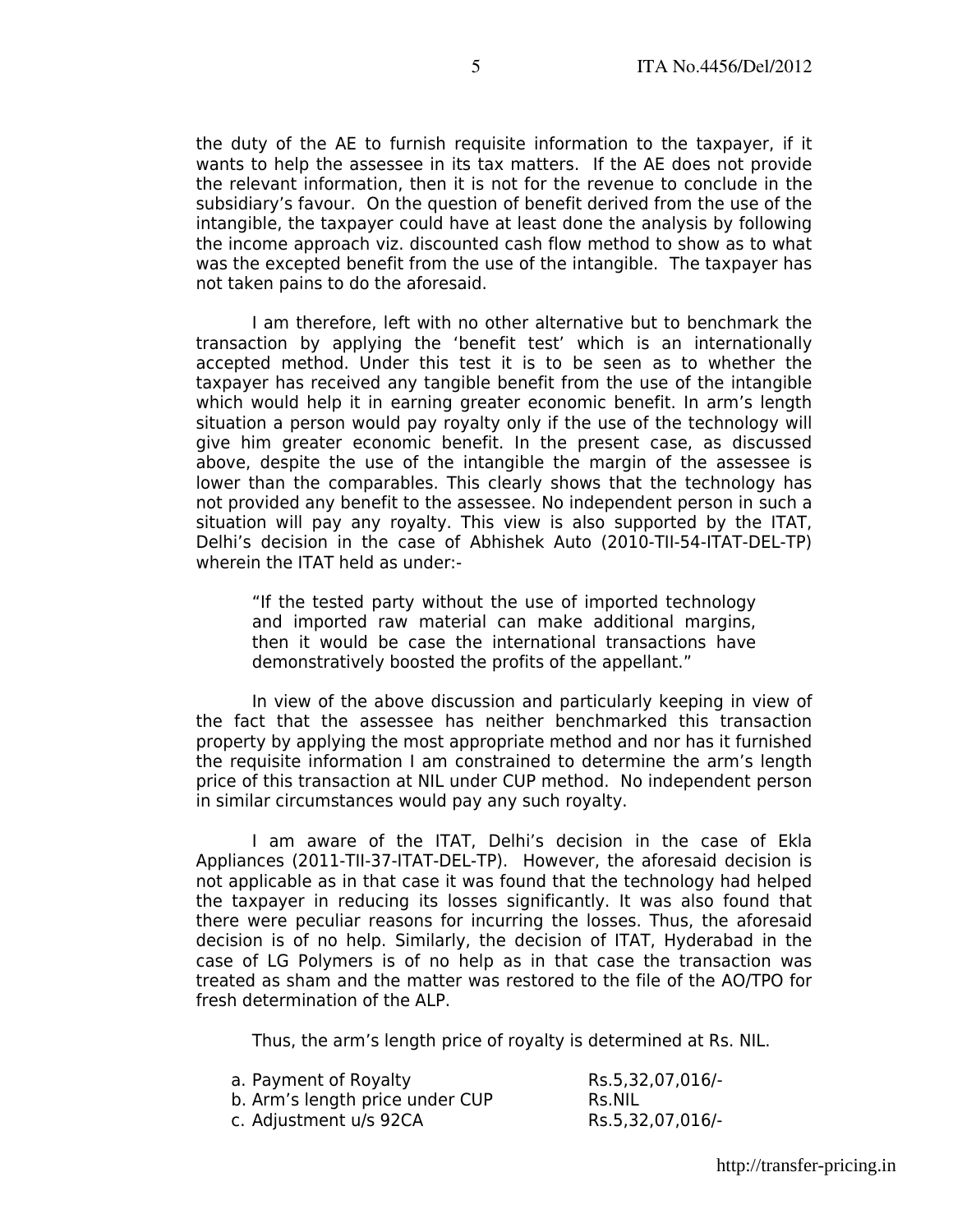The above amount of Rs.5,32,07,016/- is treated as adjustments under section 92CA as the value of royalty transactions in uncontrolled conditions is treated as Rs. NIL under CUP and the absence of any substantiation to show that substantial benefit is accrued to the taxpayer."

6. The assessee made detailed submissions before the Assessing Officer. The Assessing Officer, however, did not find the same to be acceptable and an addition of  $\bar{\tau}$  532,07,016/- was made to the total income of the assessee. While doing so, it was observed as follows:-

"The proposed enhancement of Rs.5,32,07,016/- was brought to the notice of the assessee vide order sheet entry dated 08.11.2011. The submissions of the assessee company have been duly examined, considered and however, not found acceptable. On the basis of TPO's order under section 92CA(3) dated 30.10.2011, an addition of Rs.5,32,07,016/- is made to the total income of the assessee. The order passed by the Transfer Pricing Officer under section 92CA(3) is annexed herewith and made a part of this assessment order.

 The assessee filed its objections before the Hon'ble Dispute Resolution Panel – I, New Delhi. The Hon'ble Dispute Resolution Panel – I, New Delhi vide order dated 14.06.2012 held that the conclusion of the TPO was correct and declined to interfere with the proposed adjustments.

 I am satisfied that the assessee filed inaccurate particulars of its income and thereby concealed its income to the tune of Rs.5,32,07,016/-. Penalty proceedings under section 271(1)(c) are initiated separately for furnishing inaccurate particulars of income."

7. Before us, it has been contended on behalf of the assessee that the ALP of the transaction of the assessee on account of payment of royalty to its AE has wrongly been determined by the authorities below; that it has wrongly been held that the assessee was not able to show that it had derived economic benefit from the know-how received by it from its AE; that it has not been appreciated that the royalty was one of the two elements of cost and sales and could have been evaluated under the same overall method, as correctly done by the assessee under the TNMM; that it has not been appreciated that the royalty payment was not independent of sales and could not have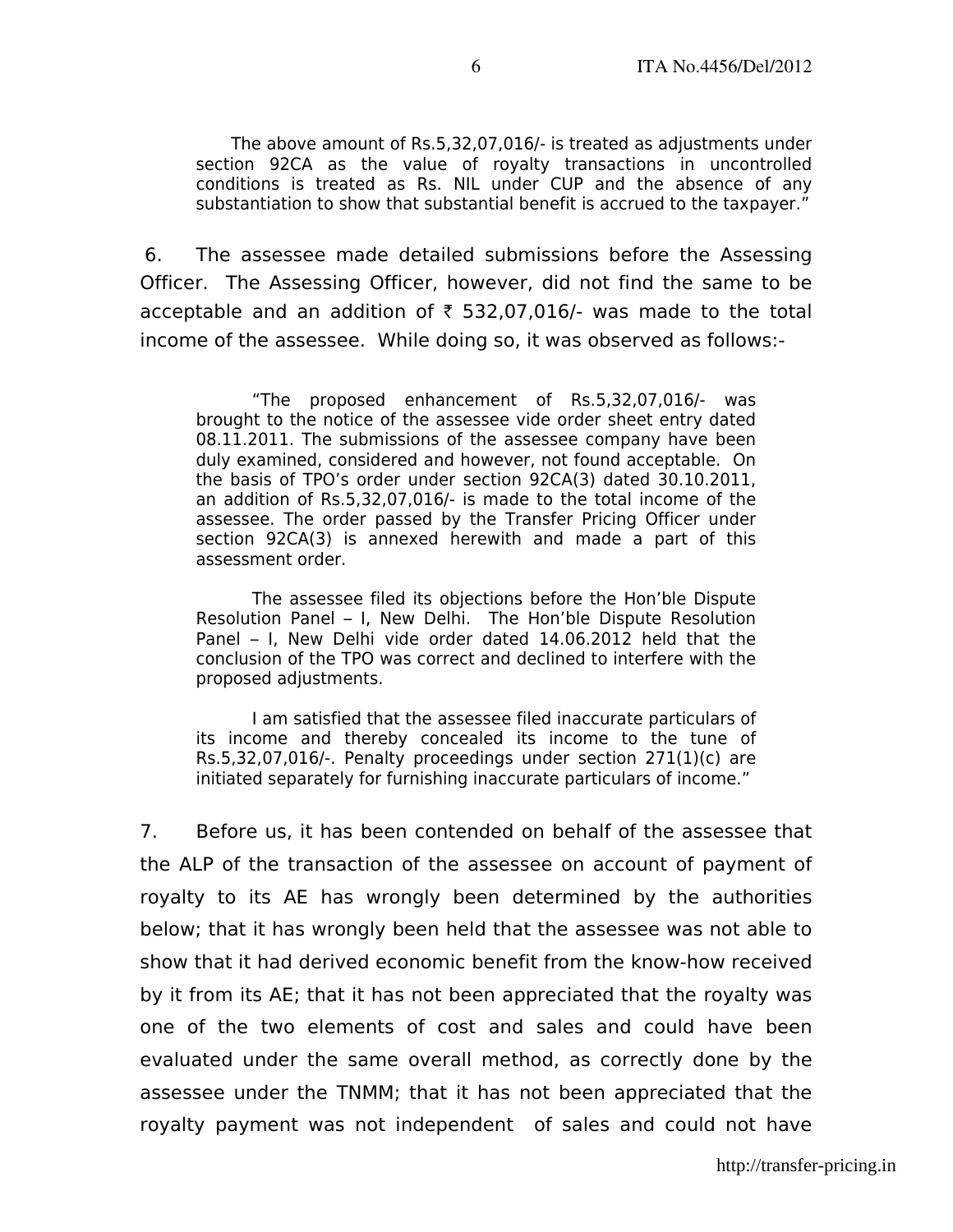been examined on a standalone basis; that it was not correct to judge the royalty payment on the yardstick of the benefit test, the same not being based on any of the methods prescribed u/s 92C of the IT Act; that it has wrongly not been taken into consideration that it was since 1984, that the assessee was in association with Stanley Electric, Japan; that the assessee's relationship with Stanley Electric, Japan turned into that of an AE in 1994; that it has not been appreciated that royalty payment was being made by the assessee to Stanley Electric, Japan, right from 1984 and this continued even after Stanley Electric, Japan acquired the status of an AE of the assessee; that it has not been appreciated that in 1984, the assessee was a small company, having a turnover of just about  $\bar{\tau}$  2 crores, whereas in the year under consideration, it had evolved into a company having a turnover of  $\bar{\tau}$ 600 crores; that no justification has been given as to how the arm's length price has been determined at nil under the CUP method, as against that of  $\bar{\tau}$  5.32 crores claimed by the assessee, notwithstanding the fact that the TPO himself noted that the royalty had been paid by the assessee to its AE @ 3%; that 3% stands accepted as the rate of payment of royalty in the cases of the following companies:-

- 1. Sona Okegawa Precision Forgings Ltd.
- 2. Federal Mogul TPR India Ltd.
- 3. Climate Systems India Ltd.
- 4. Eicher Motors Ltd.
- 5. Swaraj Engines Ltd.
- 6. Praga Tools Ltd.
- 7.1 That the decisions in this regard are as follows:-
	- 1. 'Sona Okegawa Precision Forgings Ltd. vs. ACIT' (ITA No.4781/Del/2010)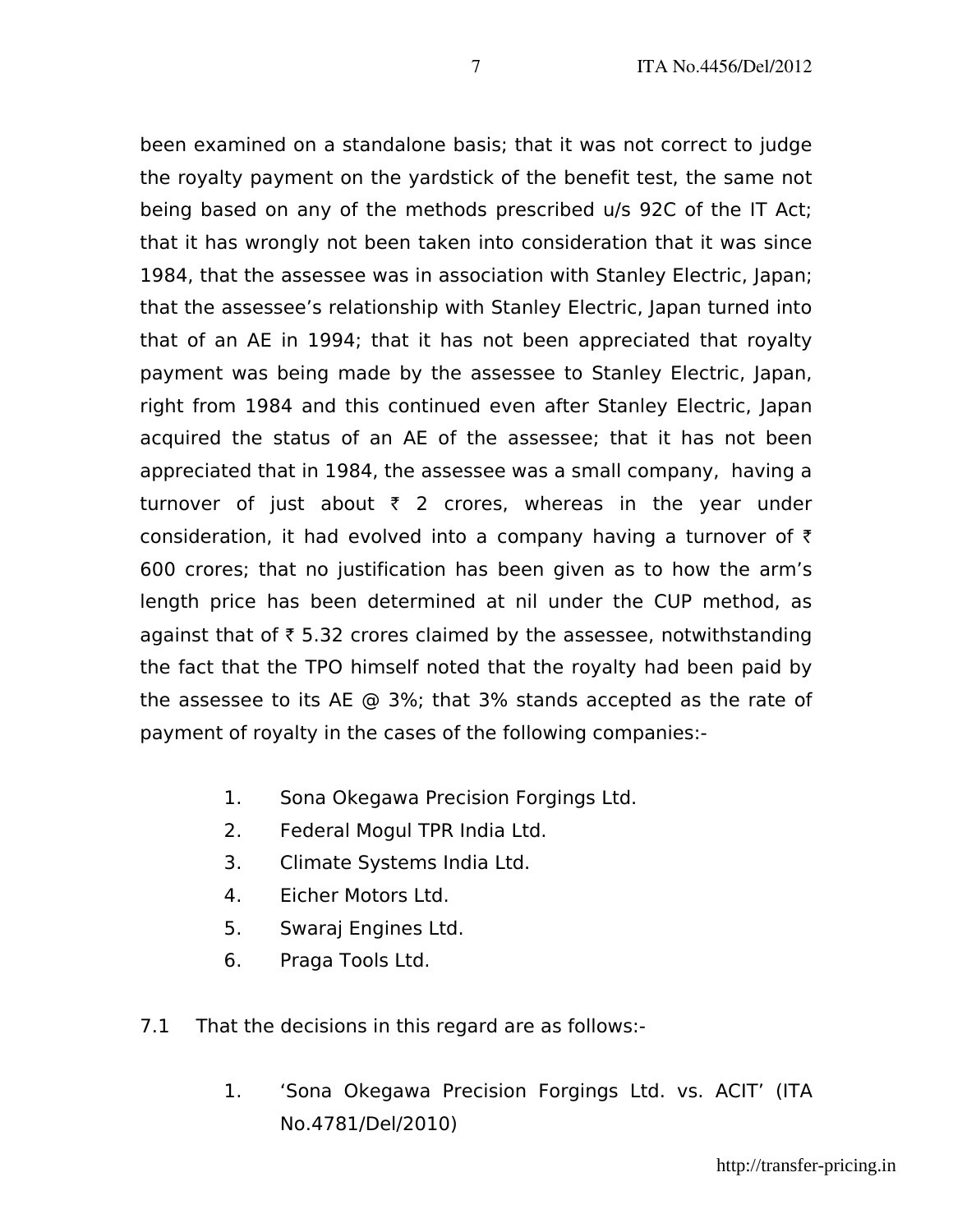- 2. 'ACIT vs. Sona Okegawa Precision Forgings Ltd.' (ITA No.260/Del/2010.
- 3. 'CIT vs. Federal Mogul TPR India Ltd.' (ITA No.398/2012)
- 4. 'Climate Systems India Ltd. vs. CIT' (2009) 319 ITR 113 (Delhi)
- 5. 'CIT vs. Eicher Motors Ltd.' (2007) 293 ITR 464 (MP)
- 6. 'Praga Tools Ltd. vs. CIT' (1980) 123 ITR 773 (A&P);

that the assessee also being an auto ancillary and, therefore, part of the automotive industry, is clearly comparable in its payment of royalty to the royalty paid, as accepted to be at arm's length, in the aforesaid cases @ 3%; that in all the aforesaid cases, the royalty is related to transfer of technical assistance and know how in the automotive industry; that the technical collaboration agreement of the assessee (copy at APB-I, pages 340-359), which is duly approved by the Government of India, has not been taken into consideration by the authorities below; that the AE of the assessee is paying 40% tax in Japan and so, the observation of the TPO to the effect that there is siphoning off profit from India with minimum incidence of tax, is wrong; that the assessee is paying 30% tax in India; that in the balance sheet for the years ended on 31.03.2008 and 31.03.2007 of assessee's AE (copy at APB-I, page 403), royalty income has been shown; that in the assessee's AE's Note to Consolidated Financial Statements (APB-I, page 412), the expenditure for the year under consideration has been shown at 47 million US \$, whereas the income is of 10 million US \$, i.e., much less; that this goes to show that if the assessee's AE had filed a return on the royalty under consideration in India, there would have been a loss; that this aspect of the matter has also not been taken into consideration; that further, it is wrong to state that no economic benefit accrued to the assessee vis-a-vis the payment of royalty, since the royalty was paid only in respect of the Japanese customer, i.e., on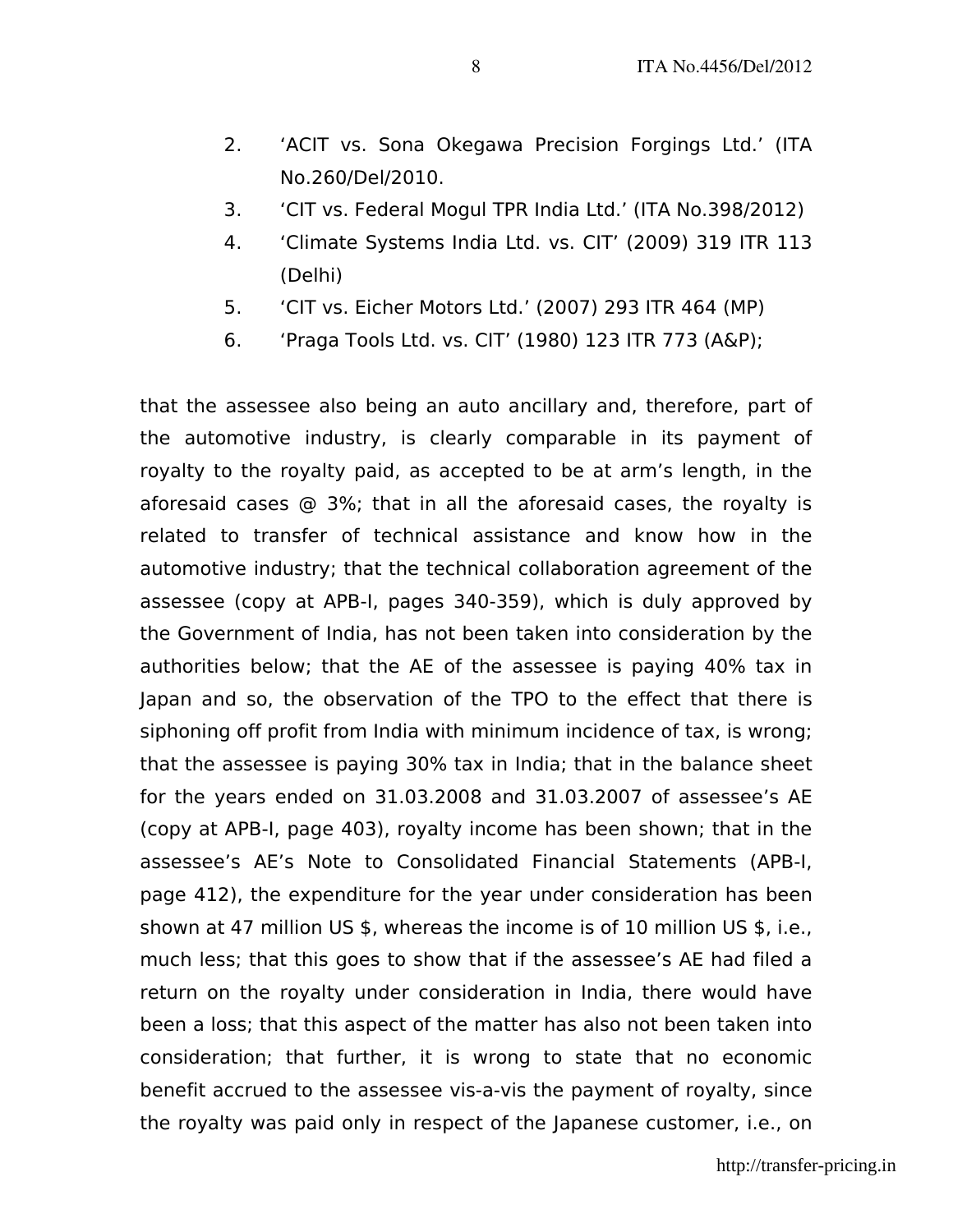43% sale; that as available from APB-I, page 385, i.e., the total of royalty paid by the assessee to its AE, for the period from 1.4.07 to 31.3.08, the royalty is about 2.43% of the net sales of  $\bar{\tau}$ 2180871964.63; and that the TPO did not deem it fit to do any benchmarking qua the issue of royalty, i.e., no comparable was brought. Besides the case laws mentioned hereinabove, the ld. counsel for the assessee has sought to place reliance on 'KHS Machinery (P) Ltd. vs. ITO', 53 SOT 100 (Ahm.), wherein, it has been, inter alia, held that where the Assessing Officer had not brought on record the ordinary profits which could be earned in the type of business carried on by the assessee, the finding of the Assessing Officer in considering royalty charges as nil as ALP, could not be accepted and that therefore, the payment of royalty was not hit by the provisions of Section 92-C of the Act.

8. On the other hand, the Ld. DR has strongly supported the orders of the authorities below. It has been contended that just because the assessee and its AE are public listed companies, the requirement of establishment of arm's length price cannot be left uncomplied; and that apropos the RBI approval of 3% to 4% of payment of royalty, the assessee did not benchmark its payment of royalty. The Ld. DR has placed reliance on the following case laws:-

8.1 Order dated 30.3.2012 passed by the Mumbai Bench of the Tribunal in ITA No.5979/Mum/2010 and CO No.130/Mum/2011 for Assessment Year 2005-06, in the case of CMA CGM Global India (P) Ltd., wherein, according to the Ld. DR, earlier payment made to the same party, i.e., when the party was not an AE of the assessee, was not allowed. The Ld. DR has submitted that therefore, for payment made to an AE, there *has* to be a separate benchmarking, even if earlier payments had been made to the same party. The Ld. DR has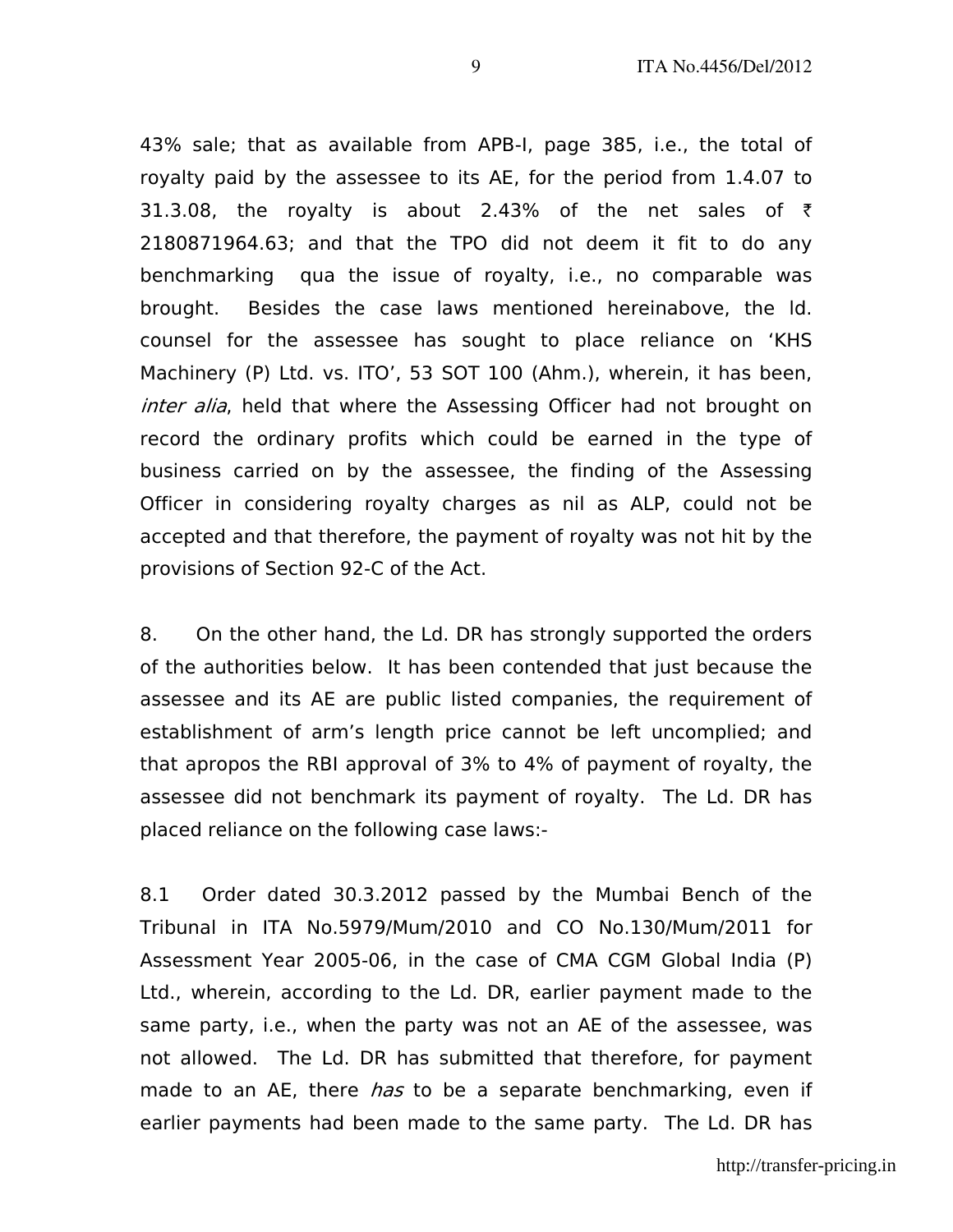further contended that there is no CUP available for royalty payments and that the CUP method has been applied by the assessee relying on the RBI approval granted to it, which is of no value, since the RBI approval is for the purposes of FEMA/FERA and not a deterrent debarring the taxing authorities from going into the transaction of payment of royalty. The following case laws have been relied on:-

- a) 'Delloite Consulting'
- b) 'Nestle India', 337 ITR 102 (Del)
- c) 'Interra'
- d) 'Aztec' (107 ITD 141)
- e) 'Knorr Bremse'
- f) 'CMA CGM Global India Pvt. Ltd.'

9. The Ld. DR has further contended that the assessee's contention regarding allowance of the payment u/s 37 of the Act is not at all maintainable, since the Assessing Officer and the TPO were in entirely different situations; that Section 37 of the Act and the Proviso to Section 92 thereof operate in entirely different fields. Reliance has again been sought to be placed on 'Deloitte' (supra).

10. The Ld. DR has further contended that the propositions of law sought to be raised by the assessee are not maintainable before the Tribunal, since they impinge upon the aspect of constitutionality. The decision in 'Interra' (supra) has been relied on.

11. So far as regards the commercial expediency aspect, the Ld. DR has stated that it is true that the Income-tax Authorities cannot dictate to the assessee as to how its business is to be carried on, but he facts in the present case are in *pari materia* with 'Knorr Bremse' (supra), wherein also, the assessee had incurred losses.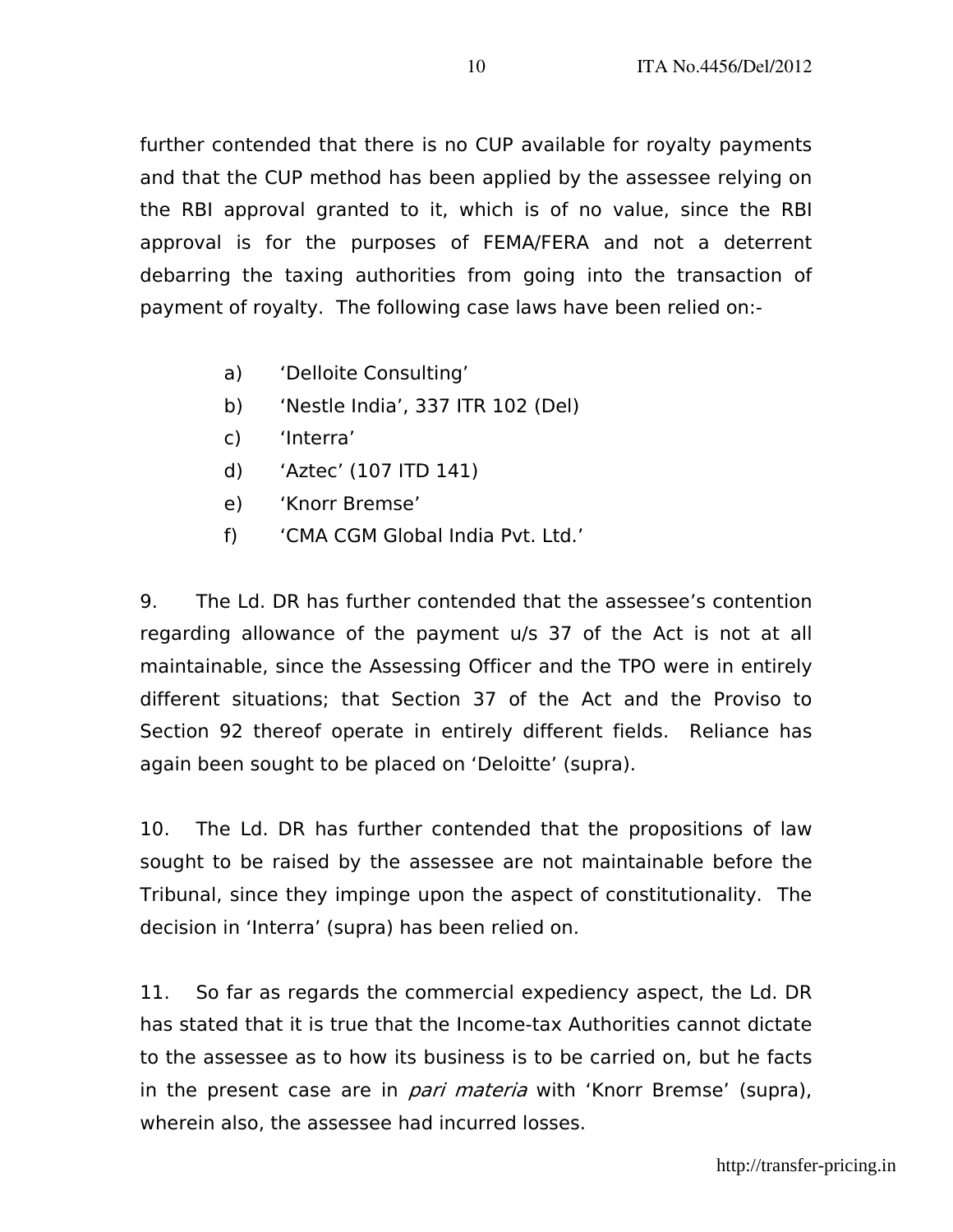12. Addressing the issue as to whether nil ALP could have been allowable, the Ld. DR has submitted that there may be a benefit, but it cannot be a passive and incidental benefit – it has to be a tangible benefit. Here, he places reliance on 'Knorr Bremse' (supra) and 'Delloite' (supra).

13. On the issue of consistency, the Ld. DR has contended that it is well settled that a mistake cannot be allowed to be perpetuated; that if in the earlier years, a claim had been mishappenly accepted, such a mistake cannot bind the Department forever; that moreover, in the earlier cases, the payment was considered u/s 37 of the Act and not u/s 92C thereof. Reliance has been sought to be placed on CBDT Circular No.12 of 23.08.2001 (copy placed on record).

14. The Ld. DR has further contended that even otherwise, the royalty should be separately benchmarked, as there is a chance of cross-subsidisation. He further contended that in the present case, there is no intangible involved and the assessee sells products under the brand name 'Lumax' and not 'Stanley.'

15. We have heard both the parties on this ground and have examined the material placed on record with regard thereto. The issue is as to whether the addition of  $\bar{\tau}$  532,07,016/- on account of arm's length price, has correctly been made concerning the payment of royalty by the assessee to its AE.

16. The TPO proposed the enhancement of  $\bar{\tau}$  532,07,016/- to the total income of the assessee company on the basis that the assessee had failed to furnish information as to how the rate of royalty payment was determined, the basis thereof, the cost benefit analysis done by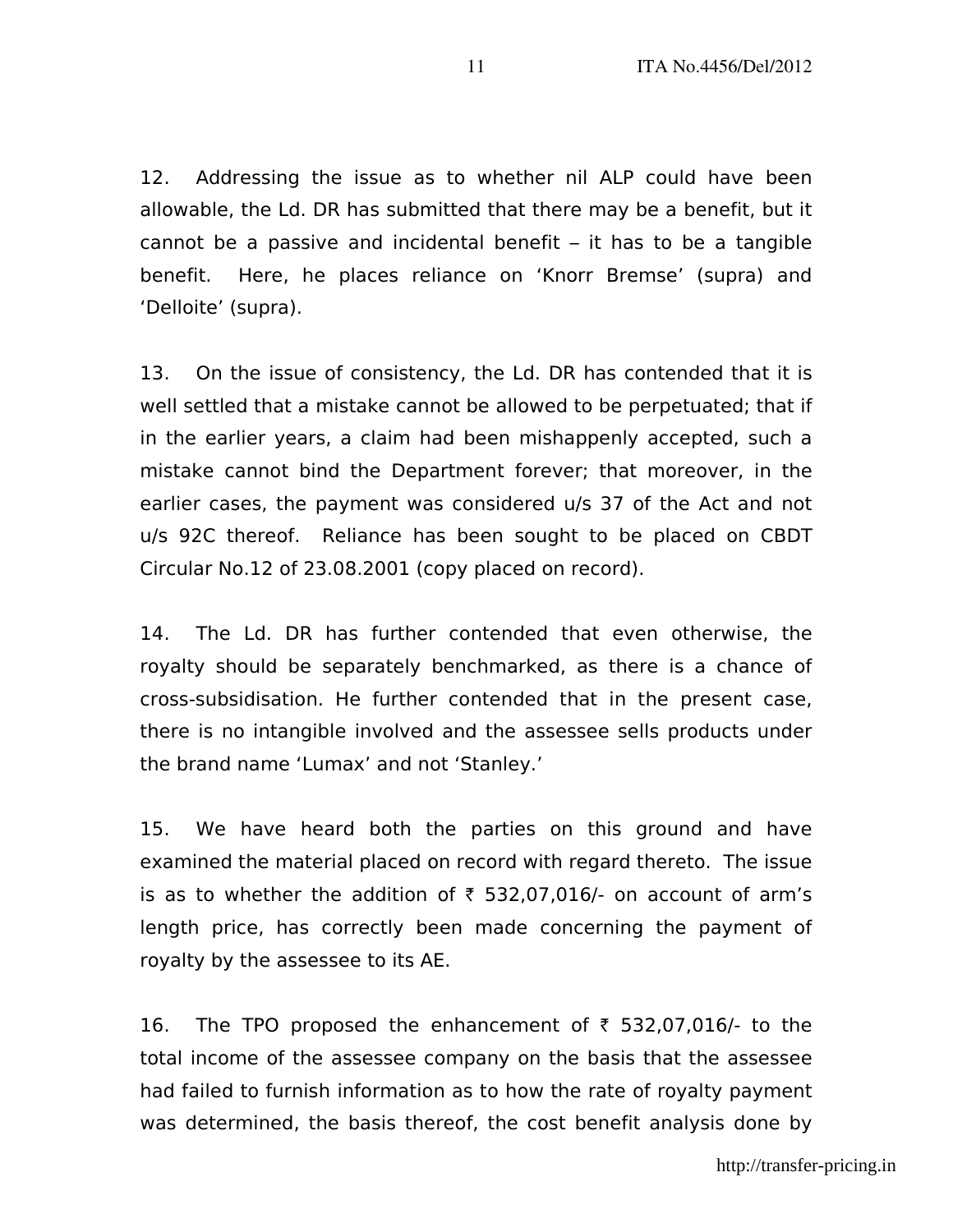the assessee, the royalty rate paid by other AEs or independent persons, the industry rate of payment of royalty, the cost incurred by the AE for developing the intangible, the expected benefit from the use of the intangible, etc. The TPO observed that such information was essential to benchmark the transaction. It was also observed that regarding the issue of benefit derived from the use of the intangible, the assessee did not show as to what was such expected benefit and that therefore, the transaction *had to be* benchmarked by applying the benefit test; that in the assessee's case, in spite of the use of the intangible, the margin of the assessee was lower than the comparables, which clearly showed that the technology had not provided any benefit to the assessee; and that no independent person in such a situation would pay any royalty.

17. The Assessing Officer made the addition on the basis of the aforesaid findings of the TPO. The DRP declined to interfere with the said proposed adjustment.

18. Therefore, the main reason, rather the only reason recorded by the authorities below for disallowing the royalty payment is that of the alleged inability of the assessee to satisfy the 'benefit test'. In other words, the royalty payment made by the assessee company was disallowed for the alleged inability of the assessee to quantify the benefit which it had obtained from such payment of royalty.

19. In this regard, it is seen that during the year, royalty was paid by the Assessee to its AE on sales made using the trade mark of 'Stanley'; that the assessee is a widely held listed company, a market leader. The payment of royalty was for trade mark, patent and technology. The contract, i.e., the Technical Collaboration Agreement, between the assessee and its AE stood approved by the Government since 1984.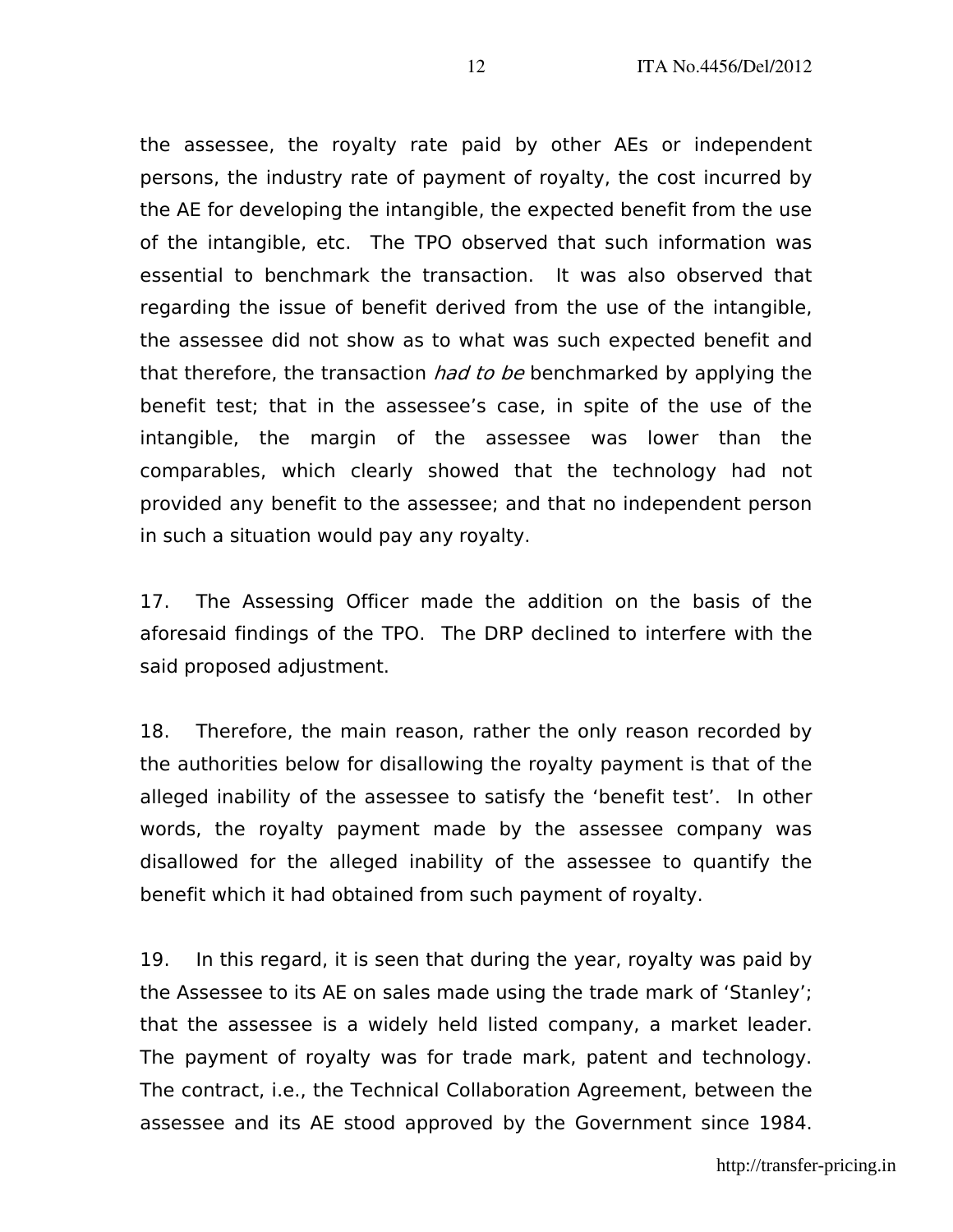Ever since, the assessee had been carrying out the manufacture of some of its products under the brand name of 'Stanley.' For this, the assessee had been paying royalty. Approval in this regard had been pre-obtained from SIA, as required. The RBI had also granted its approval, which was being renewed yearly. Initially, the royalty had been paid @ 4% on the sale of some of the products produced under the brand name 'Stanley.' Later, it was reduced to 3%. In F.Y. 2003- 04, Stanley Electric Company of Japan acquired the status of the AE of the assessee. Thus, it was right from 1984, that technical assistance got started being given by Stanley Electric Company, Japan to the assessee, with regard to the manufacture of automotive lighting equipment. As available from para 1.4 of the agreement in the year under consideration (copy at APB-I, 340-359, relevant portion at page 342), a non-exclusive licence had been granted by Stanley, Japan to the assessee, only for India. As per the conditions thereof, the assessee was to pay royalty on its net sales, after deduction from the net sale price of the licensed products sold by Lumax in India. The basis of calculation of payment of royalty, as agreed to, is contained in Article 4 of the Agreement (APB-I, page 345). Such payment was to be @ 4% on the net sales. However, during the year, royalty was paid @ 2.43% on the sale of licensed products, amounting to  $\bar{\tau}$  218.08 crores, as available at APB-I, page 385. This was so, since the cost of standard imported components, standard local components and certain other deductions had been deducted from the net sales of  $\bar{\tau}$  218.08 crores.

20. The Ld. DR has contended that just because the assessee and its AE are publicly listed companies, this is no reason for the requirements of ALP to be flouted. However, the assessee's contention regarding both the entities being listed companies, it is seen, is not at all to support any violation of the ALP provisions. This argument, in fact, has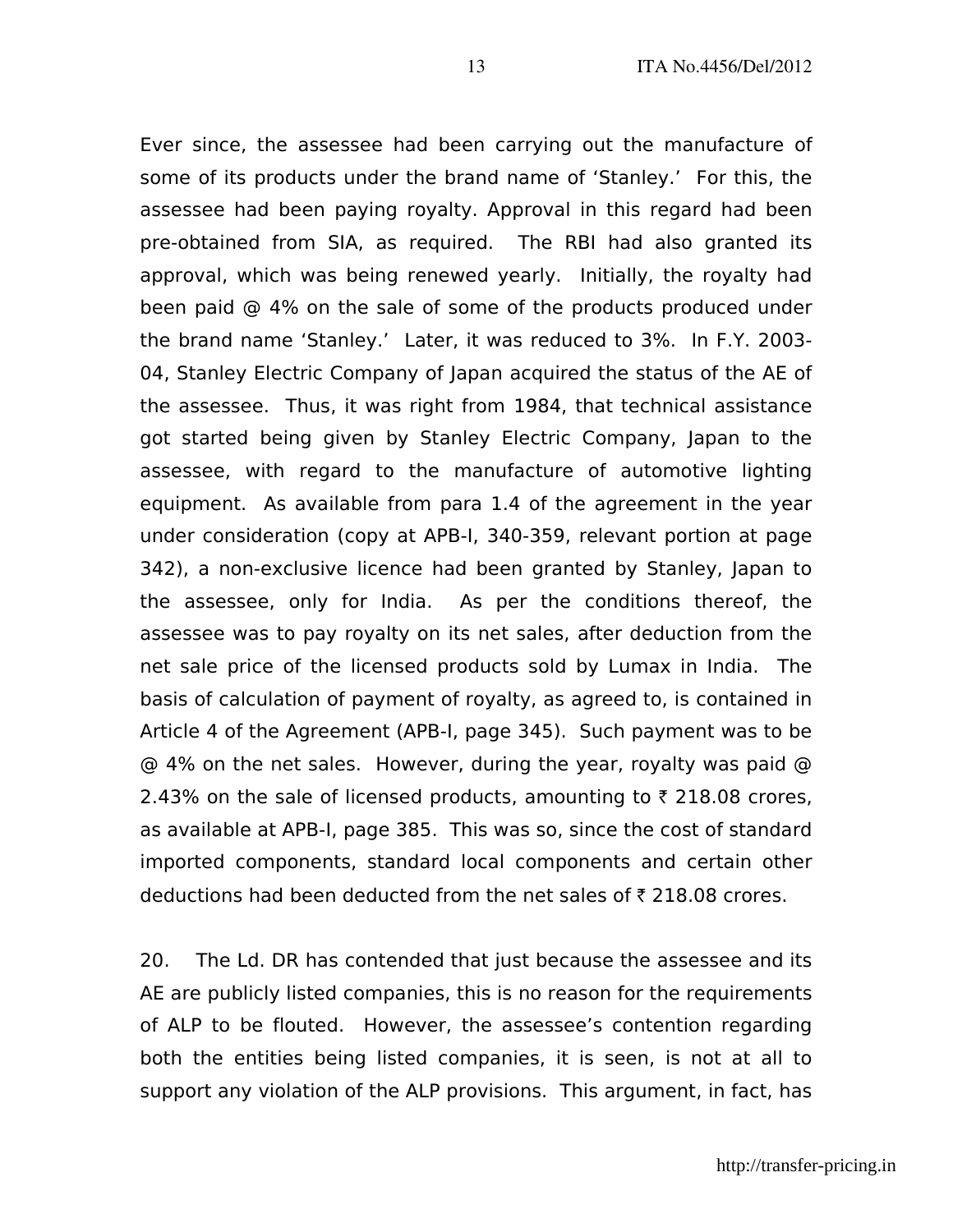been taken to bolster the assertion regarding benefits of the transactions and the genuineness thereof.

21. The next contention of the Department has been that the RBI approval sought to be relied on by the assessee is only for the purposes of FEMA/FERA and it does not stop the transaction from being looked into by the Income-tax Authorities for the purpose of the Income-tax Act. Here again, it is seen that this argument has been taken by the Assessee only to stress that the agreement between the assessee and Stanley was not merely a paper transaction, rather it was approved by the RBI as well, besides other governmental authorities. It has not been shown by the Department to be otherwise.

22. The Ld. DR then contended that the royalty in question was not benchmarked by the assessee, as held by the TPO and that it has not been shown that the payment of royalty was an arm's length transaction. Since the average PLI of the comparables taken by him resulting in 7.05% - OP/sales was within the  $(+)/(+)$  5% range of the assessee's PLI worked out by him at 4.09%, the range between 2.05% to 12.05%, as per the proviso to Section 92C (2) (2A) of the Act.

23. The Ld. DR has further contended that the assessee did not apply the CUP method properly, since such method has been supported by the assessee, based on the approval by the RBI. In this regard, we find that as noted above, the argument regarding the RBI approval was raised by the assessee to buttress the claim of genuineness of its transaction. In the TPO's order, there is not even as much as a mention about RBI. So far as regards the DR's objection that the plea of earlier payment to the same party, when it was not the assessee's AE, has not been allowed, is not maintainable, it is to be reiterated here, as above, that the assessee *did* benchmark its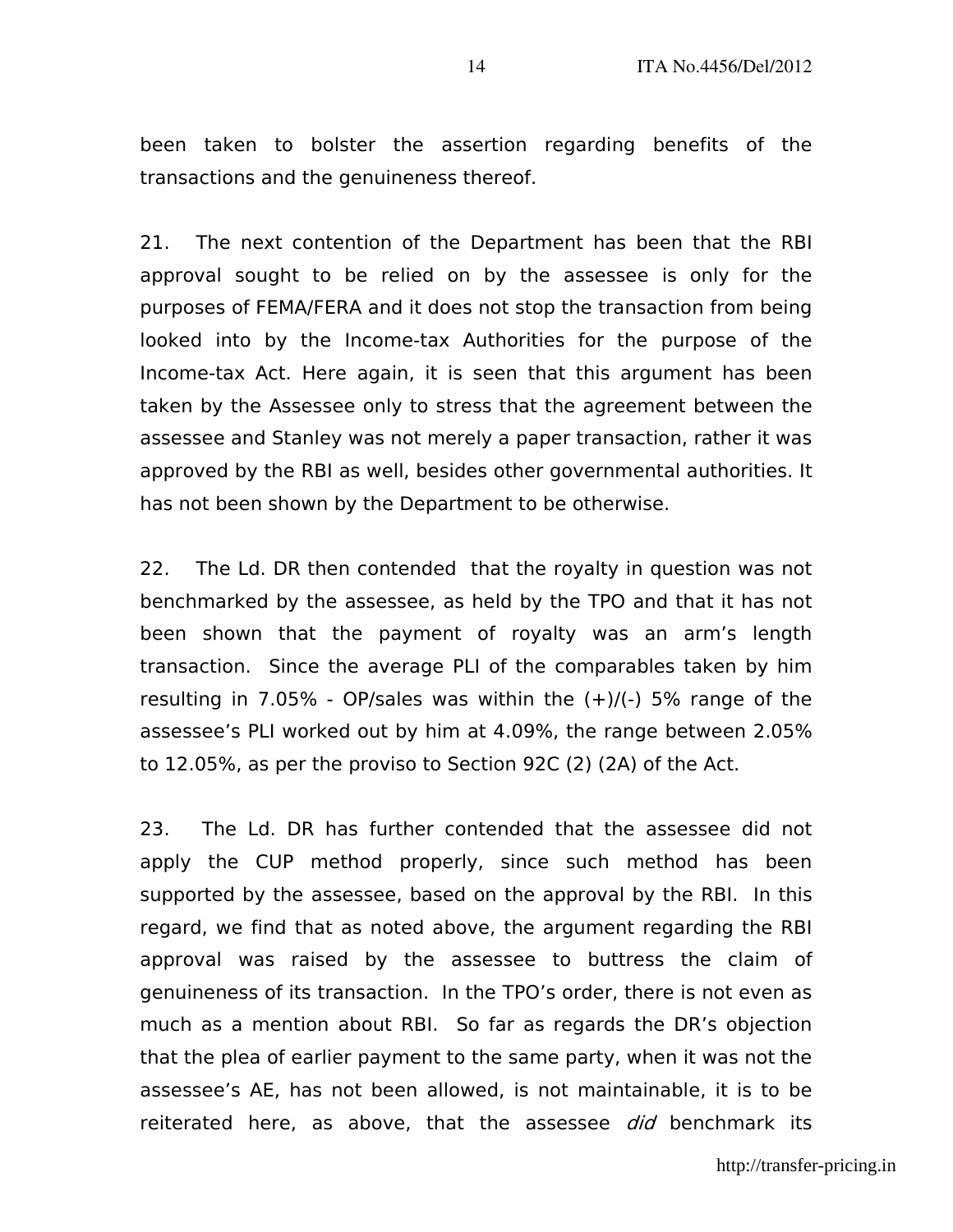transaction by two methods, i.e., CUP and TNMM and this was taken note of by the TPO himself. Apropos the reliance by the Department on 'CGM Global' (supra), it is correct that therein, the internal CUP was held to be not applicable, since the transaction was with an AE having related party transactions and it was held that there was no external CUP for making any comparison in the relevant year, as the earlier Agency Agreement with the third party had expired and rates applicable in the earlier years could not be made applicable during the relevant year. However, this decision does not have any adverse effect on the case of the assessee. The facts herein are entirely at variance with those of 'CGM Global'. Herein, as opposed to the facts in 'CGM Global', the same Royalty Agreement and the same licence has been in continuance from 1984 till the year under consideration, the licence being renewed from year to year, albeit on the same terms and conditions. Moreover, the following decisions are instances of the external CUP having been employed and this has not been disputed by the Department:-

- 1. 'Sona Okegawa Precision Forgings Ltd. vs. ACIT' (ITA No.4781/Del/2010)
- 2. 'ACIT vs. Sona Okegawa Precision Forgings Ltd.' (ITA No.260/Del/2010.
- 3. 'CIT vs. Federal Mogul TPR India Ltd.' (ITA No.398/2012)
- 4. 'Climate Systems India Ltd. vs. CIT' (2009) 319 ITR 113 (Delhi)
- 5. 'CIT vs. Eicher Motors Ltd.' (2007) 293 ITR 464 (MP)
- 6. 'Praga Tools Ltd. vs. CIT' (1980) 123 ITR 773 (A&P)
- 7. 'Ekla Appliances (2012-TII-01-HC-DEL-TP)
- 8. 'Ericsson India Pvt. Ltd. vs. DCIT' (2012-TII-48-ITAT-Del-TP)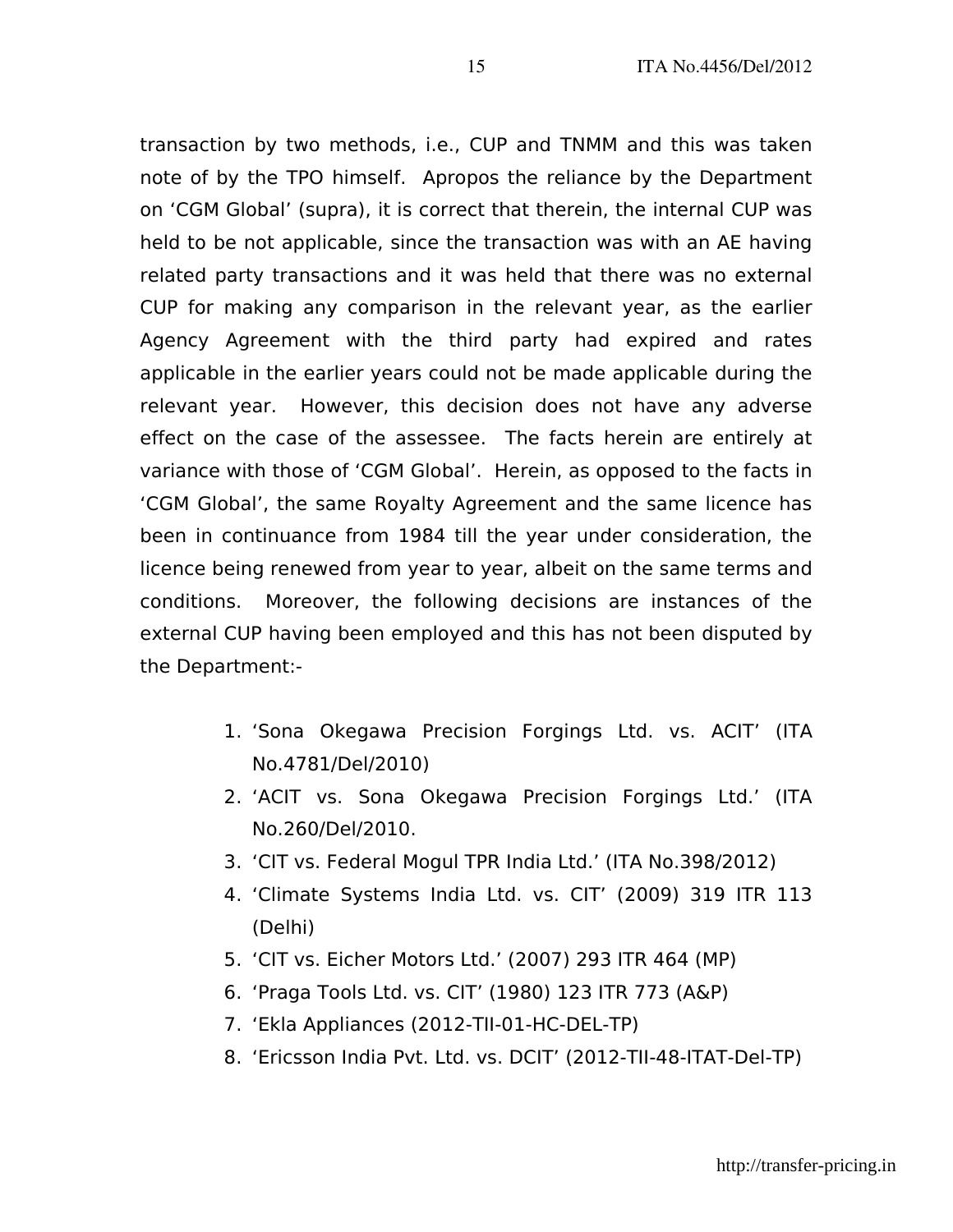24. In ''Sona Okegawa Precision Forgings Ltd.' (supra), it has been held that since the royalty paid by the Indian company was 3% of net sales and it falls within the range of @ 8% on export sales and 5% on domestic sales as per directions of the RBI, therefore, the payment stands justified under the CUP method.

25. This view was accepted by the Tribunal in 'Sona Okegawa's case for Assessment Year 2004-05 also, as well as in 'Climate Systems' (supra), 'Swaraj Engines Ltd.' (supra) and 'Eicher Motors' (supra).

26. In 'Federal Mogul' (supra), payment of royalty @3% on the sale price, on transfer of technical knowledge and information, was accepted.

27. In 'Climate Systems India Ltd.' (supra), again, payment of royalty @ 3% on the sale price on transfer of technical knowledge and information was accepted.

28. All the above companies, like the assessee, were in the auto ancillary industry.

29. In 'Praga Tools Ltd.' (supra), which was also in an auto ancillary industry, payment of royalty @ 5% on the sale price, on transfer of technical know how and assistance was accepted.

30. The royalty payment by the above companies is directly comparable with that made by the assessee company. The assessee, as observed, is also an auto ancillary, manufacturing automotive parts for OEMs. In all these cases, as in that of the assessee, the payment of royalty was related to transfer of technical assistance and know-how in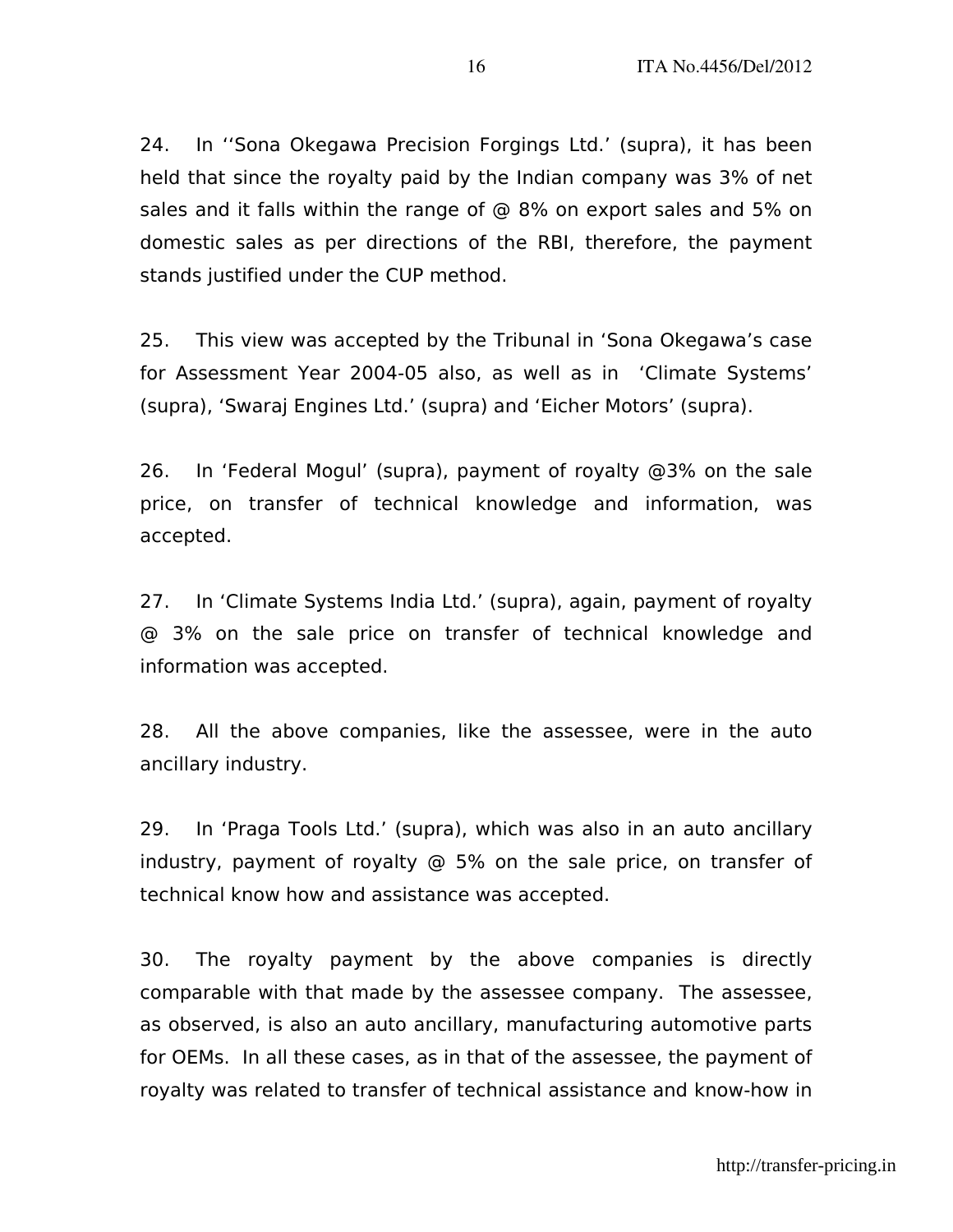the automotive industry. That being so, the CUP method is available apropos the issue of arm's length price *qua* the payment of royalty.

31. So far as regards other case laws relied on by the Department, the same are also distinguishable on facts, being on general propositions of law relevant to the specific facts present in those cases. In the present case, an ALP analysis had been done by the assessee, as above. The assessee applied the CUP method and the TNMM. The TPO, however, despite being legally bound to do so, did not apply any method.

32. Apropos the decision of the Delhi Bench of the Tribunal in the case of 'Interra Information Technology (I) Pvt. Ltd. vs. DCIT', 2012- TIOL-142-ITAT-DEL-TP (supra), it is seen that here also, the facts are at a complete variance with those of the assessee's case, wherein payment of royalty for supply of technology and knowhow to manufacture licensed products was held to be for the benefit of the assessee and the same rate of royalty payment was allowed as allowed in the years when the parties were not in an AE relationship, but were having identical transactions as those in the year under consideration before the Tribunal. It was held that the royalty payment was a revenue expenditure incurred wholly and exclusively for the benefit of the assessee. The part of the payment disallowed as capital expenditure was held by the Hon'ble Delhi High Court to be revenue expenditure. It is as such that the invocation of the rule of consistency has been sought on behalf of the assessee and, in our considered opinion correctly so, contending that since the circumstances before and after the coming into existence of the AE relationship between the assessee and Stanley are identical *inter se*, it cannot at all be said that though in the earlier years, the royalty payment was for the benefit of the assessee, since the inception of the AE relationship, it ceased to be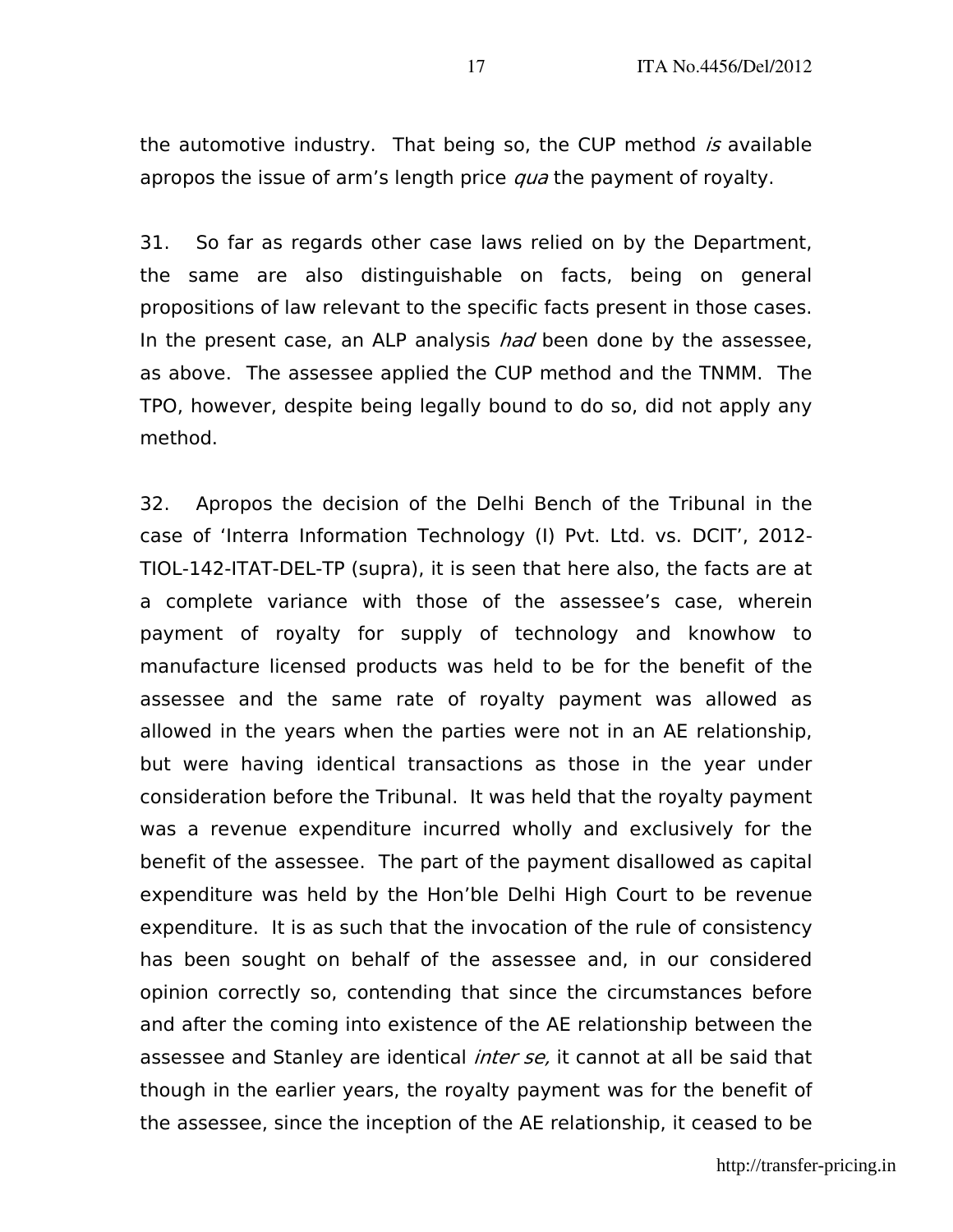so, due to which, the application of the benefit test by the TPO is entirely uncalled for. Payment of royalty was being claimed and allowed right from 1984 to Assessment Year 2003-04, as business expenditure of the assessee and no new circumstance has been pointed out by either of the authorities below to hold that in the years thereafter, the benefit accrued to the assessee by the payment of such royalty has dried up. Therefore, we find that the reliance by the Department on 'Interra' (supra), to support the contention that the rule of consistency should not be applied, is wholly misplaced. It cannot be gainsaid that a judgement has to be, in its entirety, considered in the backdrop of and with reference to the peculiar facts and circumstances doing the rounds therein. In 'Interra' (supra), the assessee raised an argument that transfer pricing adjustment at best cannot exceed the amount of the margin retained by the assessee as well as the AE. This argument did not find favour with the Tribunal. It was also contended that the TPO had not made any adjustment in the earlier years and as such, no adjustment was called for in the year before the Tribunal as well, on the principle of consistency. The Tribunal observed that the assessee had not been able to demonstrate as to which particular conclusion of the previous TPO or Assessing Officer had been reviewed in an opposite manner by the current TPO and that it was a case of non-application of mind by the previous TPO on some issues. It was therefore, that the Tribunal rejected this argument raised by the assessee. This is the background for the Tribunal not having allowed the principle of consistency to be invoked in that case. In the present case, however, it is patent on record that the facts remain identical pre-AE relationship and thereafter, as also that the related payment has been consistently allowed by the department itself in the numerous earlier years, where the arguments were at an exactly similar, nay identical footing.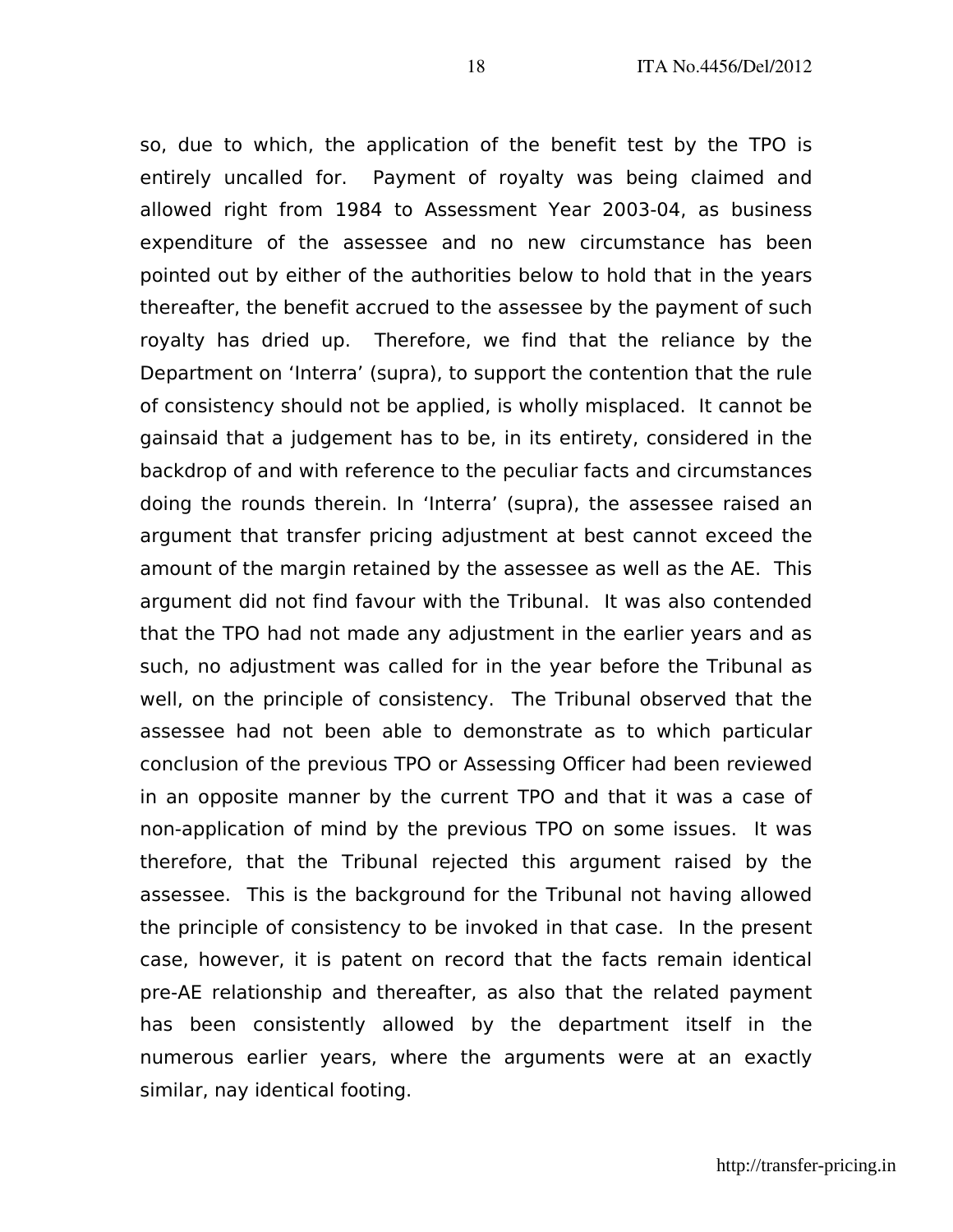33. The TPO has made the disallowance in question mainly on the basis of the benefit test. In this regard, it is seen that the payment of royalty cannot be examined divorced from the production and sales. Royalty is inextricably linked with these activities. In the absence of production and sale of products, there would be no question arising regarding payment of any royalty. Rule 10A(d) of the ITAT Rules defines 'transaction' as a number of closely linked transactions. Royalty, then, is a transaction closely linked with production and sales. It cannot be segregated from these activities of an enterprise, being embedded therein. That being so, royalty cannot be considered and examined in isolation on a standalone basis. Royalty is to be calculated on a specified agreed basis, on determining the net sales which, in the present case, are required to be determined after excluding the amounts of standard bought out components, etc., since such net sales do not stand recorded by the assessee in its books of account. Therefore, it is our considered opinion that the assessee was correct in employing an overall TNMM for examining the royalty. The TPO worked out the difference in the PLI of the outside party (the assessee) at 4.09% and the comparables at 7.05%. This has not been shown to fall outside the permissible range.

34. The decision of the Tribunal in 'Ekla Appliances', 2012-TII-01-HC-Del-TP, has been sought to be distinguished by the TPO, observing that the facts in that case are not in *pari materia* with those of the assessee's case. However, therein also, the benefit test had been applied by the TPO, as in the present case. The matter was carried in appeal before the Hon'ble High Court. The Hon'ble Delhi High Court has held that the so-called benefit test cannot be applied to determine the ALP of royalty payment at nil and that the TPO could apply only one of the methods prescribed under the law. A similar view has been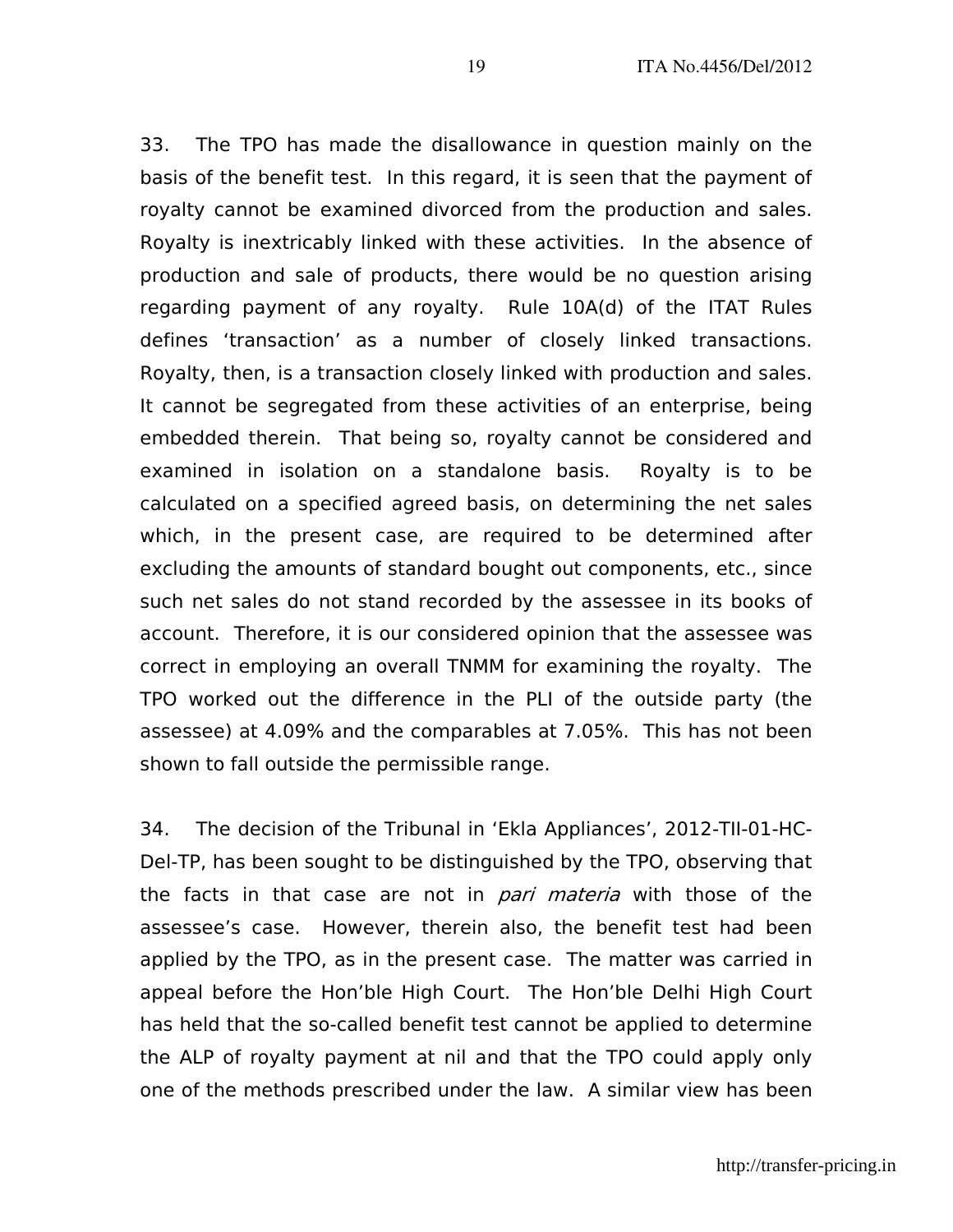taken in 'Sona Okegawa Precision Forgings Ltd.' (supra) and in 'KHS Machinery Pvt. Ltd. vs. ITO', 53 SOT 100 (Ahm) (URO).

35. It is, thus, seen that the royalty payment @ 3% by the assessee is at arm's length. The Technical Collaboration Agreement stands approved by the Government of India. The royalty payment has been accepted by the department as having been made by the assessee wholly and exclusively for its business purposes. For Assessment Years 2004-05 and 2005-06, such payment of royalty has been allowed by the CIT (A). As per the FEMA Regulations, royalty can be paid on net sales @ 5% on domestic sales and @ 8% on export sales. The royalty payment by the assessee falls within these limits. It also falls within the limits of payment of royalty in the automobile sector, as per the market trend. This payment of royalty is at the same percentage as that paid by other auto ancillaries in the automotive industry. Then, in 'Ekla Appliances' (supra) and in 'Ericsson India Pvt. Ltd. vs. DCIT', 2012-TII-48-ITAT-Del-TP, it has been held that royalty payment cannot be disallowed on the basis of the so-called benefit test and the domain of the TPO is only to examine as to whether the payment based on the agreement adheres to the arm's length principle or not. That being so, the action of the TPO in the present case, to make the disallowance mainly on the ground of the benefit test, is unsustainable in law.

36. Keeping in view all the above factors, the disallowance made on account of royalty is found to be totally uncalled for and it is deleted as such. Accordingly, ground Nos.3 and 4 raised by the assessee are accepted.

37. Coming to ground No.5, the assessee contends that addition of  $\bar{\tau}$ 84,48,000/- on account of disallowance of provisions of warranty u/s 37(1) of the Act has wrongly been made and confirmed. The Assessing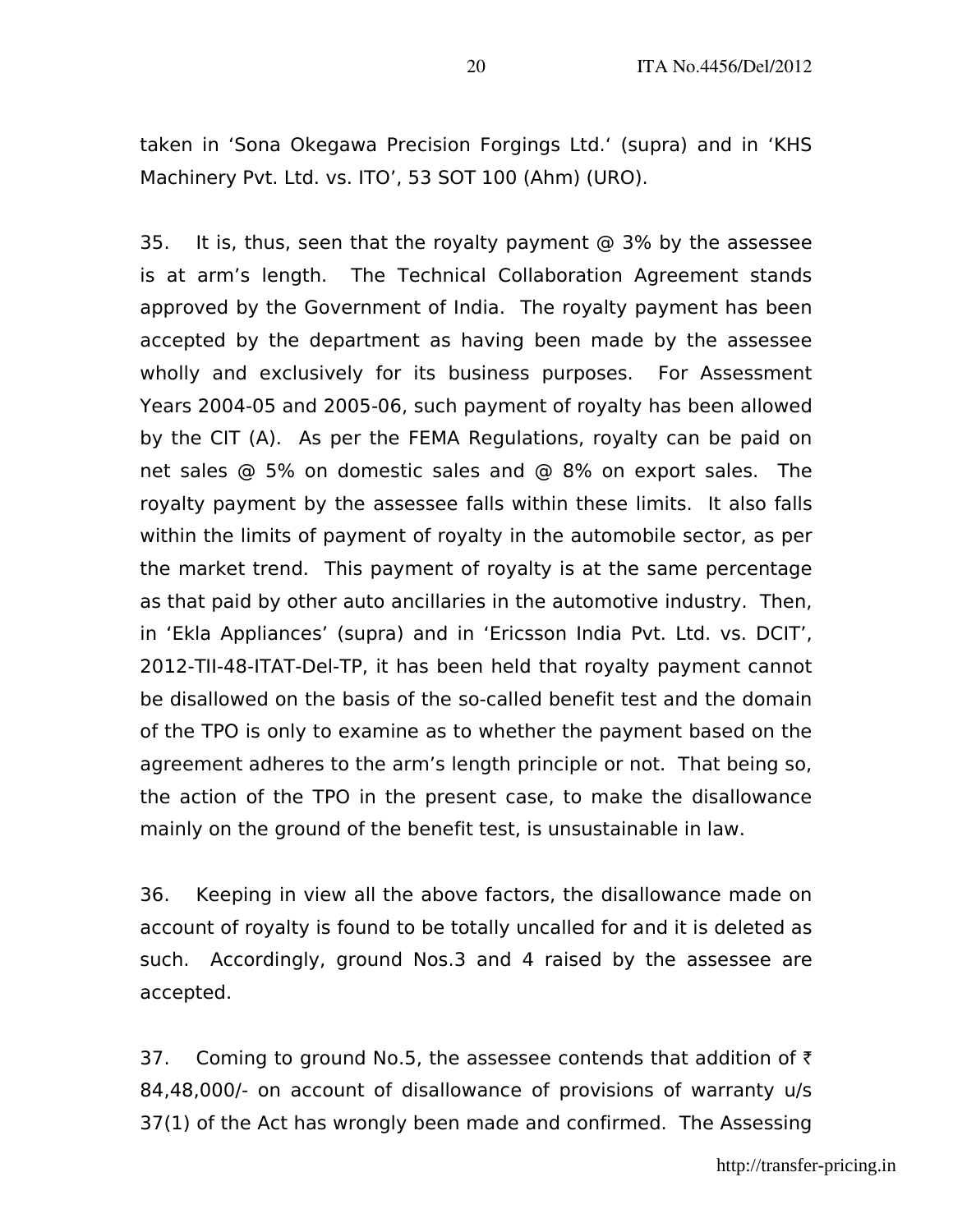Officer noted from Form No.3CD that the assessee had made provision for warranty. The assessee was asked to show cause as to why the same be not disallowed, as it was a contingent liability. The assessee submitted that during the year, it had worked out the amount of net warranty liability by applying a multiplying factor on the total sales made during the year on the basis of past results and had made provisions in its books; that since the provision had been made based on the past factor of actual expenses incurred towards warranty liability, deduction claimed with regard thereto u/s 37(1) of the Act was an allowable expenditure. Reliance was placed on the Tribunal decision in the case of 'DCIT, Circle 4 (1) vs. LG Electronics (I) Ltd.' and the Hon'ble Supreme Court decision in the case of 'Rotork Controls India Pvt. Ltd. vs. CIT', 314 ITR 62 (SC), beside other case laws. The Assessing Officer, however, observed that in the case laws referred to by the assessee, the crucial findings were that the claim of the assessee should be on a scientific basis and the assessee should have been regularly following this system of accounting for warranty; that however, in the assessee's case this system of accounting for warranty had been introduced only in F.Y. 2005-06; that thus, it could not be said that the assessee had been regularly employing this method over a number of financial years; and that further, the multiplying factor determined by the assessee for working out the warranty provision could not be said to be a scientific method for determination of the provision of warranty, being based on a single year data base. The Assessing Officer held that the provision for warranty amounting to  $\bar{\tau}$ 1,61,61,410/- was liable to be disallowed, but an amount of  $\bar{\tau}$ 77,73,410/- stood disallowed in the earlier years and, therefore, a net amount of  $\bar{\tau}$  84,48,000/- was being disallowed and added back to the total income of the assessee company. The DRP upheld this action of the Assessing Officer.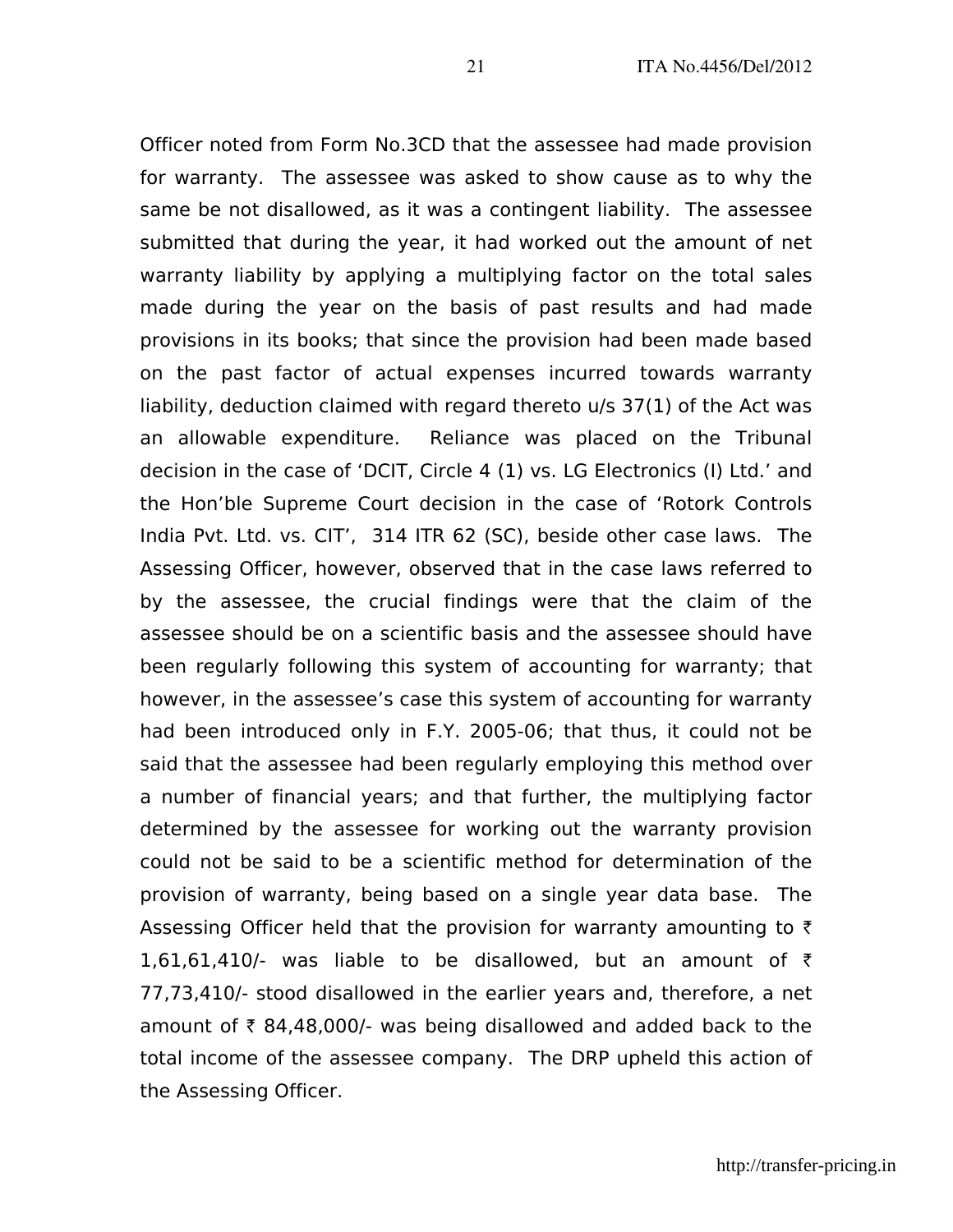38. Challenging the action of the Assessing Officer, the ld. counsel for the assessee has contended before us that while wrongly making the disallowance, the Assessing Officer has failed to take into consideration the fact that the provision was made by the assessee on a highly scientific basis, based on actual warranty expenses incurred by the assessee for the unexpired warranty period. Reliance has been placed on 'Rotork Controls India Pvt. Ltd.' (supra) and 'CIT vs. Becton Dickinson', 2012-TIOL-962-HC-Del-IT. It has been contended that similar provisions for warranty have not been disallowed in the earlier years, upto Assessment Year 2005-06. A chart in this regard has been filed.

39. The Ld. DR, on the other hand, has placed strong reliance on the impugned order in this regard.

40. In this regard, it is seen that the Assessing Officer made the disallowance on the basis that the provision for warranty was a contingent liability, having no scientific basis. Indeed, undisputedly, the assessee was making the provisions on actual warranty basis for the unexpired warranty period, providing warranty of one year on the products which it was selling. It created provision for warranty for the unexpired period of warranty as at the end of the year, on a percentage of the actual warranty expenses during the immediately prior period, on the sales made. It has not been shown as to how this basis of making provision for warranty is not scientific. Moreover, similar provision for warranty was not disallowed in the earlier years, upto Assessment Year 2005-06. This position is also supported by the Hon'ble Supreme Court's decision in 'Rotork Controls India Pvt. Ltd.' (supra) and the Hon'ble Delhi High Court decision in 'Becton Dickinson' (supra). Accordingly, this addition is deleted and ground No.5 is allowed.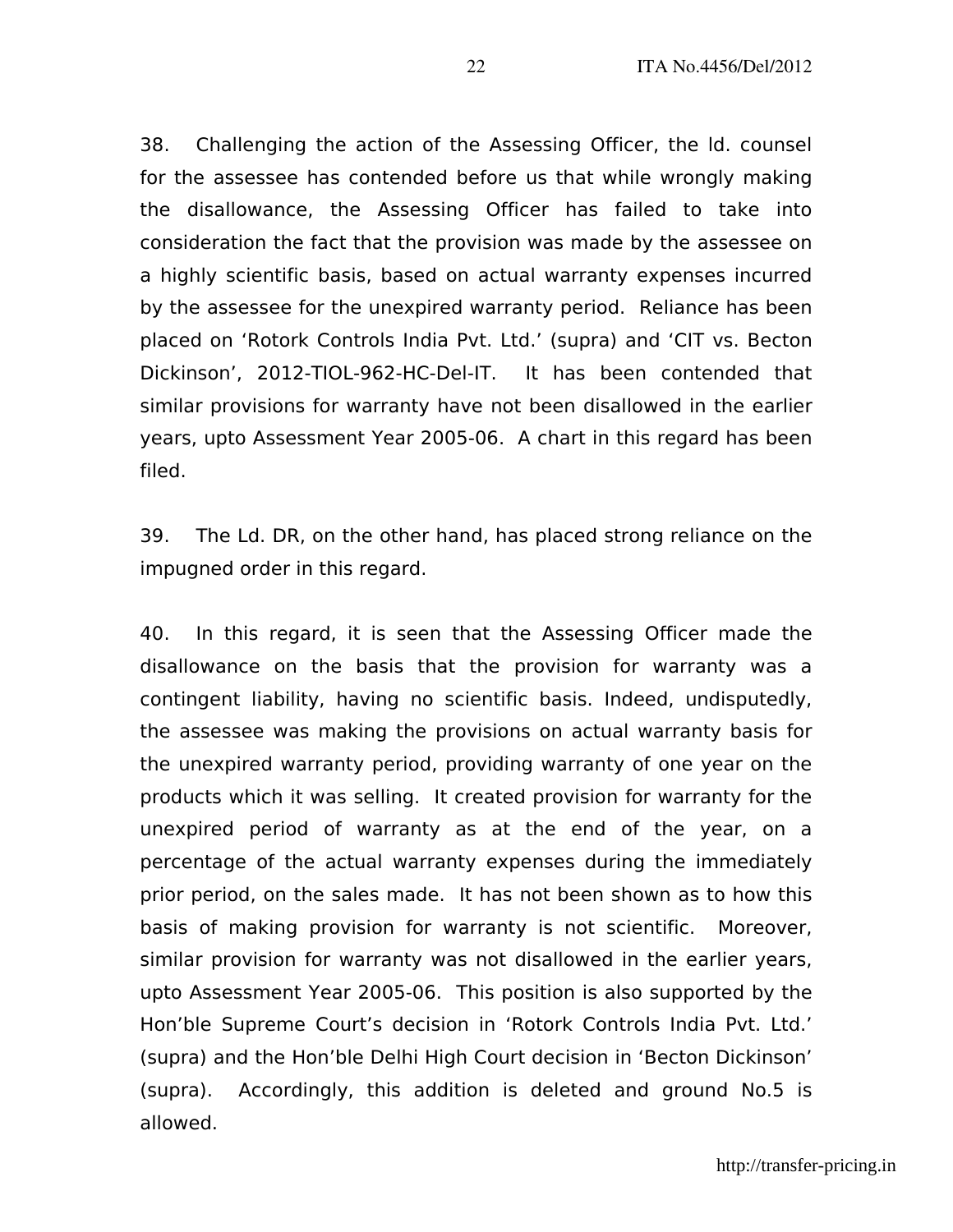41. Apropos ground No.6, the assessee has challenged the addition of  $\bar{\tau}$  1,75,26,309/- made on account of disallowance of provisions for leave encashment u/s 43B of the Act.

42. The Assessing Officer observed that the assessee's provisions for leave encashment had increased to  $\bar{\tau}$  3,27,47,739/-. The assessee had maintained that the deduction had been claimed in view of the decision of the Hon'ble Calcutta High Court in the case of 'Exide Industries vs. UOI', 292 ITR 470 (Cal). The Assessing Officer asked the assessee to show cause as to why the amount be not disallowed and added back to the assessee's total income, since the decision in 'Exide Industries' (supra) had been stayed by the Hon'ble Supreme Court. The assessee submitted that during the year, it had made provision for leave encashment amounting to  $\bar{\tau}$  1,75,26,309/- as per the actuarial valuation, in compliance of AS-15 of the ICAI and had claimed it as a business expenditure. The Assessing Officer, however, made the disallowance. The DRP upheld the Assessing Officer's action.

43. The assessee's challenge to the action of the Assessing Officer has been on the stated basis that there has been a double addition, since the assessee had itself made the disallowance and the amount had not been taken to the Profit & Loss Account at all. It has been pointed out that the Tribunal also, in the Stay Order granted in favour of the assessee, has observed that there has been a double addition in this regard.

44. The Ld. DR, on the other hand, has placed strong reliance on the impugned order.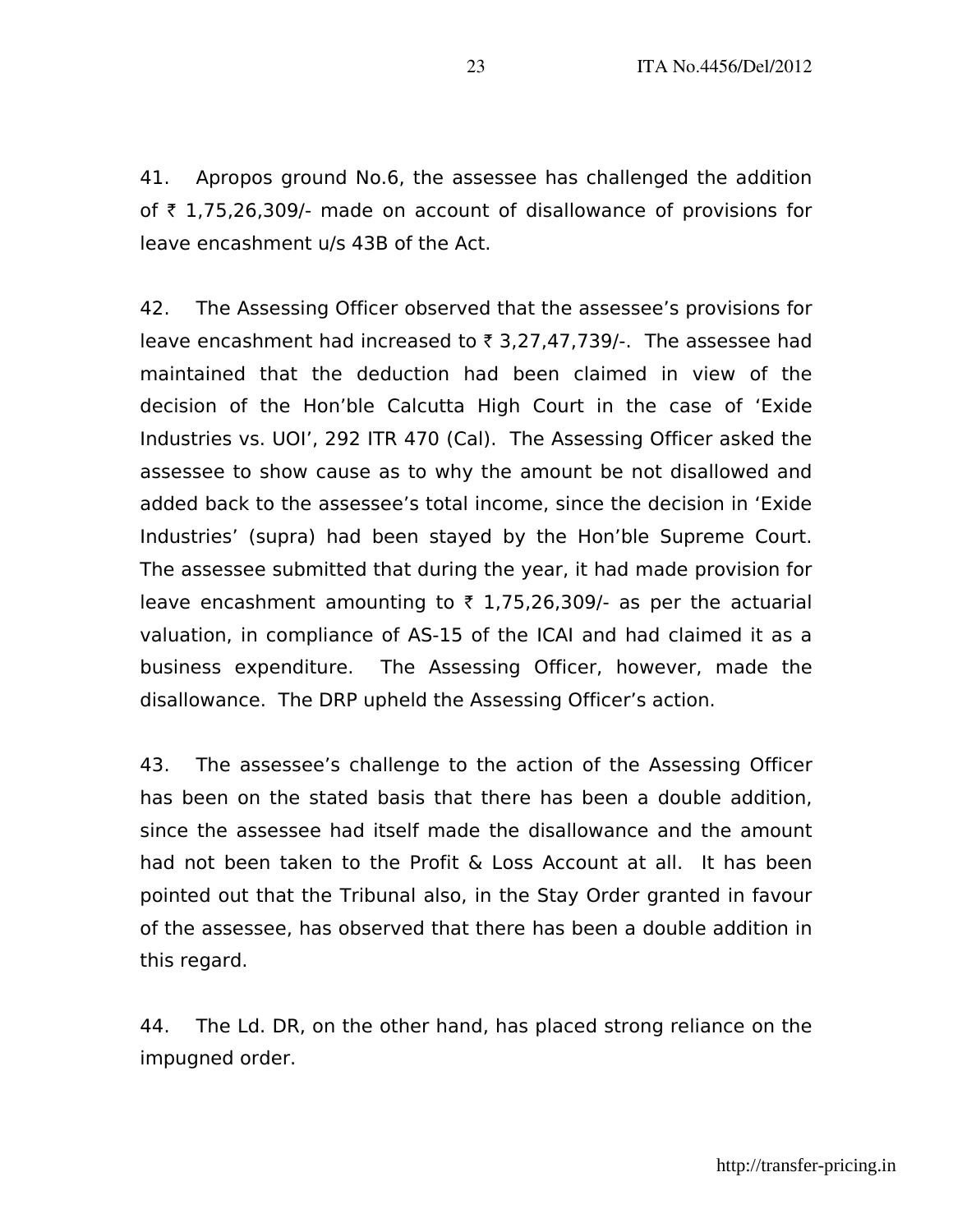45. As to whether there has indeed been a double addition, needs to be verified by the Assessing Officer by confirming as to whether or not the assessee had made the disallowance itself and the amount had not been carried to the Profit & Loss Account. For this purpose, the matter is remitted to the file of the Assessing Officer, to be decided afresh in accordance with the law, on affording adequate and due opportunity to the assessee. Ground No.6 is, as such, treated as allowed, for statistical purposes.

46. Ground No.7 states that the addition of  $\bar{\tau}$  11,26,737/- on account of disallowance u/s 14A of the Act read with Rule 8D of the IT Rules has wrongly been made.

47. The assessee was found to have made investment, income wherefrom, according to the Assessing Officer, did not form part of the assessee's taxable income. The disallowance was made, observing that separate bank accounts had not been maintained by the assessee in respect of investments and other activities; that there was a common pool of funds and it could not be ascertained whether the investments had been made out of internal accruals or from borrowed funds; that had the assessee company not made the investments, its total borrowings would have been lower, leading to reduction in interest costs; that the assessee had not attributed any administrative expenses towards the earning of exempt income; that the interest expenses of  $\bar{\tau}$  4,92,95,768/- were not directly attributable to any particular income or receipt; and that by maintaining such investments and other investment related activities, administrative expenses were attributable to them. Accordingly, the Assessing Officer made the following disallowance u/s 14A of the Act read with Rule 8D of the IT Rules:-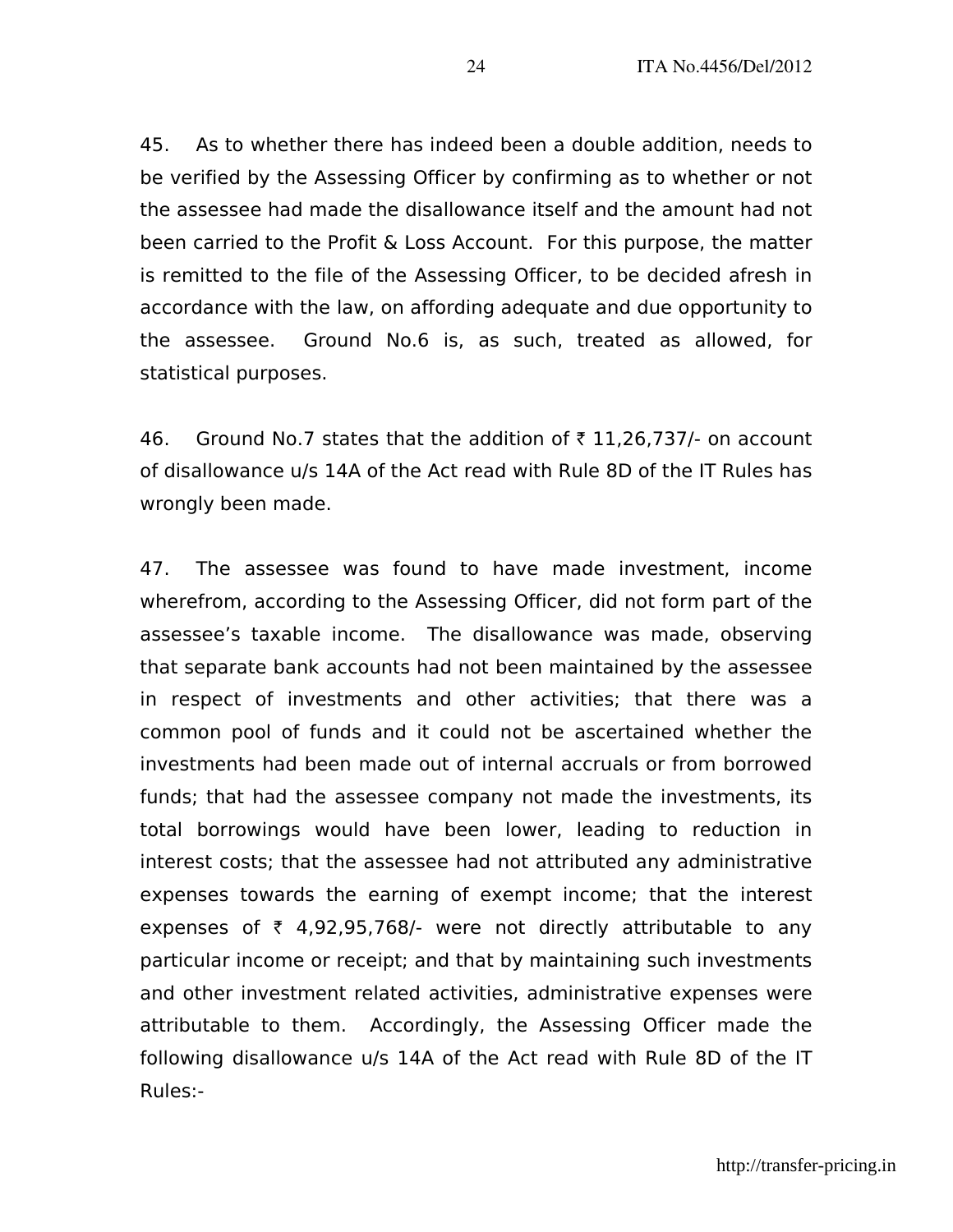A=4,92,95,768/- B=25,22,01,525/- C=345,18,91,509/-

 $= 36,01,639/$ 

Hence, disallowance

 $\Omega$ 

|     | $C =$ the average value of total assets as<br>appearing in the balance sheet of the assessee<br>on the first day and the last day of the previous<br>year.                                                                                                                     |                                                                          |
|-----|--------------------------------------------------------------------------------------------------------------------------------------------------------------------------------------------------------------------------------------------------------------------------------|--------------------------------------------------------------------------|
| 3.  | An amount equal to on-half per cent of the<br>average of the value of investment, income<br>from which does not or shall not form part of<br>the total income, as appearing in the balance<br>sheet of the assessee, on the first day and the<br>last day of the previous year | 1/2 % of average<br>investment of<br>Rs.25,22,01,525/-<br>$= 12,61,008/$ |
|     | <b>Total disallowance</b>                                                                                                                                                                                                                                                      | Rs.48,62,647/-                                                           |
|     | Less disallowance made by the assessee in<br>computation of income                                                                                                                                                                                                             | Rs.12,61,008/-                                                           |
|     | Balance net disallowance                                                                                                                                                                                                                                                       | Rs.36,01,639/-                                                           |
| 48. | Thus, an amount of $\bar{\tau}$ 36,01,639/- was proposed to be disallowed.<br>However, the DRP held that the interest of $\bar{\tau}$ 3,38,74,081/- was to be<br>excluded while calculating the disallowance. As such, the disallowance<br>was recomputed as follows:-         |                                                                          |
|     |                                                                                                                                                                                                                                                                                | http://transfer-pricin                                                   |

S.No. | Disallowance | Amount (Rs.)

 $A =$  amount of expenditure by way of

 $B =$  the average of value of investment,

interest other than the amount of interest included in clause (1) incurred during the

income from which does not or shall not form part of the total income appearing in the balance sheet of the assessee, on the last day

and the last day of the previous year.

1. The amount of expenditure directly relating to

2. In a case where the assessee has incurred

income

formula – AXB/C

**Where** 

previous year.

income which does not form part of total

expenditure by way of interest during the previous year which is not directly attributable to any particular income or receipt, an amount computed in accordance with the following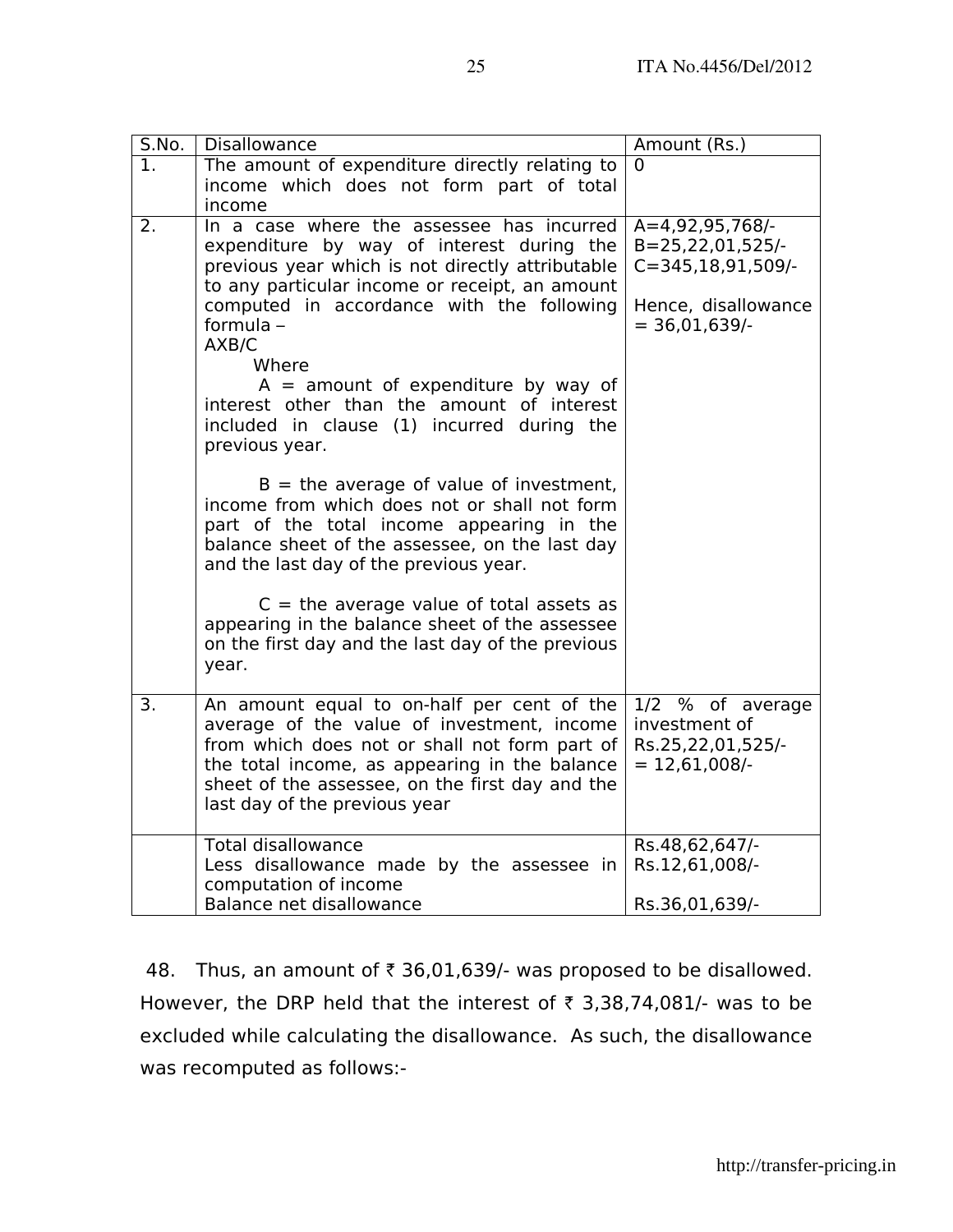| S.No. | Disallowance                                                                                                                                                                                                                                                                                                                                                                                                                                   | Amount (Rs.)                                                                                                                                                                                                          |
|-------|------------------------------------------------------------------------------------------------------------------------------------------------------------------------------------------------------------------------------------------------------------------------------------------------------------------------------------------------------------------------------------------------------------------------------------------------|-----------------------------------------------------------------------------------------------------------------------------------------------------------------------------------------------------------------------|
|       | The amount of expenditure directly relating to<br>income which does not form part of total                                                                                                                                                                                                                                                                                                                                                     | 0                                                                                                                                                                                                                     |
|       | income                                                                                                                                                                                                                                                                                                                                                                                                                                         |                                                                                                                                                                                                                       |
| 2.    | In a case where the assessee has incurred<br>expenditure by way of interest during the<br>which<br>is<br>directly<br>previous<br>year<br>not<br>attributable to any particular income or<br>receipt, an amount computed in accordance<br>with the following formula -<br>AXB/C<br>Where<br>$A =$ amount of expenditure by way of<br>interest other than the amount of interest<br>included in clause (1) incurred during the<br>previous year. | A=4,92,95,768/-<br>minus<br>Rs.3,38,74,081/- (as<br>per the directions of<br>the Hon'ble DRP) $=$<br>Rs.1,54,21,687/-<br>$B = 25, 22, 01, 525/$<br>$C = 345, 18, 91, 509/$ -<br>Hence, disallowance<br>$= 11,26,737/$ |
|       | $B =$ the average of value of investment,<br>income from which does not or shall not form<br>part of the total income appearing in the<br>balance sheet of the assessee, on the last day<br>and the last day of the previous year.<br>$C =$ the average value of total assets<br>as appearing in the balance sheet of the<br>assessee on the first day and the last day of                                                                     |                                                                                                                                                                                                                       |
|       | the previous year.                                                                                                                                                                                                                                                                                                                                                                                                                             |                                                                                                                                                                                                                       |
| 3.    | An amount equal to on-half per cent of the<br>average of the value of investment, income<br>from which does not or shall not form part of<br>the total income, as appearing in the balance<br>sheet of the assessee, on the first day and<br>the last day of the previous year                                                                                                                                                                 | $\frac{1}{2}$ % of average<br>investment of<br>Rs.25,22,01,525/-<br>$= 12,61,008/$                                                                                                                                    |
|       | <b>Total disallowance</b><br>Less disallowance made by the assessee in                                                                                                                                                                                                                                                                                                                                                                         | Rs.48,62,647/-<br>Rs.12,61,008/-                                                                                                                                                                                      |
|       | computation of income<br>Balance net disallowance                                                                                                                                                                                                                                                                                                                                                                                              | Rs.11,26,737/-                                                                                                                                                                                                        |

49. As such, the disallowance u/s 14A of the Act read with Rule 8D of the Rules came to  $\bar{\tau}$  11,26,737/-, which amount was added back to the total income of the assessee company.

50. The ld. counsel for the assessee has contended before us that the assessee had itself worked out a disallowance of  $\bar{\tau}$  12,61,008/-; that however, neither the Assessing Officer, nor the DRP adjudicated on the aspect as to how such disallowance made by the assessee itself was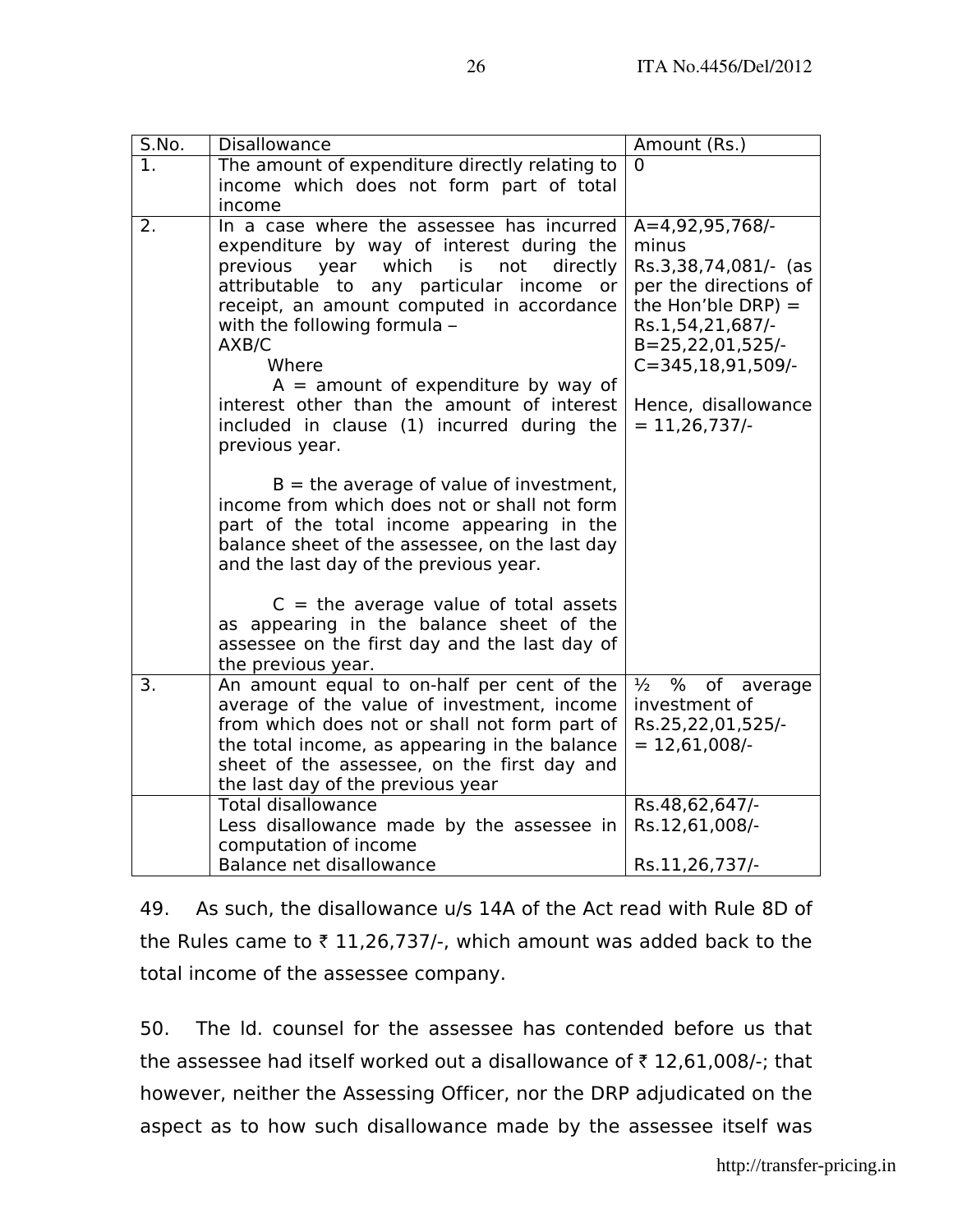incorrect or not acceptable; that the assessee is a manufacturing concern and its entire infrastructure is meant for manufacturing activities; that the assessee company has a turnover of about  $\bar{\tau}$  508 crores from its manufacturing operations; that the Assessing Officer attributed interest cost under Rule 8D of the Rules, overlooking the fact that the assessee was having huge funds of its own and investments were made out of these funds only; that it was also overlooked that the borrowings had been made for specific purposes of working capital and other business operations, due to which, no interest cost was attributable to the earning of dividend income; that it had been specifically stated before the DRP also, that investment of  $\bar{z}$ 43.72 crores during the year had been made out of capital receipt of  $\bar{\tau}$ 56 crores. Reference in this regard has been made to page 478 of the assessee's paper book. Attention has also been drawn to the assessee's balance sheet (APB-31) to show that the assessee's investments went up to  $\bar{\tau}$  46.99 crores from  $\bar{\tau}$  3.44 crores and its capital and reserves increased to  $\bar{\tau}$  143.35 crores from  $\bar{\tau}$  81.46 crores; and that the loan refunds had decreased from  $\bar{\tau}$  97.38 crores to  $\bar{\tau}$  82.84 crores, establishing that no borrowed funds had been utilized.

51. The Ld. DR has placed strong reliance on the impugned order.

52. Here also, we find that the matter needs verification by the Assessing Officer, for which purpose, it is remitted to the file of the Assessing Officer. The Assessing Officer shall re-adjudicate the matter in accordance with law on affording adequate opportunity to the assessee, particularly verifying the aforesaid averments made by the assessee.

53. As per ground No.8, the adjustment made by the Assessing Officer, of  $\bar{\tau}$  50,105/- to the total income of the assessee on the ground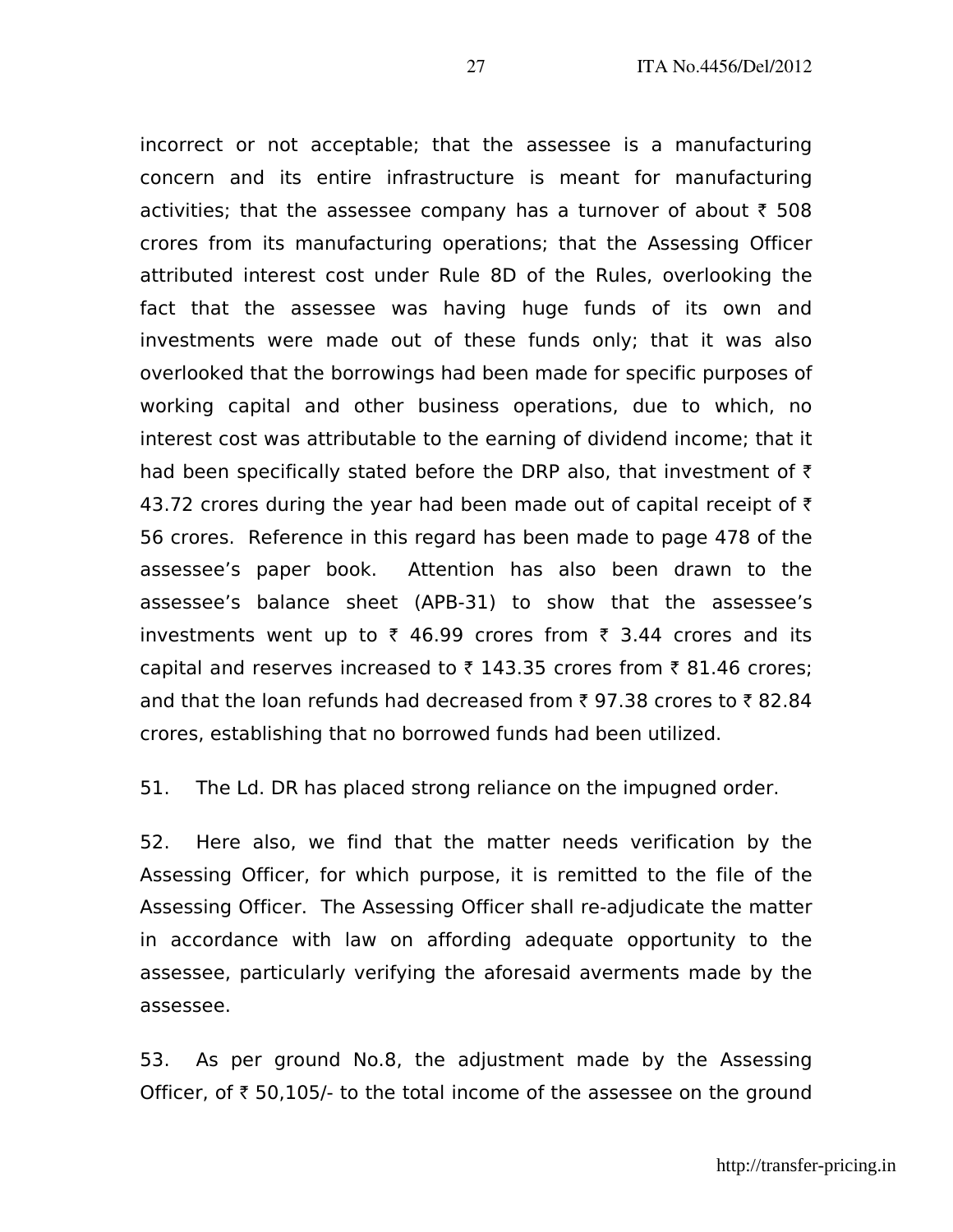of disallowance of depreciation on computer peripherals @ 60%, is erroneous.

54. The Assessing Officer, it is seen, restricted the depreciation on computer peripherals to 15% as against @ 60%, as claimed by the assessee. The matter, as rightly contended, is covered in favour of the assessee by 'BSES Yamuna Power Ltd.', 2010-TIOL-636-HC-Del. No decision to the contrary has been brought to our notice. Therefore, in view of this decision of the jurisdictional High Court, this issue is decided in favour of the assessee, accepting ground No.8.

55. Ground Nos. 9-11 concern charging of interest under sections 234B to 234D of the IT Act, amounting to ₹ 1,30,70,415, ₹ 13,68,438/and  $\bar{\tau}$  1,08,400/-, respectively. These issues are consequential in nature.

56. In the result, the appeal of the assessee is partly allowed, as indicated.

The order pronounced in the open court on 31.05.2013.

| $Sd$ -                | Sd/-                   |
|-----------------------|------------------------|
| [G.D. AGRAWAL]        | [A.D. JAIN]            |
| <b>VICE PRESIDENT</b> | <b>JUDICIAL MEMBER</b> |

Dated, 31.05.2012.

dk